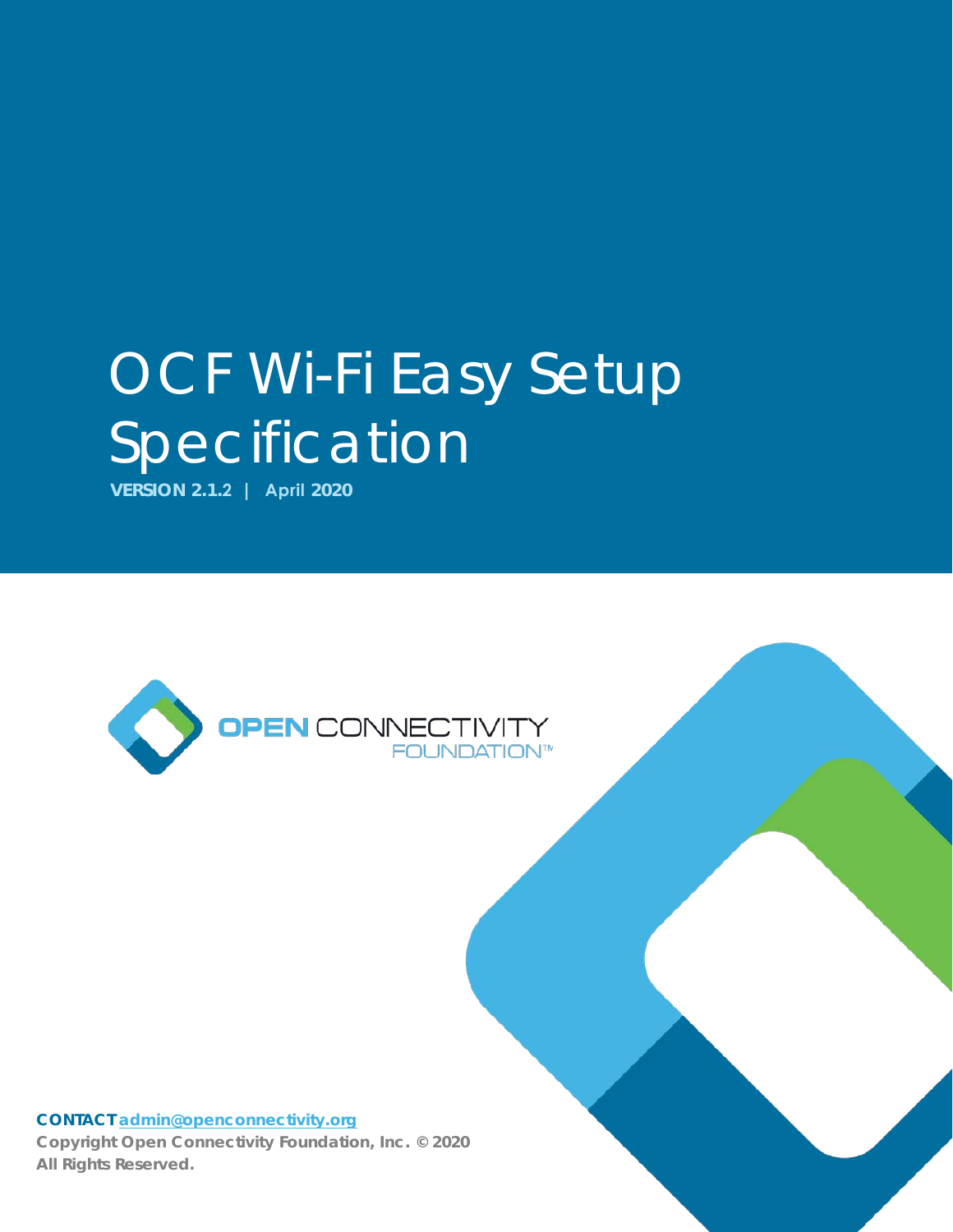| $\overline{4}$  | NOTHING CONTAINED IN THIS DOCUMENT SHALL BE DEEMED AS GRANTING YOU ANY KIND |
|-----------------|-----------------------------------------------------------------------------|
| 5               | OF LICENSE IN ITS CONTENT, EITHER EXPRESSLY OR IMPLIEDLY, OR TO ANY         |
| 6               | INTELLECTUAL PROPERTY OWNED OR CONTROLLED BY ANY OF THE AUTHORS OR          |
| $\overline{7}$  | DEVELOPERS OF THIS DOCUMENT. THE INFORMATION CONTAINED HEREIN IS PROVIDED   |
| 8               | ON AN "AS IS" BASIS, AND TO THE MAXIMUM EXTENT PERMITTED BY APPLICABLE LAW, |
| 9               | THE AUTHORS AND DEVELOPERS OF THIS SPECIFICATION HEREBY DISCLAIM ALL OTHER  |
| 10 <sup>1</sup> | WARRANTIES AND CONDITIONS, EITHER EXPRESS OR IMPLIED, STATUTORY OR AT       |
| 11              | COMMON LAW, INCLUDING, BUT NOT LIMITED TO, IMPLIED WARRANTIES OF            |
| 12              | MERCHANTABILITY OR FITNESS FOR A PARTICULAR PURPOSE. OPEN CONNECTIVITY      |
| 13              | FOUNDATION, INC. FURTHER DISCLAIMS ANY AND ALL WARRANTIES OF NON-           |
| 14              | INFRINGEMENT, ACCURACY OR LACK OF VIRUSES.                                  |

15 The OCF logo is a trademark of Open Connectivity Foundation, Inc. in the United States or other 16 countries. \*Other names and brands may be claimed as the property of others.

17 Copyright © 2017-2020 Open Connectivity Foundation, Inc. All rights reserved.

2 Legal Disclaimer

18 Copying or other form of reproduction and/or distribution of these works are strictly prohibited.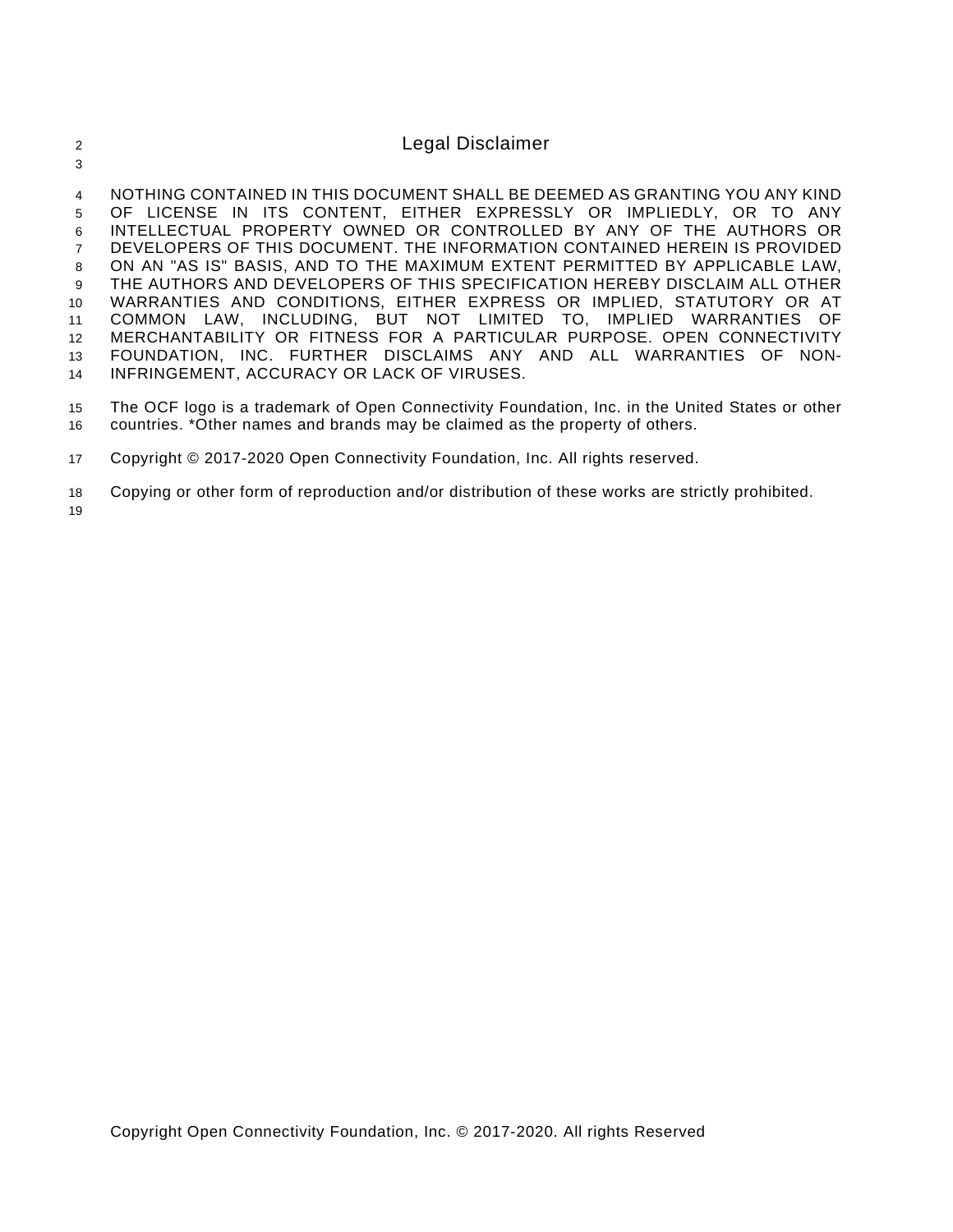| ŋ<br>٠ |  |
|--------|--|
| r      |  |

# **CONTENTS**

| 22 | 1 |       |                  |
|----|---|-------|------------------|
| 23 | 2 |       |                  |
| 24 | 3 |       |                  |
| 25 |   | 3.1   |                  |
| 26 |   | 3.2   |                  |
| 27 | 4 |       |                  |
| 28 |   | 4.1   |                  |
| 29 |   | 4.2   |                  |
| 30 | 5 |       |                  |
| 31 |   | 5.1   |                  |
| 32 |   | 5.2   |                  |
| 33 |   | 5.3   |                  |
| 34 | 6 |       |                  |
| 35 |   | 6.1   | Introduction 155 |
| 36 |   | 6.2   |                  |
| 37 |   | 6.2.1 |                  |
| 38 |   | 6.2.2 |                  |
| 39 |   | 6.3   |                  |
| 40 |   | 6.3.1 |                  |
| 41 |   | 6.3.2 |                  |
| 42 |   | 6.4   |                  |
| 43 |   | 6.4.1 |                  |
| 44 |   | 6.4.2 |                  |
| 45 | 7 |       |                  |
| 46 | 8 |       |                  |
| 47 |   | 8.1   |                  |
| 48 |   | 8.2   |                  |
| 49 |   | 8.3   |                  |
| 50 |   | 8.4   |                  |
| 51 |   | 8.5   |                  |
| 52 |   | 8.6   |                  |
| 53 |   | 8.7   |                  |
| 54 |   | 8.7.1 |                  |
| 55 |   | 8.7.2 |                  |
| 56 | 9 |       |                  |
| 57 |   |       |                  |
| 58 |   | A.1   |                  |
| 59 |   | A.2   |                  |
| 60 |   | A.2.1 |                  |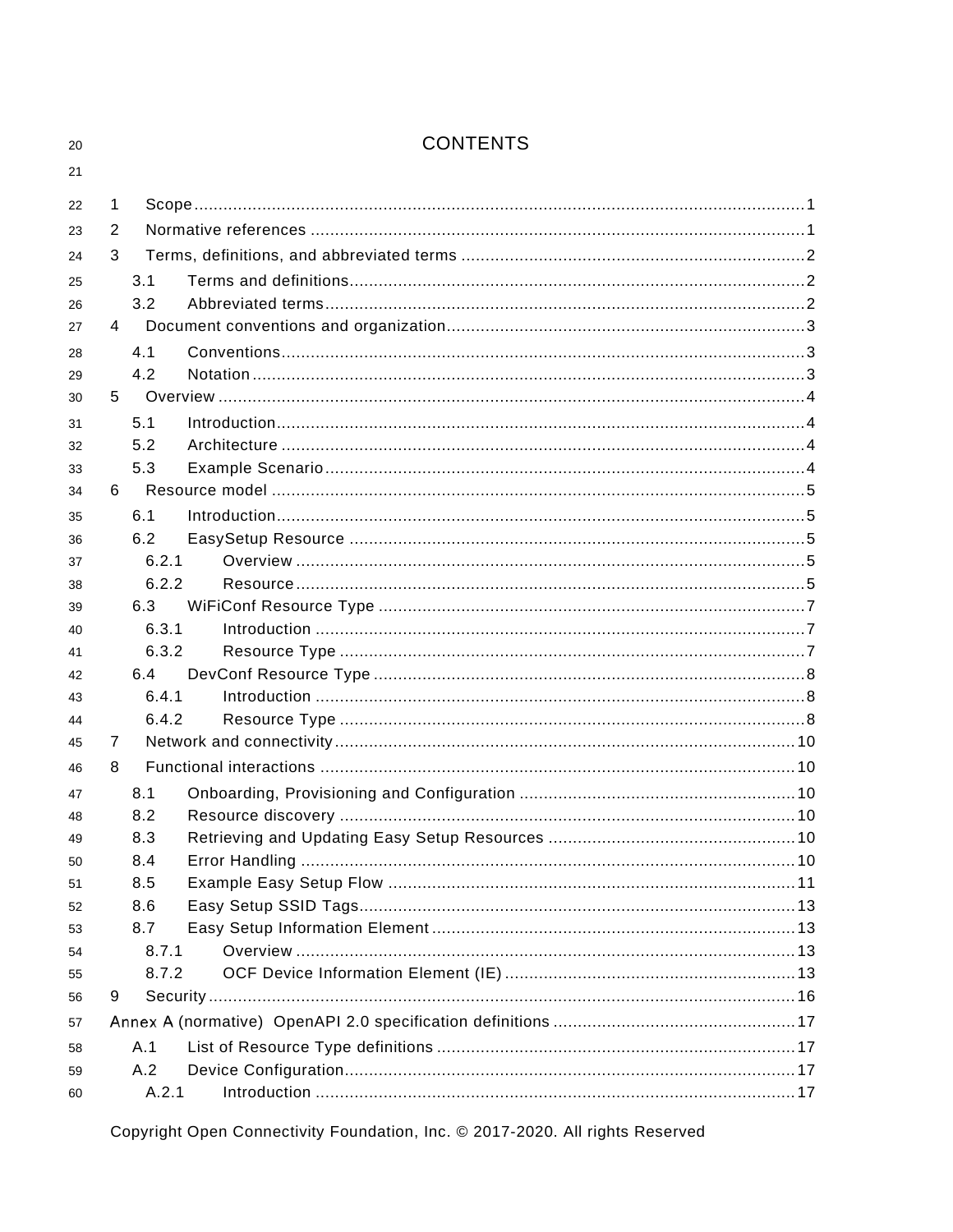| 61 | A.2.2   |  |
|----|---------|--|
| 62 | A.2.3   |  |
| 63 | A.2.4   |  |
| 64 | A 25    |  |
| 65 | A.2.6   |  |
| 66 | A.3     |  |
| 67 | A.3.1   |  |
| 68 | A.3.2   |  |
| 69 | A.3.3   |  |
| 70 | A.3.4   |  |
| 71 | A.3.5   |  |
| 72 | A.3.6   |  |
| 73 | A 4     |  |
| 74 | A.4.1   |  |
| 75 | A 4 2   |  |
| 76 | A.4.3   |  |
| 77 | A.4.4   |  |
| 78 | A.4.5   |  |
| 79 | $A$ 4 6 |  |
| 80 |         |  |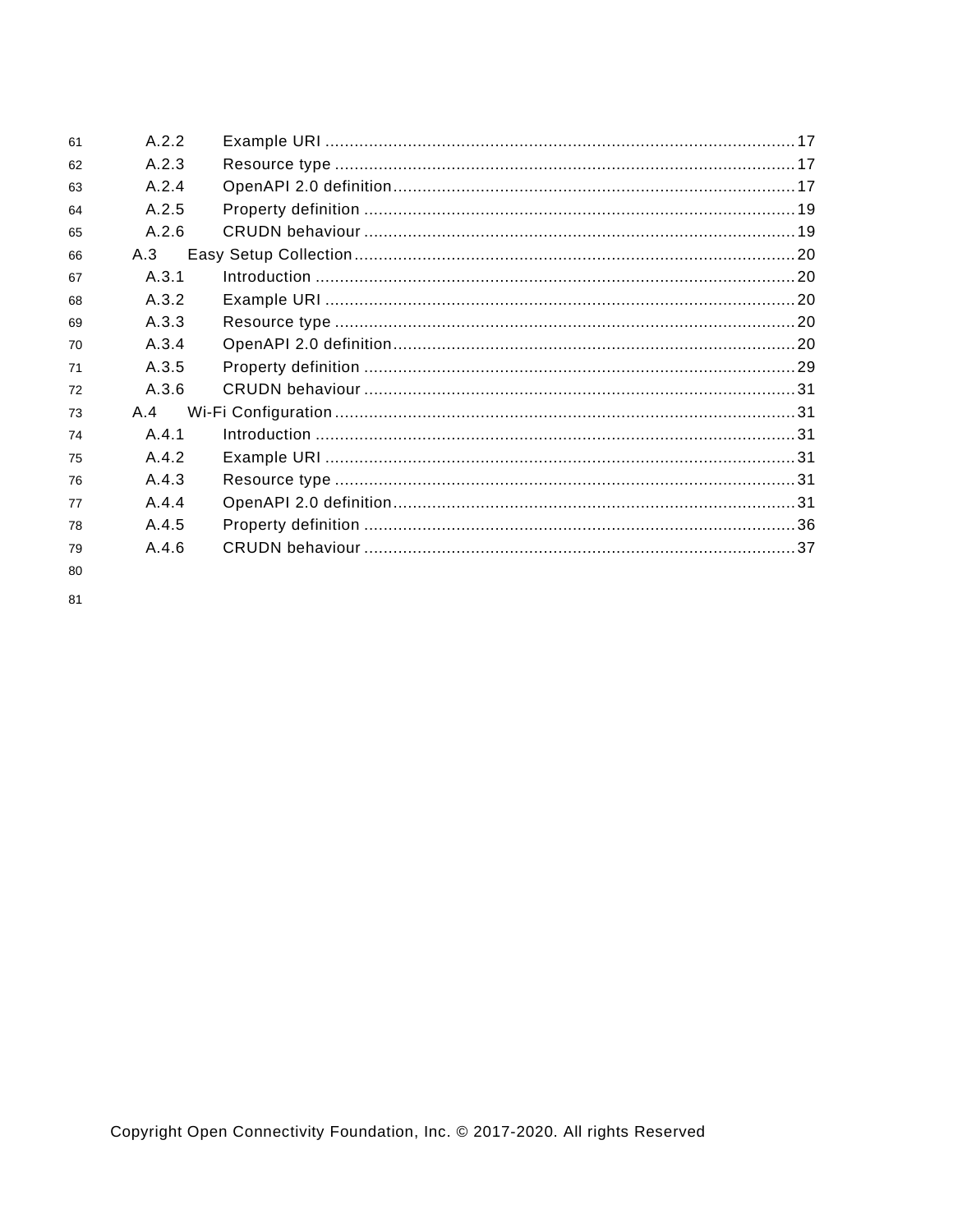| 82<br>83<br>84 | <b>Figures</b> |  |
|----------------|----------------|--|
| 85             |                |  |
| 86             |                |  |
| 87             |                |  |
| 88             |                |  |
| 89             |                |  |
| 90             |                |  |
| 91             |                |  |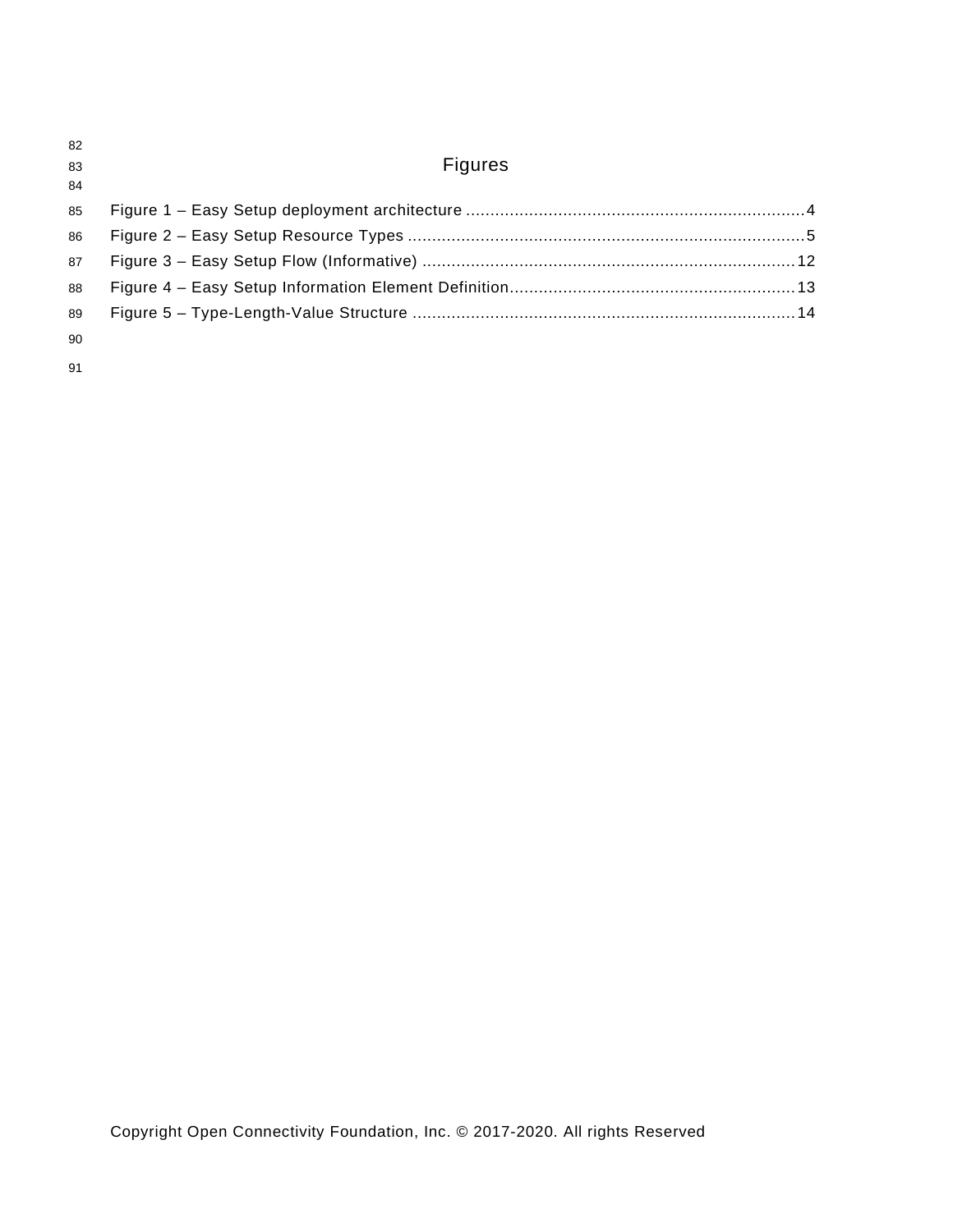| 92         | <b>Tables</b>                                                                              |  |
|------------|--------------------------------------------------------------------------------------------|--|
| 93         |                                                                                            |  |
| 94         |                                                                                            |  |
| 95         |                                                                                            |  |
| 96         |                                                                                            |  |
| 97         |                                                                                            |  |
| 98         |                                                                                            |  |
| 99         |                                                                                            |  |
| 100        |                                                                                            |  |
| 101        |                                                                                            |  |
| 102        | Table A.2 - The Property definitions of the Resource with type "rt" = "oic.r.devconf".  19 |  |
| 103        | Table A.3 - The CRUDN operations of the Resource with type "rt" = "oic.r.devconf" 19       |  |
| 104<br>105 | Table A.4 - The Property definitions of the Resource with type "rt" = "oic.r.easysetup,    |  |
| 106<br>107 | Table A.5 – The CRUDN operations of the Resource with type " $rt$ " = "oic.r.easysetup,    |  |
| 108        | Table A.6 - The Property definitions of the Resource with type "rt" = "oic.r.wificonf"36   |  |
| 109        | Table A.7 – The CRUDN operations of the Resource with type "rt" = "oic.r.wificonf". 37     |  |
| 110        |                                                                                            |  |
| 111        |                                                                                            |  |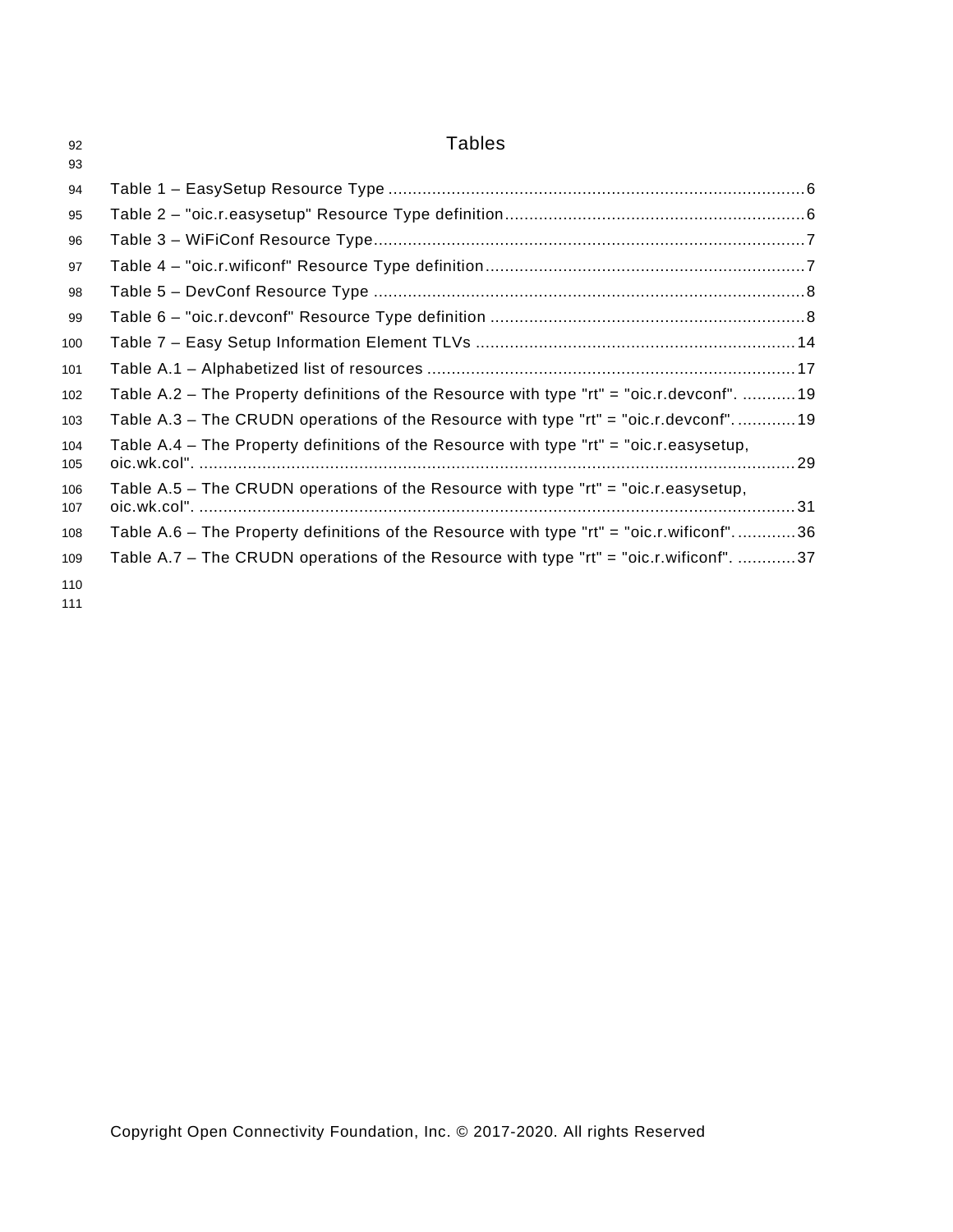#### <span id="page-6-0"></span>**1 Scope**

 This document defines functional extensions to the capabilities defined in [ISO/IEC 30118-1:2018](#page-6-2) to meet the requirements of Wi-Fi Easy Setup. It specifies new Resource Types to enable the functionality and any extensions to the existing capabilities defined in [ISO/IEC 30118-1:2018.](#page-6-2)

#### <span id="page-6-1"></span>**2 Normative references**

 The following documents are referred to in the text in such a way that some or all of their content constitutes requirements of this document. For dated references, only the edition cited applies. For undated references, the latest edition of the referenced document (including any amendments) applies.

<span id="page-6-2"></span> ISO/IEC 30118-1:2018 Information technology -- Open Connectivity Foundation (OCF) Specification -- Part 1: Core specification

- <https://www.iso.org/standard/53238.html>
- Latest version available at: [https://openconnectivity.org/specs/OCF\\_Core\\_Specification.pdf](https://openconnectivity.org/specs/OCF_Core_Specification.pdf)

<span id="page-6-6"></span> ISO/IEC 30118-2:2018 Information technology -- Open Connectivity Foundation (OCF) Specification -- Part 2: Security specification

- <https://www.iso.org/standard/74239.html>
- Latest version available at: [https://openconnectivity.org/specs/OCF\\_Security\\_Specification.pdf](https://openconnectivity.org/specs/OCF_Security_Specification.pdf)
- <span id="page-6-7"></span>ISO/IEC 30118-5:2018 Information technology -- Open Connectivity Foundation (OCF)
- Specification -- Part 5: Smart home device specification
- <https://www.iso.org/standard/74242.html>
- Latest version available at: [https://openconnectivity.org/specs/OCF\\_Device\\_Specification.pdf](https://openconnectivity.org/specs/OCF_Device_Specification.pdf)

<span id="page-6-5"></span> IEEE 802.11:2016, IEEE Standard for Information technology—Telecommunications and information exchange between systems Local and metropolitan area networks—Specific requirements - Part 11: Wireless LAN Medium Access Control (MAC) and Physical Layer (PHY)

- Specifications, December 2016
- <https://standards.ieee.org/findstds/standard/802.11-2016.html>
- <span id="page-6-4"></span>IETF RFC 5646, *Tags for Identifying Languages*, September 2009
- https://www.rfc-editor.org/info/rfc5646
- <span id="page-6-3"></span>OpenAPI specification, aka *Swagger RESTful API Documentation Specification*, Version 2.0
- <https://github.com/OAI/OpenAPI-Specification/blob/master/versions/2.0.md>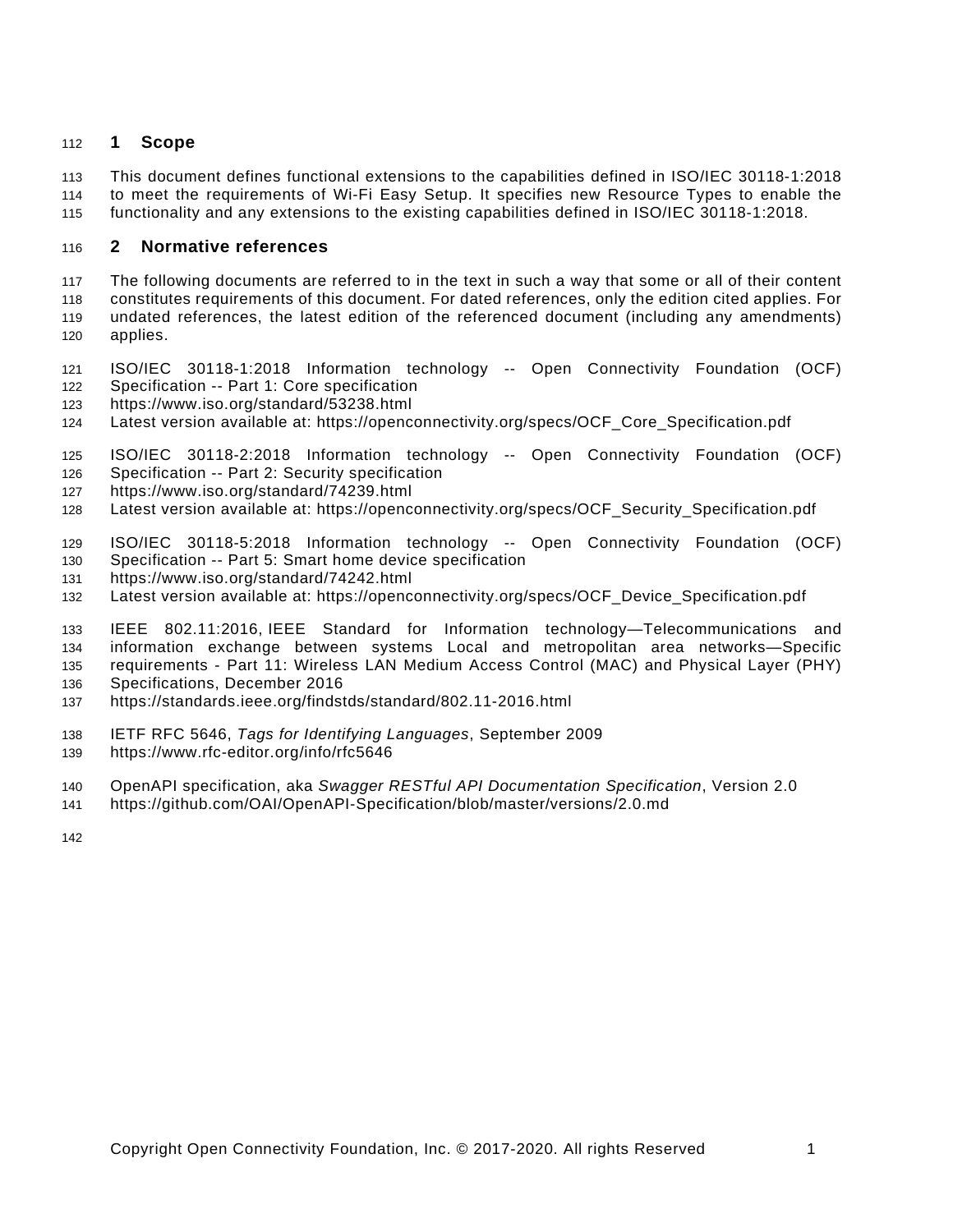# <span id="page-7-0"></span>**3 Terms, definitions, and abbreviated terms**

#### <span id="page-7-1"></span>**3.1 Terms and definitions**

 For the purposes of this document, the terms and definitions given in [ISO/IEC 30118-1:2018](#page-6-2) and the following apply.

 ISO and IEC maintain terminological databases for use in standardization at the following addresses:

- ISO Online browsing platform: available at<https://www.iso.org/obp>
- IEC Electropedia: available at<http://www.electropedia.org/>
- **3.1.1**

#### **Easy Setup**

 process of configuring an Enrollee (3.1.3) using a Mediator (3.1.5) by transferring of essential information to the Enrollee (3.1.3)

#### **3.1.2**

#### **Easy Setup Enrollment**

- step during Easy Setup in which the Enrollee (3.1.3) is contacted by the Mediator (3.1.5) to
- configure the Enroller's (3.1.4) information by means of accessing Easy Setup (3.1.1) Resources

#### **3.1.3**

- **Enrollee**
- device that needs to be configured and connected. E.g. Air-conditioner, Printer
- **3.1.4**
- **Enroller**
- target network entity to which the Enrollee (3.1.3) connects. E.g. Wi-Fi AP
- **3.1.5**
- **Mediator**
- logical function that enables the Enrollee (3.1.3) to connect to the target network (i.e. Enroller (3.1.4))
- Note 1 to Entry: The Mediator transfers configuration information to the Enrollee. E.g. Mobile Phone

#### <span id="page-7-2"></span>**3.2 Abbreviated terms**

- **3.2.1**
- **CID**
- Company Identifier (ID)
- **3.2.2**
- **IE**
- Information Element
- **3.2.3**
- **Soft AP**
- Software Enabled Access Point
- **3.2.4**
- **TLV**
- type-length-value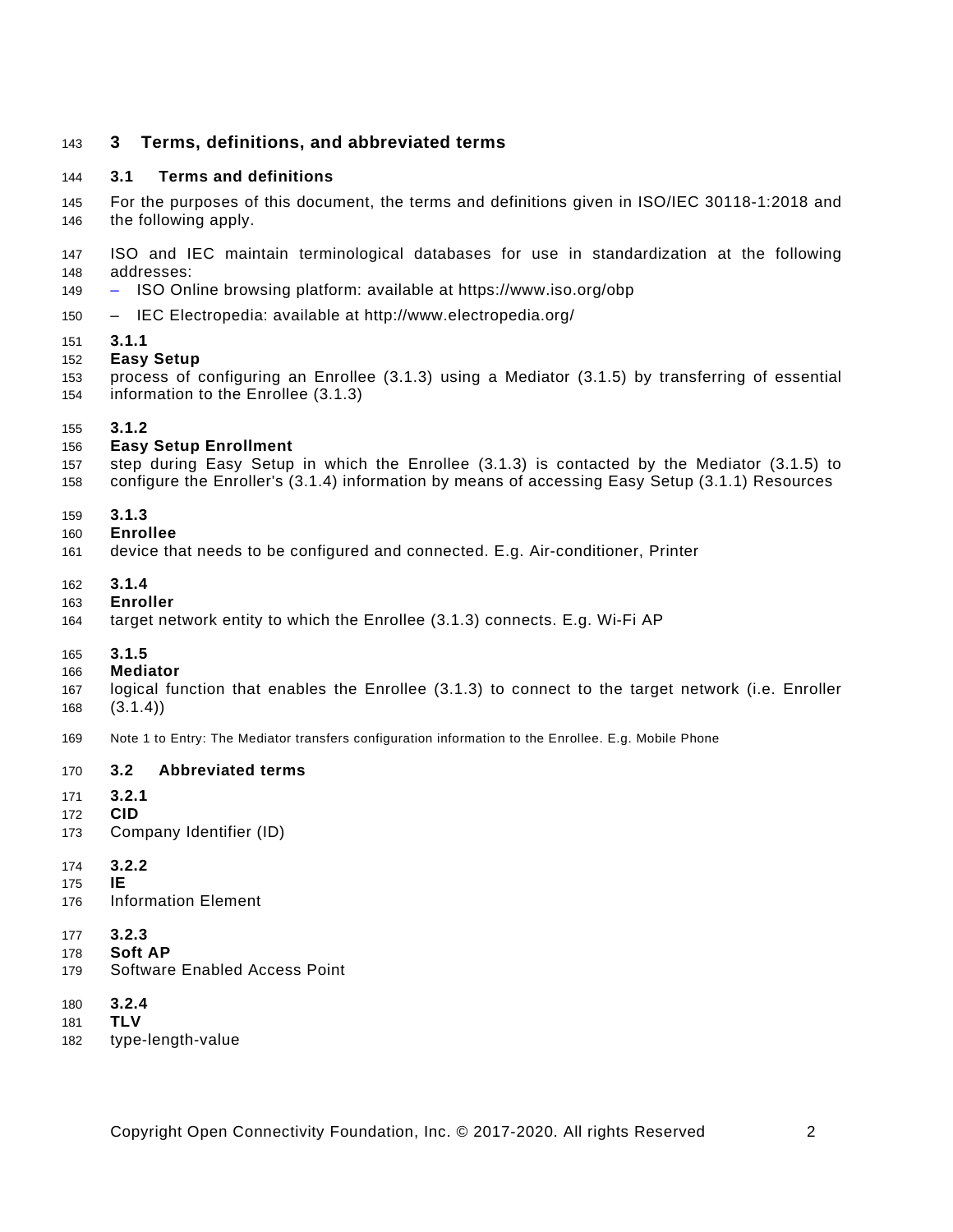# <span id="page-8-0"></span>**4 Document conventions and organization**

#### <span id="page-8-1"></span>**4.1 Conventions**

 In this document a number of terms, conditions, mechanisms, sequences, parameters, events, states, or similar terms are printed with the first letter of each word in uppercase and the rest lowercase (e.g., Network Architecture). Any lowercase uses of these words have the normal technical English meaning.

#### <span id="page-8-2"></span>**4.2 Notation**

 In this document, features are described as required, recommended, allowed or DEPRECATED as follows:

- Required (or shall or mandatory)(M).
- These basic features shall be implemented to comply with Core Architecture. The phrases "shall not", and "PROHIBITED" indicate behaviour that is prohibited, i.e. that if performed means the implementation is not in compliance.
- Recommended (or should)(S).

 – These features add functionality supported by Core Architecture and should be implemented. Recommended features take advantage of the capabilities Core Architecture, usually without imposing major increase of complexity. Notice that for compliance testing, if a recommended feature is implemented, it shall meet the specified requirements to be in compliance with these guidelines. Some recommended features could become requirements in the future. The phrase "should not" indicates behaviour that is permitted but not recommended.

- Allowed (may or allowed)(O).
- These features are neither required nor recommended by Core Architecture, but if the feature is implemented, it shall meet the specified requirements to be in compliance with these guidelines.
- DEPRECATED.

 – Although these features are still described in this document, they should not be implemented except for backward compatibility. The occurrence of a deprecated feature during operation of an implementation compliant with the current document has no effect on the implementation's operation and does not produce any error conditions. Backward compatibility may require that a feature is implemented and functions as specified but it shall never be used by implementations compliant with this document.

- Conditionally allowed (CA)
- The definition or behaviour depends on a condition. If the specified condition is met, then the definition or behaviour is allowed, otherwise it is not allowed.
- Conditionally required (CR)
- The definition or behaviour depends on a condition. If the specified condition is met, then the definition or behaviour is required. Otherwise the definition or behaviour is allowed as default unless specifically defined as not allowed.

- Strings that are to be taken literally are enclosed in "double quotes".
- Words that are emphasized are printed in italic.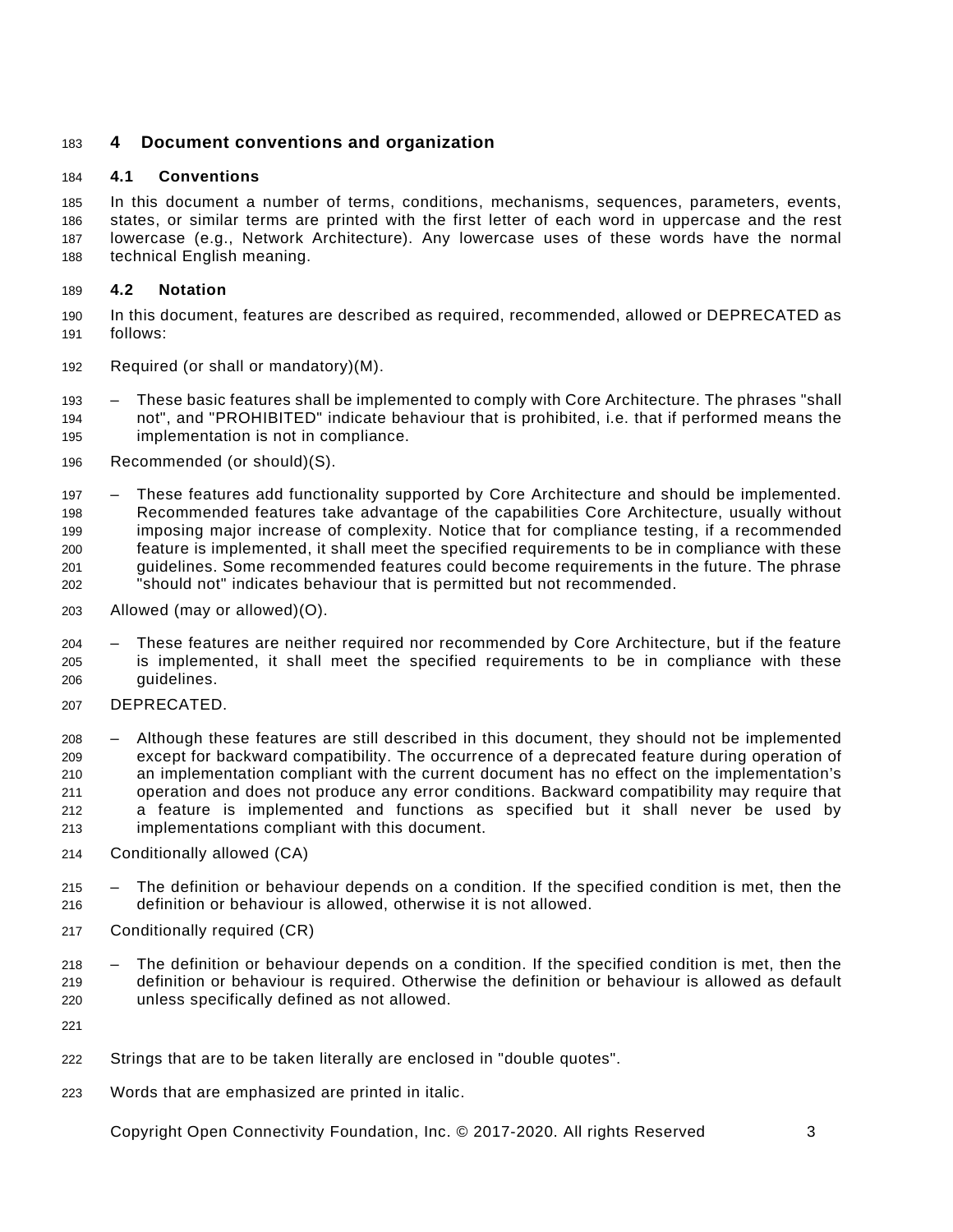#### <span id="page-9-0"></span>**5 Overview**

#### <span id="page-9-1"></span>**5.1 Introduction**

 This document describes a way to setup and configure a new OCF Device, using an already configured OCF Device or onboarding tool.

- The described setup and configure mechanism is optional and other mechanisms are allowed to be used.
- Specifically, this method allows the transferring of essential information to the new Device, which includes:
- Local network connection information, e.g. in case of Wi-Fi it will be Wi-Fi access point information.
- Device Configuration: Additional Device configuration information.
- Easy Setup can be enhanced in future by incorporating other suitable technologies.

 [Annex](#page-22-0) A specifies the Resource Type definitions using the schema defined in the [OpenAPI](#page-6-3)  [specification](#page-6-3) as the API definition language that shall be followed by an OCF Device realizing the Resources specified in this document.

#### <span id="page-9-2"></span>**5.2 Architecture**

- [Figure](#page-9-4) 1 shows the deployment architectural approach.
- 



# <span id="page-9-4"></span>**Figure 1 – Easy Setup deployment architecture**

 Easy Setup defines the following roles: Enrollee, Enroller, and Mediator. Please refer to clause [3](#page-7-0) for the definitions thereof.

#### <span id="page-9-3"></span>**5.3 Example Scenario**

- The following scenario presents a typical setup case.
- The configuration information and steps taken may vary depending on the Device's type and status.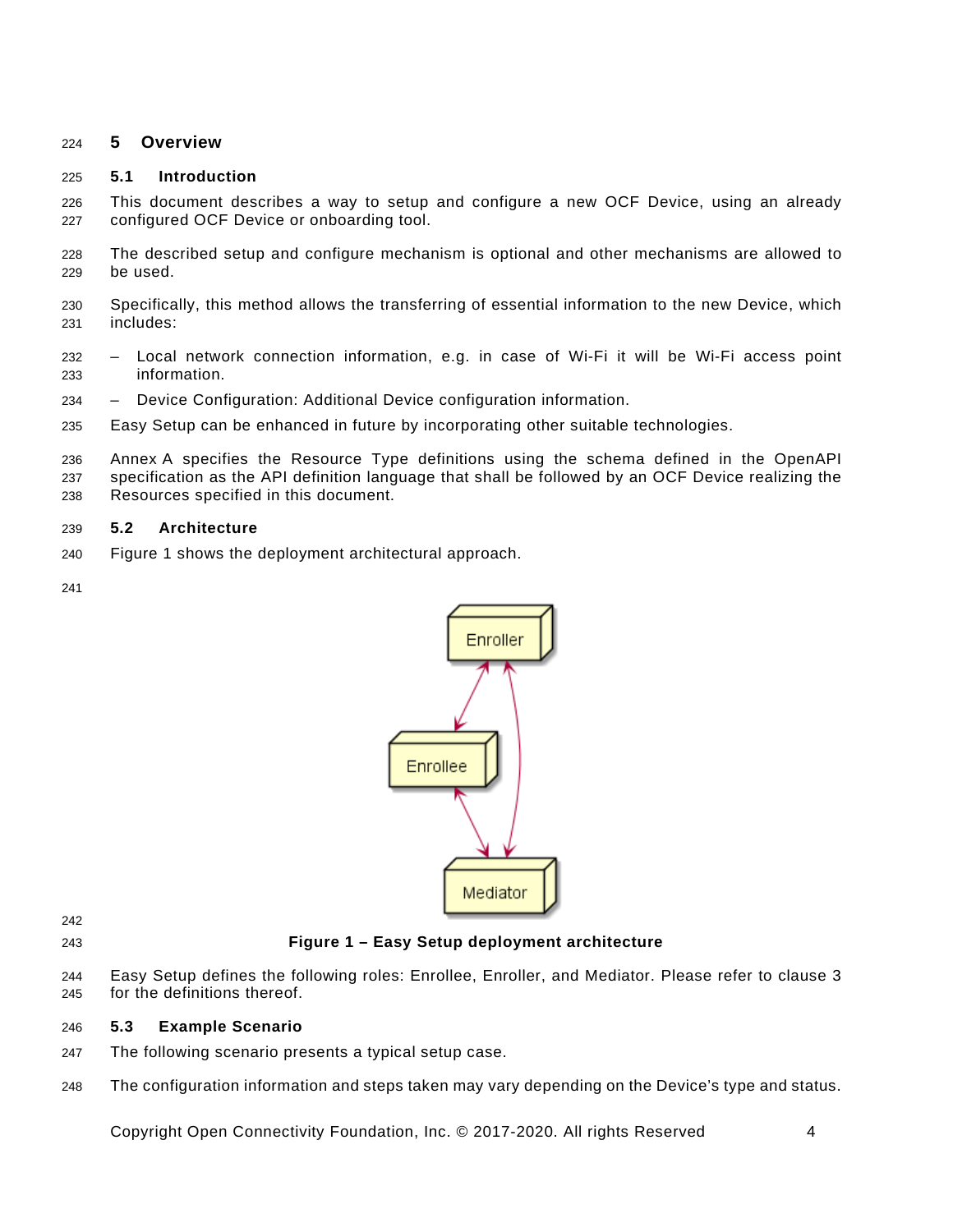- 1) The Enrollee enters Easy Setup mode (when the Device is unboxed for the first time, it may be in this mode by default).
- 2) The Mediator discovers and connects to the Enrollee.
- 3) The Mediator performs Security Provisioning of the Enrollee.
- 4) The Mediator transmits Wi-Fi Setting Information to the Enrollee.
- 5) Using the information received from the Mediator, the Enrollee connects to the Enroller (Wi-Fi AP).

#### <span id="page-10-0"></span>**6 Resource model**

#### <span id="page-10-1"></span>**6.1 Introduction**

- Devices capable of Easy Setup shall support the following Resource Types.
- 1) EasySetup Resource Type
- 2) WiFiConf Resource Type
- 3) DevConf Resource Type
- Instances of these Resources Type (Resources) shall be excluded in the IDD for the Introspection Resource (see clause 11.4 in [ISO/IEC 30118-1:2018\)](#page-6-2).

 The EasySetup Resource Type is a Collection Resource and shall contain Links to instances of at least WiFiConf and DevConf. A vendor may add links to other Resource Types. The relationship between the EasySetup Resource Type and linked Resources is shown in [Figure](#page-10-5) 2.

 NOTE The EasySetup Resource Type supports the batch Interface (oic.if.b) which allows for efficient data delivery with a single request rather than multiple requests to each linked Resource.



<span id="page-10-5"></span>**Figure 2 – Easy Setup Resource Types**

#### <span id="page-10-2"></span>**6.2 EasySetup Resource**

#### <span id="page-10-3"></span>**6.2.1 Overview**

 The EasySetup Resource stores useful information including current status of Enrollee and last error code which was produced in the process of Easy Setup.

#### <span id="page-10-4"></span>**6.2.2 Resource**

The Easy Setup Resource Type is as defined in [Table](#page-11-0) 1.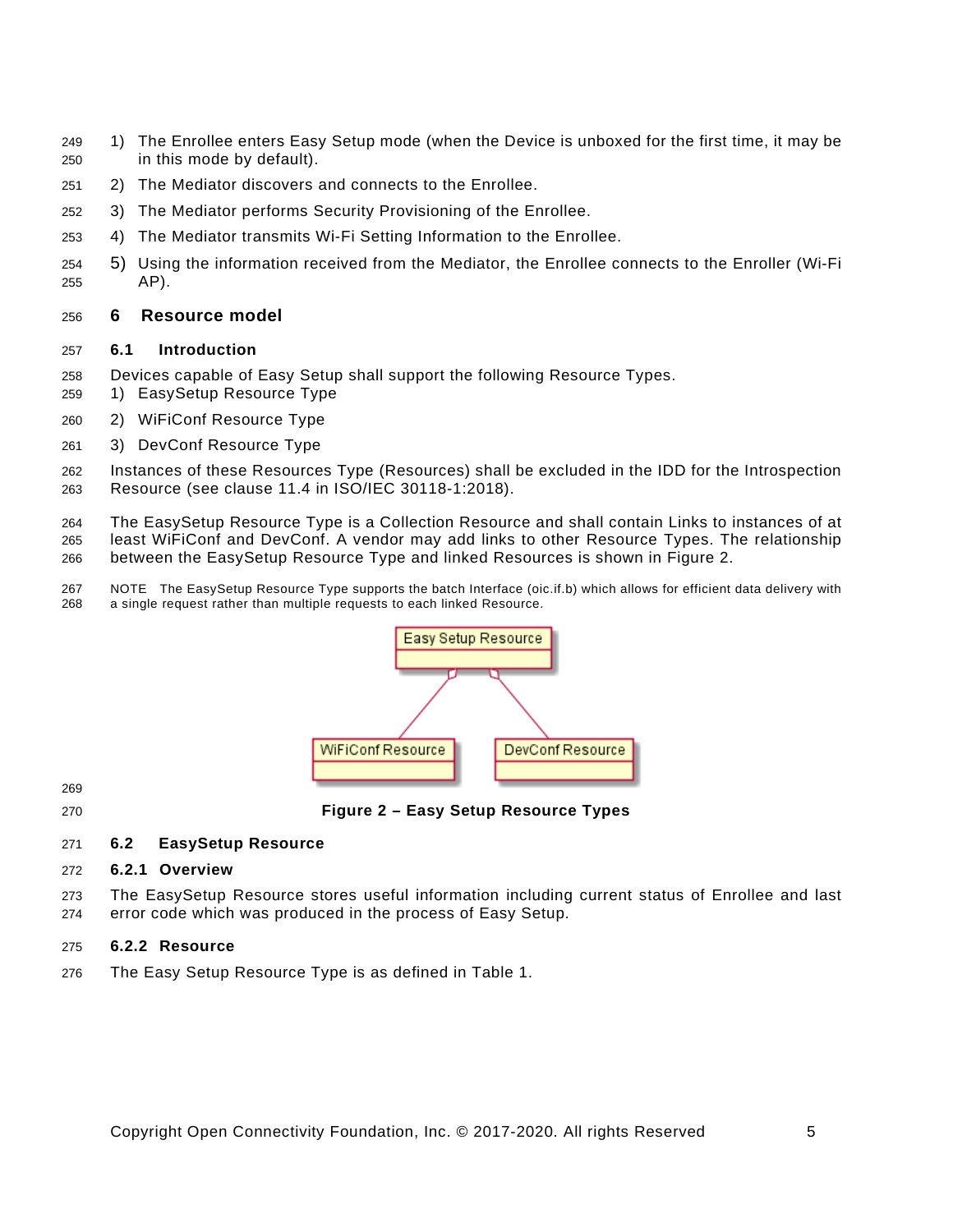<span id="page-11-0"></span>

| <b>Example URI</b>           | Resource<br><b>Type Title</b>               | <b>Resource Type ID</b><br>("rt" value) | <b>Interfaces</b>                       | <b>Description</b>                                                                                                                    | Related<br><b>Functional</b><br>Interaction |  |
|------------------------------|---------------------------------------------|-----------------------------------------|-----------------------------------------|---------------------------------------------------------------------------------------------------------------------------------------|---------------------------------------------|--|
| /example/Easy<br>SetupResURI | EasySetup<br>oic.r.easysetup,<br>oic.wk.col |                                         | oic.if.baseline,<br>oic.if.II, oic.if.b | Top level Resource for<br>Easy Setup. Indicates<br>easy setup status.<br>The Resource<br>properties exposed are<br>listed in Table 2. | N/A                                         |  |

# 277 **Table 1 – EasySetup Resource Type**

278

# 279 [Table](#page-11-1) 2 defines the details for the "oic.r.easysetup" Resource Type.

# 280 **Table 2 – "oic.r.easysetup" Resource Type definition**

<span id="page-11-1"></span>

| <b>Property</b><br>title   | Property<br>name | Value<br>type       | Value<br>rule | Unit | <b>Access</b><br>mode | Mandatory | <b>Description</b>                                                                       |
|----------------------------|------------------|---------------------|---------------|------|-----------------------|-----------|------------------------------------------------------------------------------------------|
| Easy Setup<br>Provisioning | ps               | integer             | enum          | N/A  | R                     | Yes       | Easy setup provisioning<br>status of the Device                                          |
| <b>Status</b>              |                  |                     |               |      |                       |           | 0: Need to Setup,                                                                        |
|                            |                  |                     |               |      |                       |           | 1: Connecting to Enroller,                                                               |
|                            |                  |                     |               |      |                       |           | 2: Connected to Enroller,                                                                |
|                            |                  |                     |               |      |                       |           | 3: Failed to Connect to<br>Enroller,<br>4~254: Reserved,                                 |
|                            |                  |                     |               |      |                       |           | 255: EOF                                                                                 |
| <b>Last Error</b><br>Code  | lec              | integer             | enum          | N/A  | $\mathsf{R}$          | Yes       | Indicates a failure reason if<br>it fails to connect to Enroller                         |
|                            |                  |                     |               |      |                       |           | 0: No error,                                                                             |
|                            |                  |                     |               |      |                       |           | 1: Given SSID is not found,                                                              |
|                            |                  |                     |               |      |                       |           | 2: Wi-Fi password is wrong,                                                              |
|                            |                  |                     |               |      |                       |           | 3: IP address is not<br>allocated,                                                       |
|                            |                  |                     |               |      |                       |           | 4: NO internet connection,                                                               |
|                            |                  |                     |               |      |                       |           | 5: Timeout,                                                                              |
|                            |                  |                     |               |      |                       |           | 6: Wi-Fi Auth Type is not<br>supported by the Enrollee,                                  |
|                            |                  |                     |               |      |                       |           | 7: Wi-Fi Encryption Type is<br>not supported by the<br>Enrollee,                         |
|                            |                  |                     |               |      |                       |           | 8: Wi-Fi Auth Type is wrong<br>(failure while connecting to<br>the Enroller),            |
|                            |                  |                     |               |      |                       |           | 9: Wi-Fi Encryption Type is<br>wrong (failure while<br>connecting to the Enroller),      |
|                            |                  |                     |               |      |                       |           | 10~254: Reserved,                                                                        |
|                            |                  |                     |               |      |                       |           | 255: Unknown error.                                                                      |
| Connect                    | cn               | array of<br>integer | N/A           | N/A  | <b>RW</b>             | Yes       | Array of connection types to<br>trigger Enrollee to initiate<br>connection:<br>1: Wi-Fi, |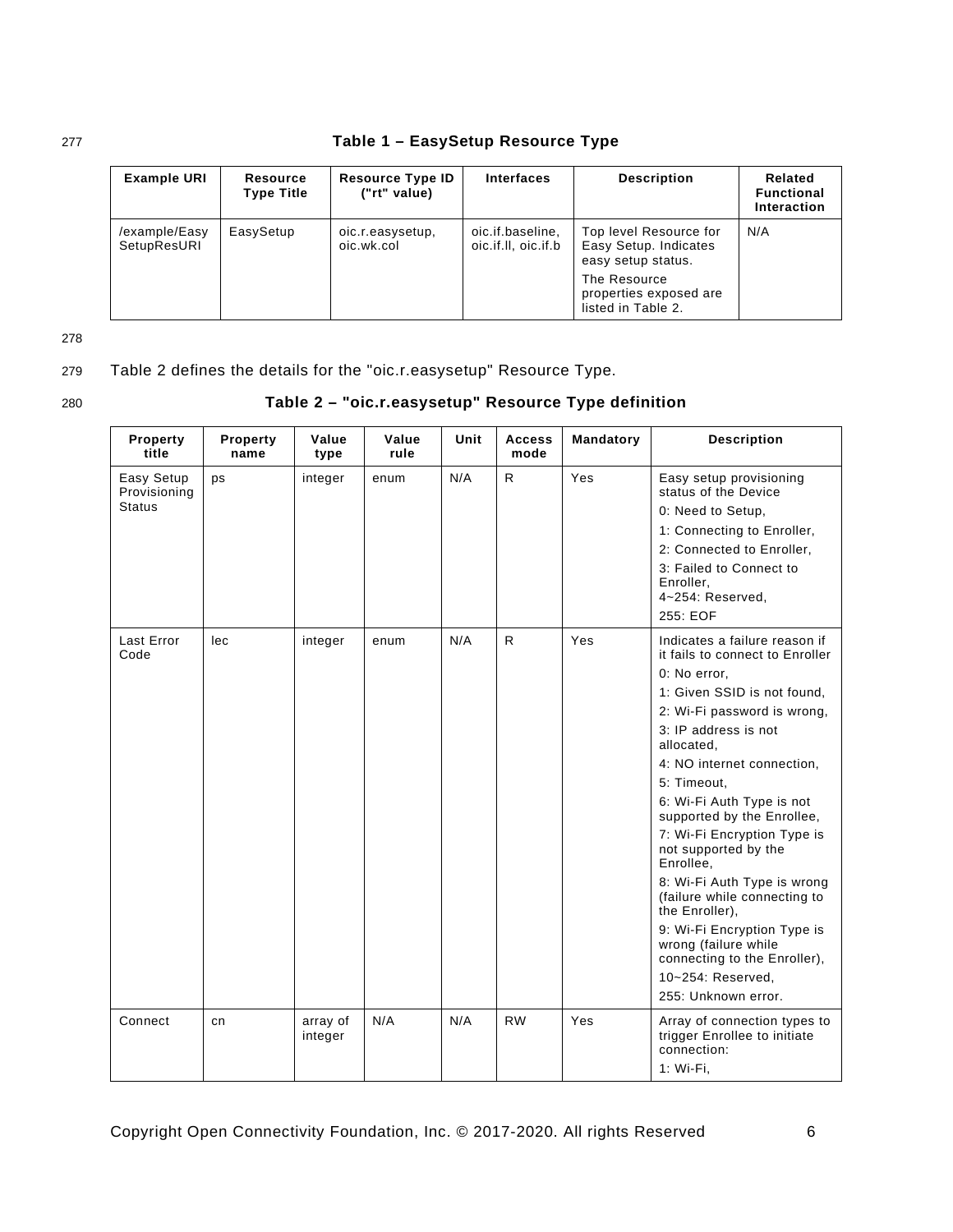|       |       |       |     |     |     | 2: Other transport to be<br>added in a future (e.g.<br>BLE)) |
|-------|-------|-------|-----|-----|-----|--------------------------------------------------------------|
| Links | links | array | N/A | N/A | Yes | Array of links that are<br>WiFiConf and DevConf<br>Resource. |

281

- 282 Enrollee shall set the following as default values (for example, when Device is unboxed first time):
- $283$  "ps" equal to 0.
- $284 "lec" equal to 0.$
- $285$  "cn" equal to an empty array.

#### <span id="page-12-0"></span>286 **6.3 WiFiConf Resource Type**

#### <span id="page-12-1"></span>287 **6.3.1 Introduction**

288 The WiFiConf Resource Type stores information to help an Enrollee to connect to an existing Wi-289 Fi AP.

#### <span id="page-12-2"></span>290 **6.3.2 Resource Type**

- 291 The WiFiConf Resource Type is as defined in [Table](#page-12-3) 3.
- 

#### 292 **Table 3 – WiFiConf Resource Type**

<span id="page-12-3"></span>

| <b>Example URI</b>          | Resource<br><b>Type Title</b> | <b>Resource Type ID</b><br>("rt" value) | <b>Interfaces</b>                   | <b>Description</b>                                                                                   | Related<br><b>Functional</b><br>Interaction |
|-----------------------------|-------------------------------|-----------------------------------------|-------------------------------------|------------------------------------------------------------------------------------------------------|---------------------------------------------|
| /example/WiFi<br>ConfResURI | WiFiConf                      | oic.r.wificonf                          | $oic.$ if.baseline $+$<br>oic.if.rw | Contains Wi-Fi<br>related properties<br>The Resource<br>properties exposed<br>are listed in Table 4. | N/A                                         |

293

294 [Table](#page-12-4) 4 defines the details for the "oic.r.wificonf" Resource Type.

#### 295 **Table 4 – "oic.r.wificonf" Resource Type definition**

<span id="page-12-4"></span>

| <b>Property</b><br>title        | <b>Property</b><br>name | Value<br>type      | Value rule                                      | Unit | <b>Access</b><br>mode | Mandatory | <b>Description</b>                                                                      |
|---------------------------------|-------------------------|--------------------|-------------------------------------------------|------|-----------------------|-----------|-----------------------------------------------------------------------------------------|
| Supported<br>Wi-Fi Mode<br>Type | swmt                    | array of<br>string | enum                                            | N/A  | R                     | Yes       | Supported Wi-Fi modes<br>by Enrollee. Can be<br>multiple.<br>("A", "B", "G", "N", "AC") |
| Supported<br>Wi-Fi<br>Frequency | swf                     | array of<br>string | Refer to<br>description<br>for valid<br>values. | N/A  | $\mathsf{R}$          | Yes       | Supported Wi-Fi<br>frequencies by Enrollee.<br>Can be multiple.<br>("2.4G", "5G")       |
| Target<br>Network<br>Name       | tnn                     | string             | N/A                                             | N/A  | <b>RW</b>             | Yes       | Target network name<br>(SSID of Wi-Fi AP i.e.<br>enroller)                              |
| Credential                      | cd                      | string             | N/A                                             | N/A  | <b>RW</b>             | No        | Credential information of<br>Wi-Fi AP (Password<br>used to connect to<br>enroller).     |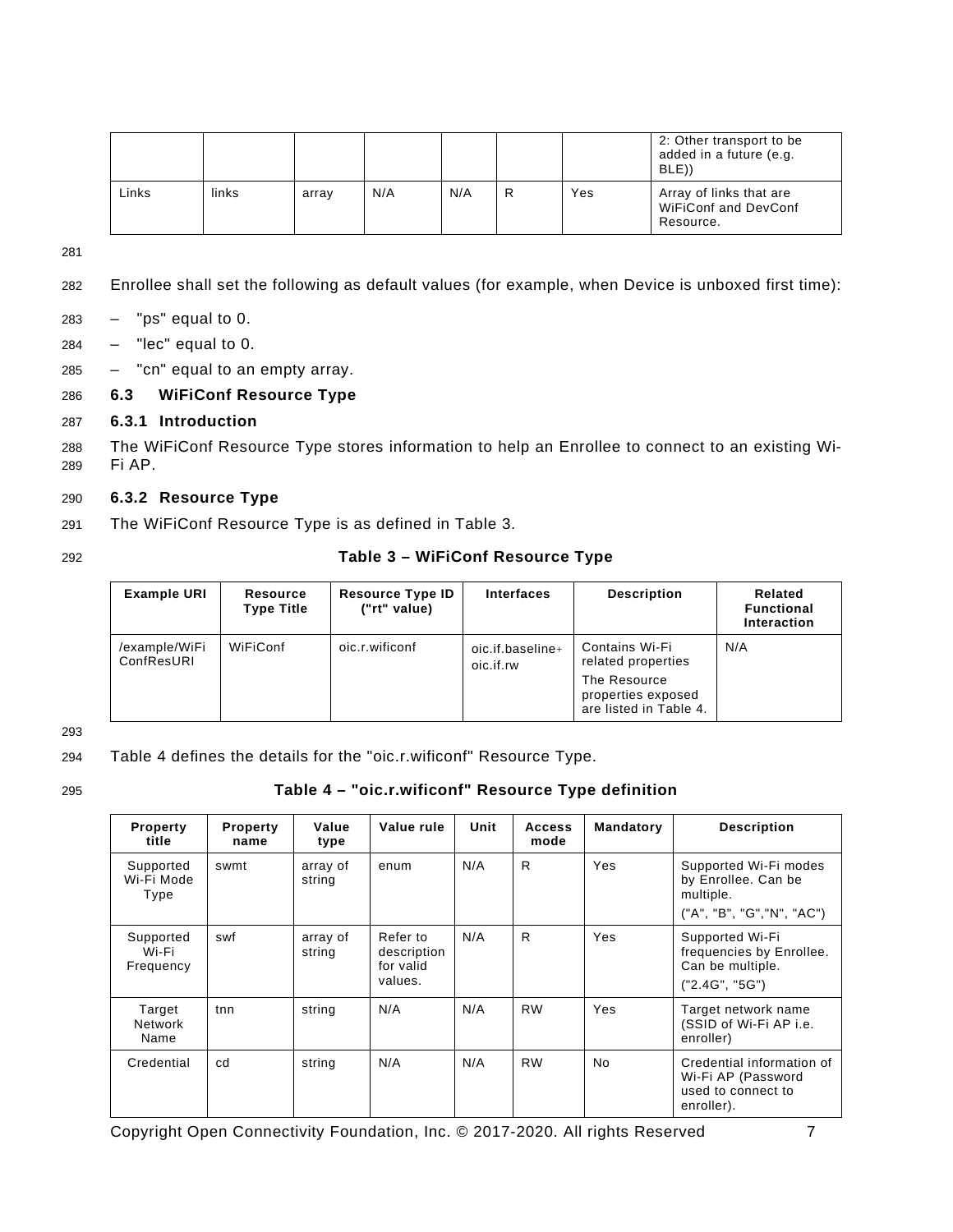| Wi-Fi Auth<br>Type                       | wat  | string             | enum | N/A | <b>RW</b> | Yes | Wi-Fi auth type<br>("None", "WEP",<br>"WPA PSK",<br>"WPA2_PSK")                                                            |
|------------------------------------------|------|--------------------|------|-----|-----------|-----|----------------------------------------------------------------------------------------------------------------------------|
| Wi-Fi<br>Encryption<br>Type              | wet  | string             | enum | N/A | <b>RW</b> | Yes | Wi-Fi encryption type<br>("None", "WEP_64",<br>"WEP 128", "TKIP",<br>"AES", "TKIP AES")                                    |
| Supported<br>Wi-Fi Auth<br>Type          | swat | array of<br>string | enum | N/A | R         | Yes | Supported Wi-Fi Auth<br>types. Can be multiple.<br>("None", "WEP",<br>"WPA PSK",<br>"WPA2_PSK")                            |
| Supported<br>Wi-Fi<br>Encryption<br>Type | swet | array of<br>string | enum | N/A | R         | Yes | Supported Wi-Fi<br>Encryption types. Can<br>be multiple.<br>("None", "WEP-64",<br>"WEP_128", "TKIP",<br>"AES", "TKIP AES") |

296

# <span id="page-13-0"></span>297 **6.4 DevConf Resource Type**

## <span id="page-13-1"></span>298 **6.4.1 Introduction**

299 The DevConf Resource Type stores Device configuration information required in Wi-Fi Easy Setup.

#### <span id="page-13-2"></span>300 **6.4.2 Resource Type**

301 The DevConf Resource Type is as defined in [Table](#page-13-3) 5

## 302 **Table 5 – DevConf Resource Type**

<span id="page-13-3"></span>

| <b>Example URI</b>         | <b>Resource</b><br><b>Type Title</b> | <b>Resource Type ID</b><br>("rt" value) | <b>Interfaces</b>              | <b>Description</b>                                                                                                                              | Related<br><b>Functional</b><br>Interaction |
|----------------------------|--------------------------------------|-----------------------------------------|--------------------------------|-------------------------------------------------------------------------------------------------------------------------------------------------|---------------------------------------------|
| /example/Dev<br>ConfResURI | <b>DevConf</b>                       | oic.r.devconf                           | oic.if.baseline,<br>"oic.if.r" | Stores device<br>configuration information<br>required in Easy Setup<br>process<br>The Resource properties<br>exposed are listed in<br>Table 6. | N/A                                         |

303

304 [Table](#page-13-4) 6 defines the details for the "oic.r.devconf" Resource Type.

# 305 **Table 6 – "oic.r.devconf" Resource Type definition**

<span id="page-13-4"></span>

| <b>Property</b><br>title | <b>Property</b><br>name | Value<br>type                                 | Value<br>rule | Unit | <b>Access</b><br>mode | Mandatory | <b>Description</b>                                                                                                                                                                                                                  |
|--------------------------|-------------------------|-----------------------------------------------|---------------|------|-----------------------|-----------|-------------------------------------------------------------------------------------------------------------------------------------------------------------------------------------------------------------------------------------|
| Device<br>Name           | dn                      | one of:<br>string<br>or<br>array of<br>object | N/A           | N/A  | R                     | Yes       | Indicates a pre-configured device<br>name in language indicated by<br>"dl" in "/oic/con".<br>or<br>An array of objects where each<br>object has a language field<br>(containing an IETF RFC 5646<br>language tag) and a value field |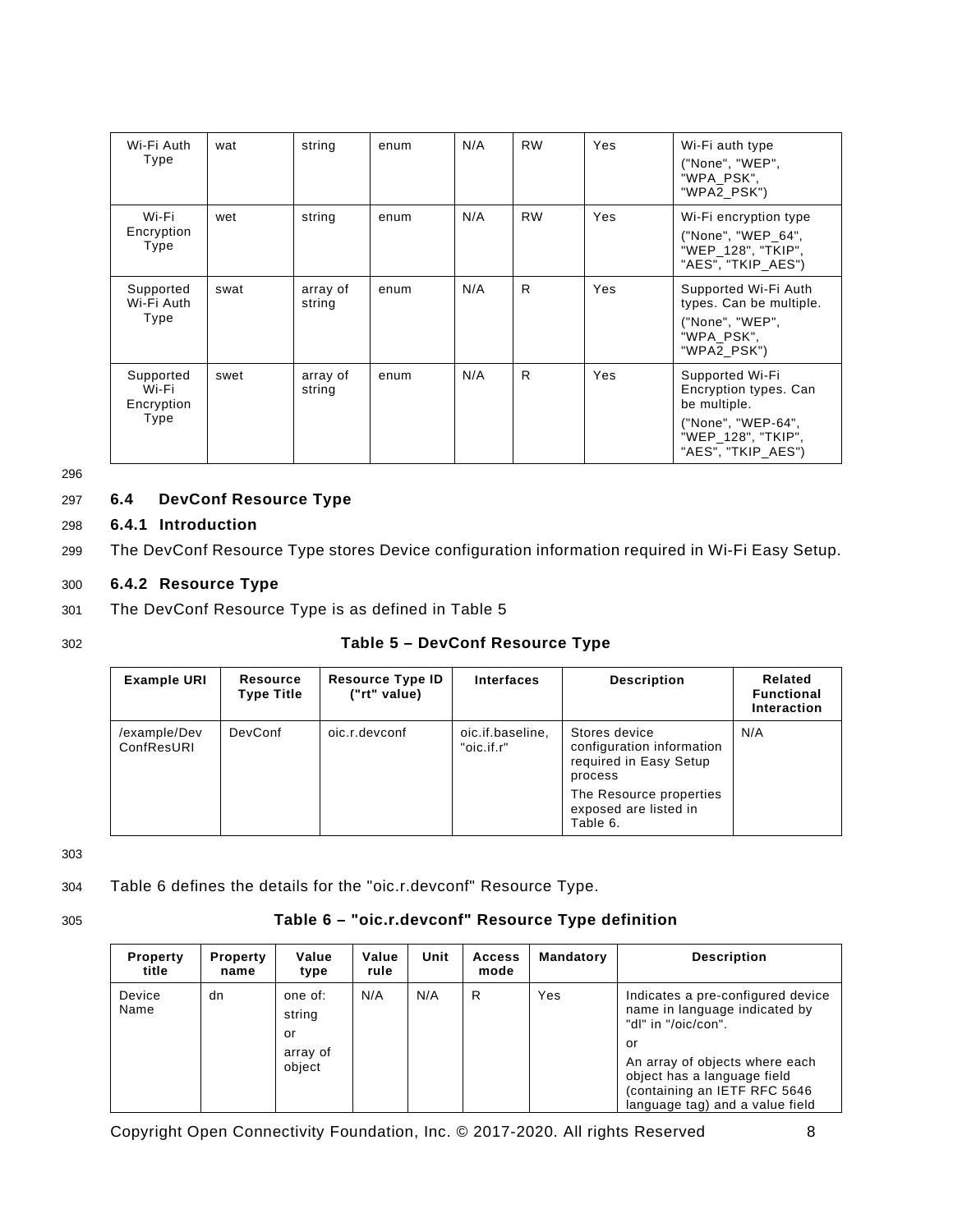|  |  |  |  | containing the pre-configured<br>device name in the indicated<br>language.                              |
|--|--|--|--|---------------------------------------------------------------------------------------------------------|
|  |  |  |  | The pre-configured device name<br>is presented by enrollee to<br>mediator during easy-setup<br>process. |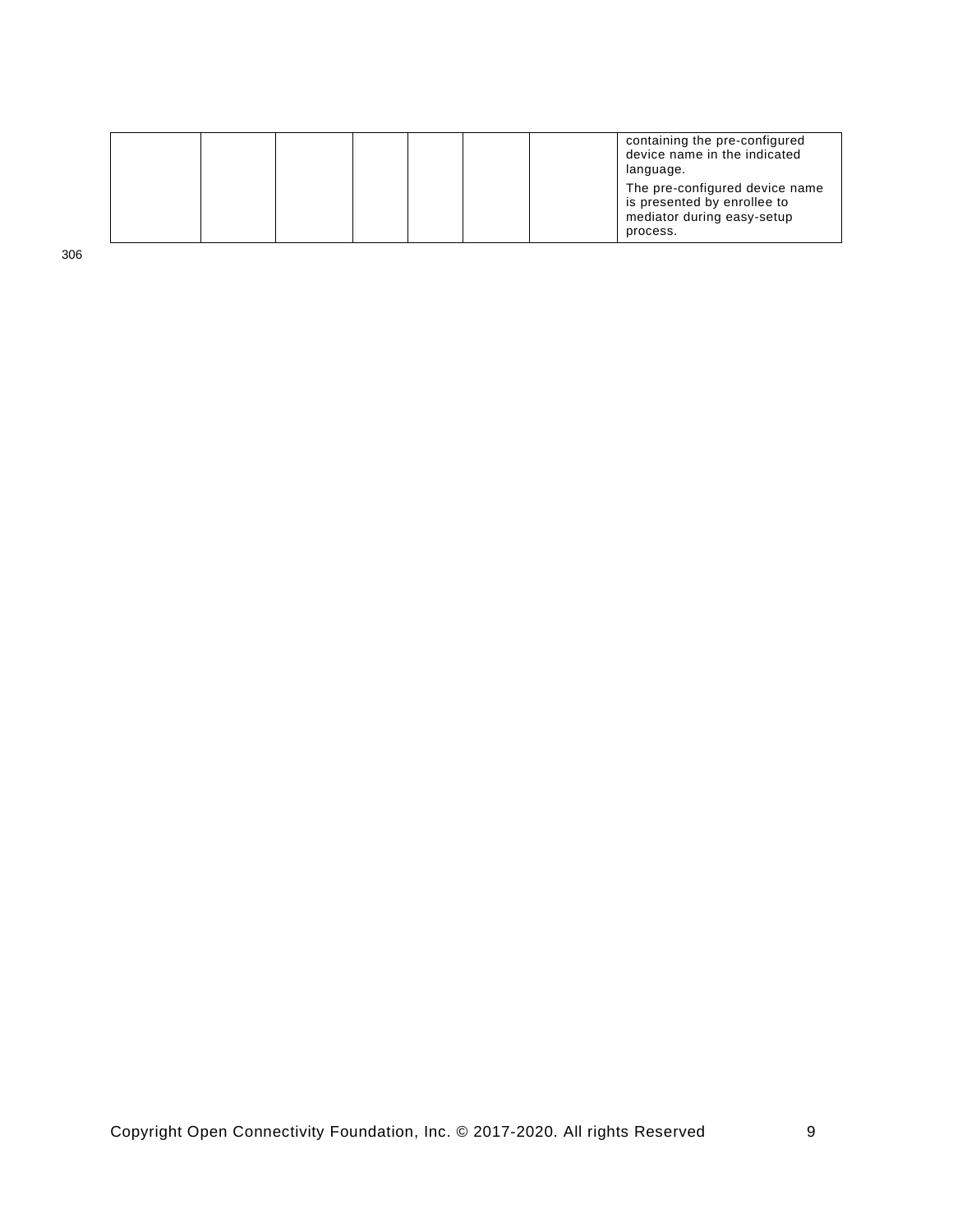# <span id="page-15-0"></span>**7 Network and connectivity**

Both the Mediator and Enrollee communicate via a common connectivity (e.g. Wi-Fi).

 If using Wi-Fi for Easy Setup then the Enrollee shall have capability to act as a Soft AP. A Soft AP shall support the access point requirements defined by [IEEE 802.11:2016.](#page-6-5)

# <span id="page-15-1"></span>**8 Functional interactions**

#### <span id="page-15-2"></span>**8.1 Onboarding, Provisioning and Configuration**

 The Mediator may be present as a standalone function or in conjunction with other functions or services such as AMS as part of an OBT (Onboarding Tool); please refer to the [ISO/IEC 30118-](#page-6-6) [2:2018.](#page-6-6)

#### <span id="page-15-3"></span>**8.2 Resource discovery**

The Mediator connects to the Enrollee via a mutually supported connection.

 When in Easy Setup phase, if using Wi-Fi as the connectivity between the Enrollee and the Mediator then the Enrollee shall make itself discoverable as a Soft AP. The Soft AP has additional availability constraints which are documented in [ISO/IEC 30118-2:2018.](#page-6-6)

#### <span id="page-15-4"></span>**8.3 Retrieving and Updating Easy Setup Resources**

 The Enrollee shall expose Easy Setup Resources such that a Mediator is able to discover them using standard OCF Resource discovery methods (i.e. via a RETRIEVE on /oic/res); see the [ISO/IEC 30118-1:2018,](#page-6-2) clause 11.3.

 Easy Setup Resources shall expose only secure Endpoints (e.g. CoAPS); see the [ISO/IEC 30118-](#page-6-2) [1:2018,](#page-6-2) clause 10.

 The Mediator may RETRIEVE a Resource within the Easy Setup Collection or the Collection itself to check the Enrollee's status at any stage of Easy Setup. This applies only when the Enrollee & the Mediator are on a common network.

 The Mediator may UPDATE Resource Property(-ies) on the Enrollee. Upon receipt of the request from the Mediator the Enrollee shall update its current Resource Property Values, and shall perform any required action. For example, if the "cn" Property of "EasySetup" Resource is updated by the Mediator, to indicate connection to Wi-Fi, the Enrollee shall start the connection to Enroller.

For details of Easy Setup Resources refer to clause [6.](#page-10-0)

#### <span id="page-15-5"></span>**8.4 Error Handling**

 The "lec" Property of the EasySetup Resource (i.e. "oic.r.easysetup") is used to indicate the error that occurred in the Easy Setup process while trying to connect to the Enroller (using the information provided by the Mediator in WiFiConf Resource):

- The Enrollee shall set "lec" Property to 1, if it fails to connect because it can't find the SSID.
- The Enrollee shall set "lec" Property to 2, if it fails to connect due to wrong credential (password) information.
- The Enrollee should set "lec" Property to 6, if the Auth type is not supported by the Enrollee.
- The Enrollee should set "lec" Property to 7, if the Encryption type is not supported by the Enrollee.
- The Enrollee should set "lec" Property to 8, if it fails to connect due to wrong Auth type information (even though it's supported by the Enrollee).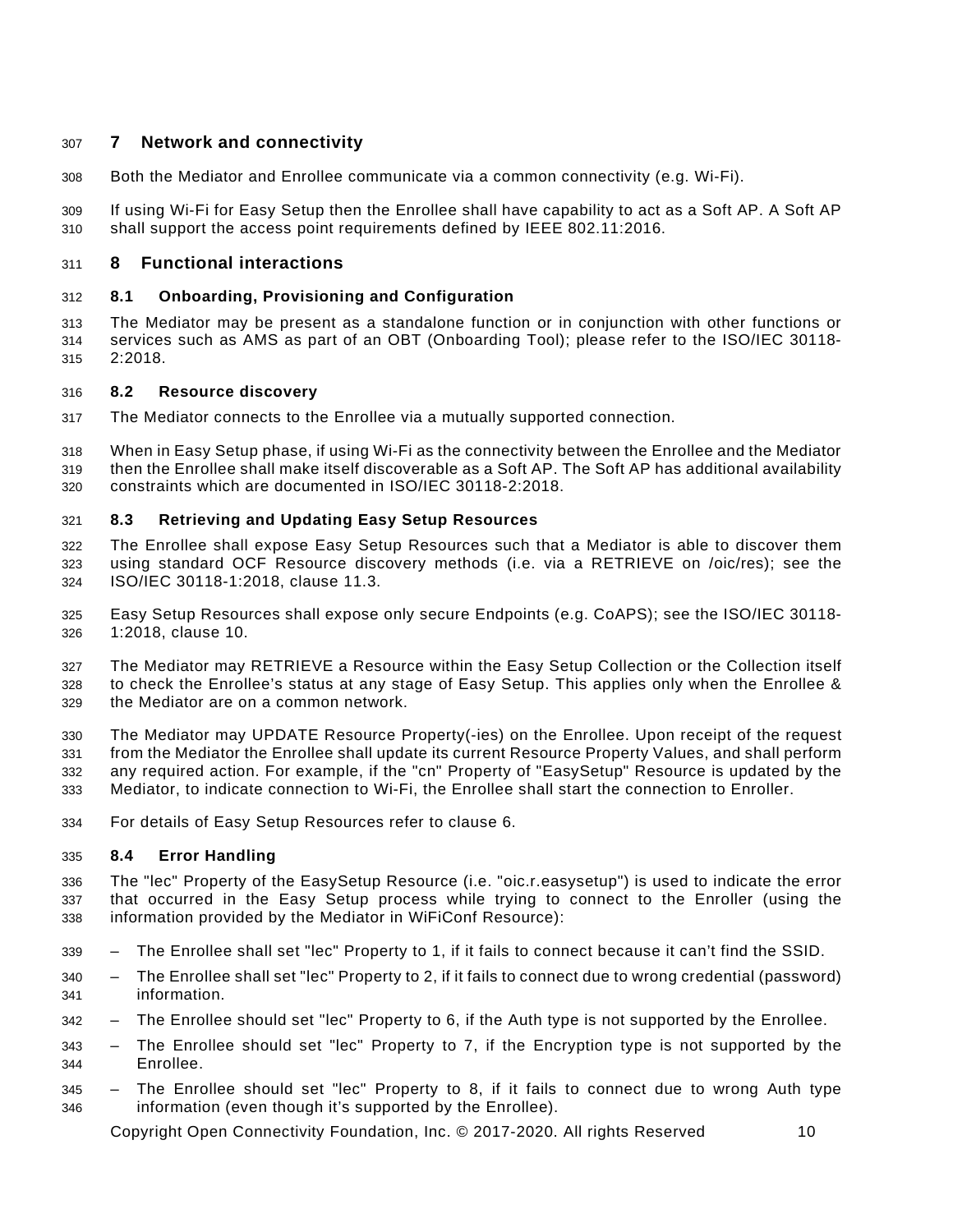– The Enrollee should set "lec" Property to 9, if it fails to connect due to wrong Encryption type information (even though it's supported by the Enrollee).

 When using Wi-Fi as the connectivity between the Enrollee and Mediator, if the Enrollee fails to connect to the Enroller, it shall again make itself discoverable as a Soft AP (in case it destroyed its Soft AP earlier).

#### <span id="page-16-0"></span>**8.5 Example Easy Setup Flow**

Figure 3 shows an example Easy Setup flow for informative purposes: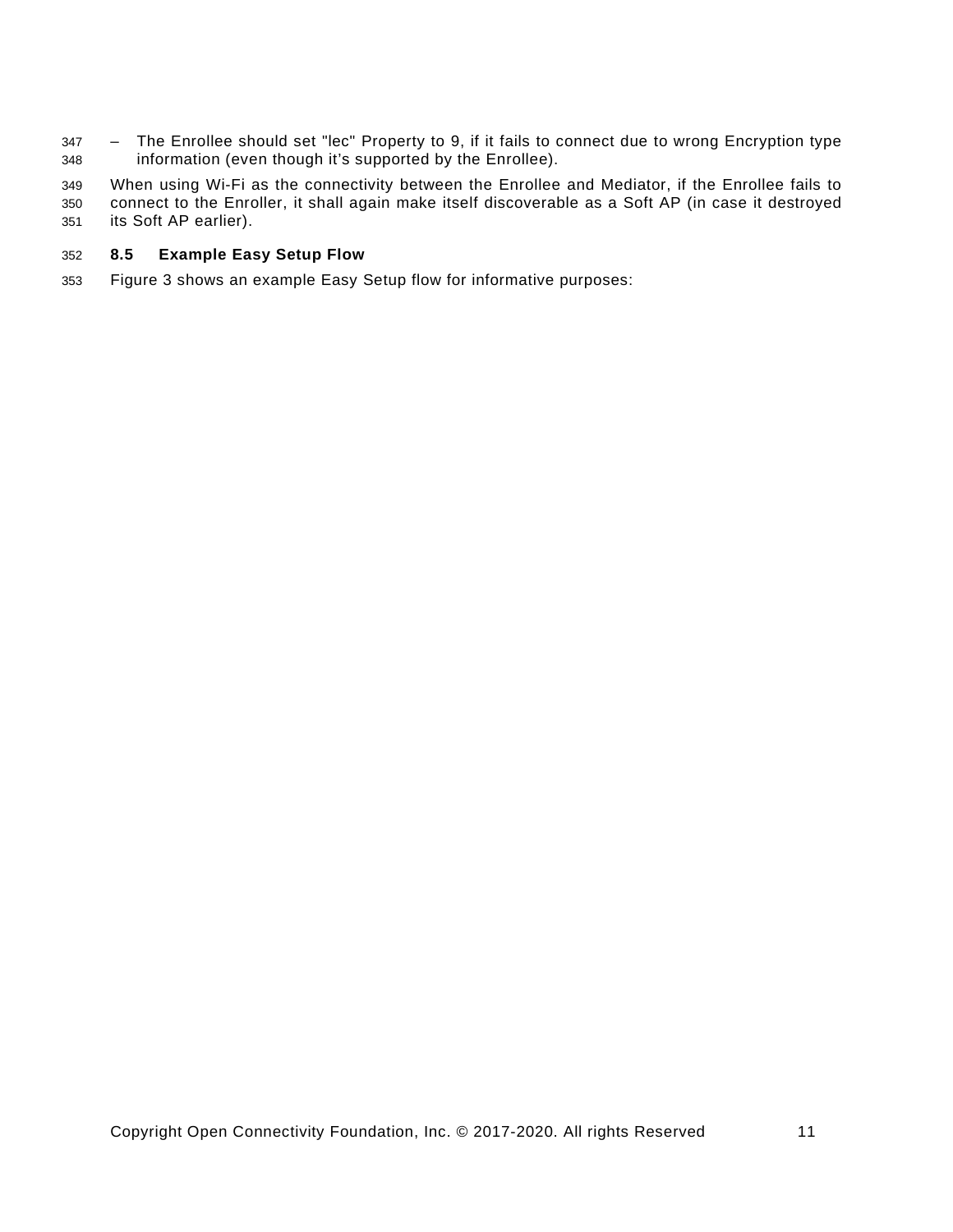

<span id="page-17-0"></span>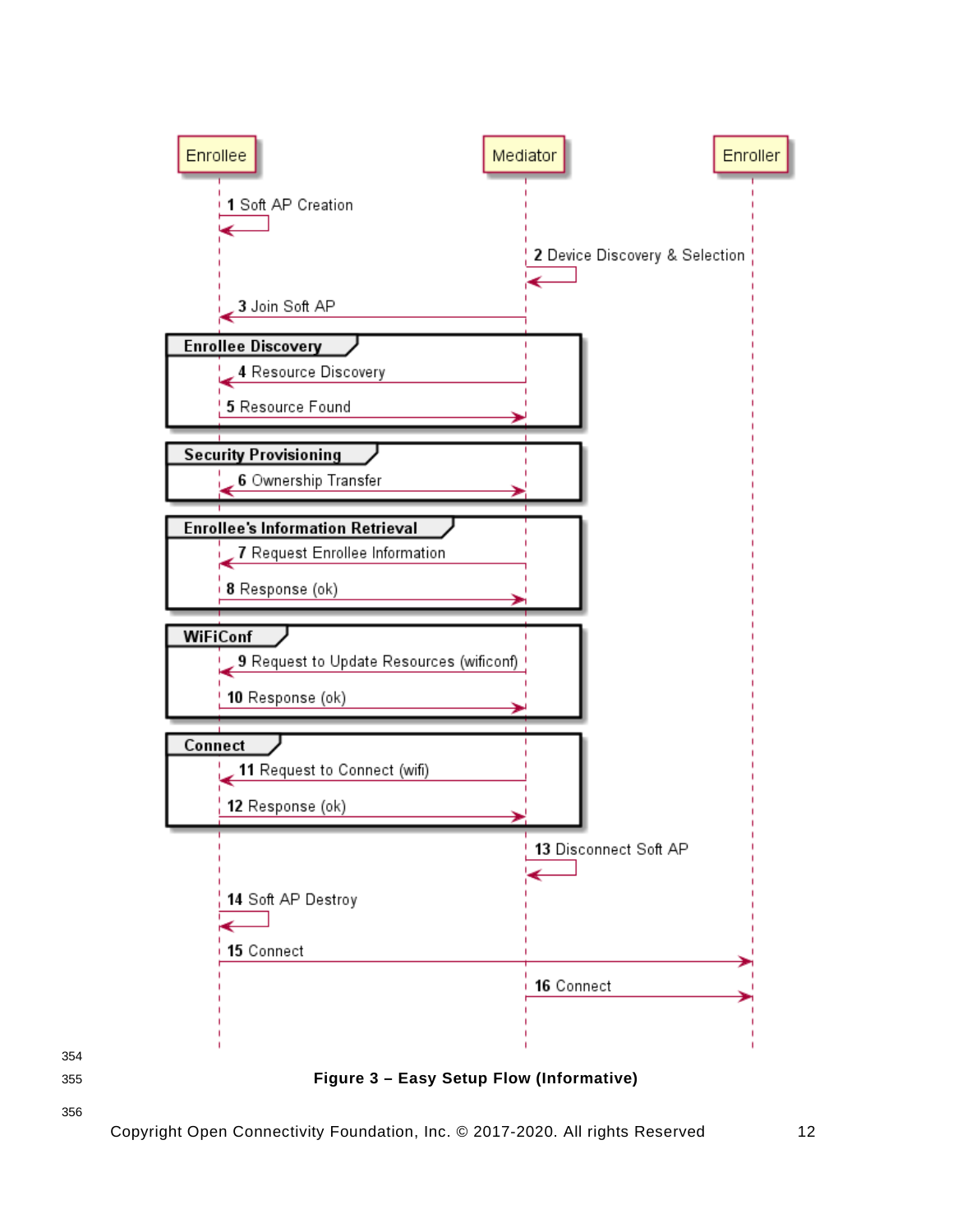The example flow in [Figure](#page-9-4) [1Figure](#page-17-0) 3 undergoes security provisioning (step 6) during Easy Setup. Alternatively, security provisioning can be done before Enrollee Discovery (steps 4 and 5) if preferred. Please refer to the [ISO/IEC 30118-2:2018](#page-6-6) for more information on the different scenarios.

## <span id="page-18-0"></span>**8.6 Easy Setup SSID Tags**

 If using Wi-Fi as the connectivity between the Enrollee and the Mediator then the Enrollee's Soft AP SSID should contain exactly one of the following Easy Setup SSID tags:

- "OCF\_"
- Prefix tag that has to be at the beginning of the SSID.
- Example: OCF\_MySSID
- "\_OCF"
- Suffix tag that has to be at the end of the SSID.
- Example: MySSID\_OCF
- These tags are case sensitive.

#### <span id="page-18-1"></span>**8.7 Easy Setup Information Element**

#### <span id="page-18-2"></span>**8.7.1 Overview**

 If using Wi-Fi as the connectivity between the Enrollee and the Mediator then the Enrollee's Soft AP beacon should contain the Easy Setup Information Element. The information element provides additional information about the device such as a friendly name or device manufacturer for the mediator application. The mediator application can then use this information to provide a better user experience.

#### <span id="page-18-3"></span>**8.7.2 OCF Device Information Element (IE)**

The Easy Setup Information Element has the structure shown in [Figure](#page-18-4) 4

| 1 byte       | l bvte | 3 bytes | 1 byte                           | <252 bytes |
|--------------|--------|---------|----------------------------------|------------|
| Type = $221$ | Length |         | $CID = 6A 40 65$ OCF IE Type = 0 | Data       |

<span id="page-18-4"></span>

#### **Figure 4 – Easy Setup Information Element Definition**

- Type is a unique id allocated by the IEEE registrar to identify different information elements from each other. The Easy Setup Information Element shall have a Type value of 221 which is standard vendor specific information element.
- Length shall indicate the total size of CID, OCF IE Type, and Data in bytes.
- Company ID (CID) is a unique 24-bit identifier for a specific company or organization. The Easy Setup Information Element shall have a CID value of 6A 40 65.
- OCF IE Type is the identifier of the specific IE within OCF. The OCF IE Type shall be set to 0 for Easy Setup.
- Data is a set of type-length-value (TLV) structures that represent the device information in Table 1. The length of this field shall be less than 252 bytes.

Each TLV has the structure shown in [Figure](#page-19-0) 5.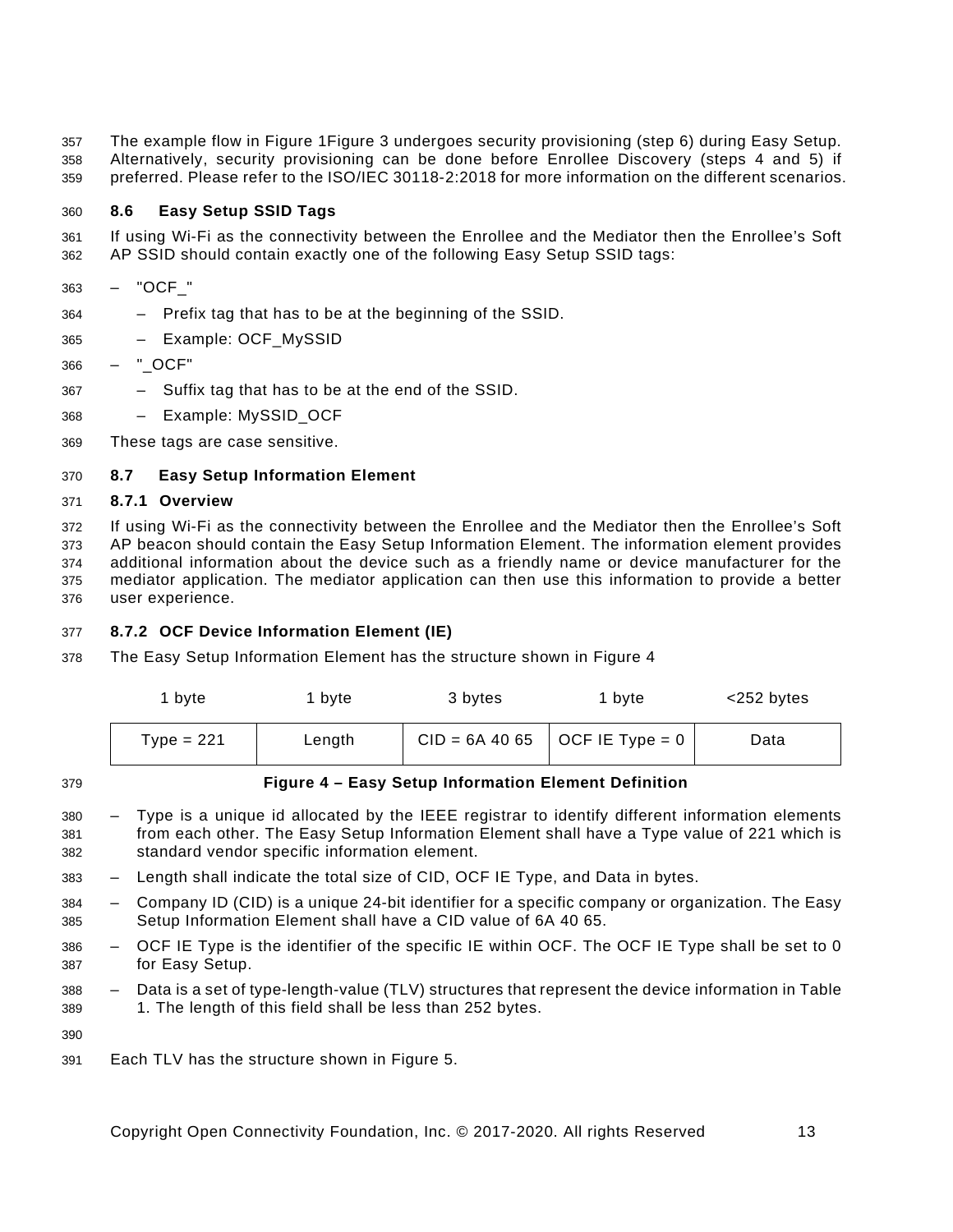| byte | 1 byte | $<$ 250 bytes |
|------|--------|---------------|
| Type | Length | Value         |

<span id="page-19-0"></span>

#### 392 **Figure 5 – Type-Length-Value Structure**

393 – Type shall indicate the type of the field from [Table](#page-19-1) 7.

394 – Length shall indicate the length of the Value in bytes.

395 – Value shall represent the corresponding information for specific TLV type from [Table](#page-19-1) 7.

396 Data is a set of TLVs as defined in [Table](#page-19-1) 7.

# 397 **Table 7 – Easy Setup Information Element TLVs**

<span id="page-19-1"></span>

| <b>Type</b> | Length (bytes) | Value                                               | Description of<br>TLV       | # of<br>Occurrences in<br>IE or IEC | Required     |
|-------------|----------------|-----------------------------------------------------|-----------------------------|-------------------------------------|--------------|
|             | <65            | Friendly name of<br>the device                      | Device Friendly<br>Name     |                                     | Υ            |
| 2           | $<$ 27         | Device Type                                         | Device type/Class           | $>=1$                               | Υ            |
| 3           | <65            | Name of Device<br>Manufacturer                      | Manufacturer<br>Name        |                                     | Υ            |
| 4           | $<$ 43         | Language tag for<br>strings                         | See<br>IETF RFC 5646        |                                     | Υ            |
| 5           | 16             | Protocol<br>Independent ID in<br>network byte order | See ISO/IEC<br>30118-1:2018 |                                     | $\checkmark$ |
| 101         | <65            | Device Type/Class                                   | Device Type as<br>string    | $>=0$                               | N            |

398

411

 The TLVs may be set in any order inside an IE or IEC. All strings shall be UTF-8 encoded and shall not include a null terminator. All TLVs in [Table](#page-19-1) 7 with a required value of "Y" shall be included in the IE or IEC (if multiple IEs are required). The value of each TLV shall meet the length requirements specified in Table 1.

#### 403 **8.7.2.1 Device Friendly Name (Type 1)**

404 User readable string representing the friendly name of the device that is beaconing and ready to 405 undergo Easy Setup. This should match "n" from "oic.wk.d" as defined in the [ISO/IEC 30118-](#page-6-2) 406 [1:2018.](#page-6-2)

407 This string is in the same language specified in the type 4 TLV.

#### 408 **8.7.2.2 Device Type (Type 2)**

409 Device type shall be the shortened form of Device Type as specified in the [ISO/IEC 30118-5:2018.](#page-6-7) For 410 example:

- 412 Device Type as specified in the [ISO/IEC 30118-5:2018:](#page-6-7) "oic.d.airconditioner"
- 413 Device Type as specified in a type 2 TLV: "airconditioner"
- 414 In cases where the device supports multiple functions, several type 2 TLVs may be included to 415 represent each function of the device.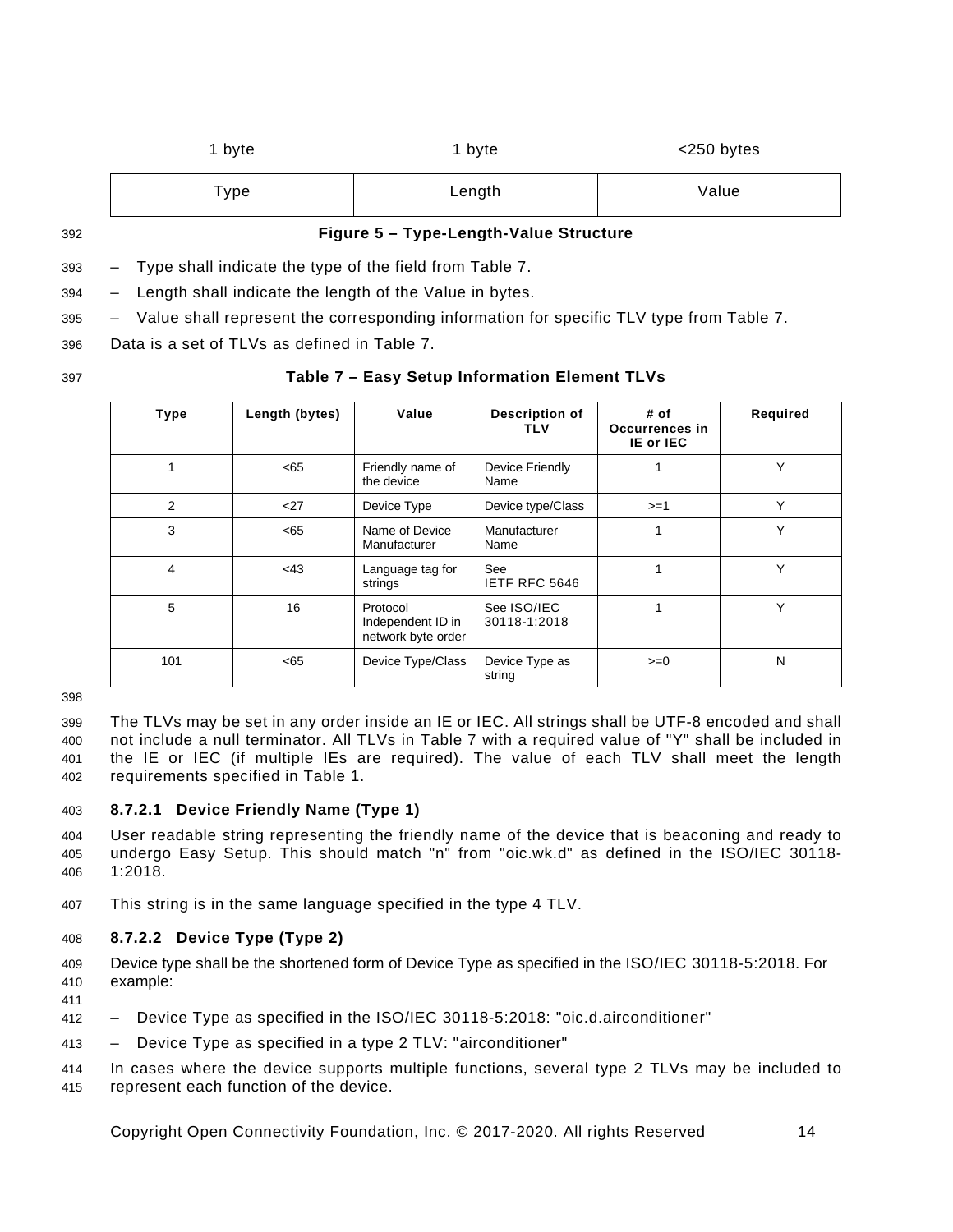- If the device does not support any of the functions as specified in the [ISO/IEC 30118-5:2018,](#page-6-7) at least one type 101 TLV shall be included. Type 101 TLV contains a user readable string in the same language specified in the type 4 TLV. (Ex: "Lock").
- If the device supports more than one function, a mix of type 2 and type 101 TLVs may be used depending on which functions are defined in the [ISO/IEC 30118-5:2018.](#page-6-7)

# **8.7.2.3 Device Manufacturer Name (Type 3)**

 User readable string representing the manufacturer name of the device that is beaconing and ready to undergo Easy Setup. This should match "mnmn" Property from "oic.wk.p" as defined in the [ISO/IEC 30118-1:2018.](#page-6-2)

This string is in the same language specified in the type 4 TLV.

# **8.7.2.4 Language Tag (Type 4)**

 The language of all strings shall be specified in a type 4 TLV. The value of the type 4 TLV shall contain a language tag as described in [IETF](#page-6-4) RFC 5646 (Ex: "en-us"). If the actual length of the language tag exceeds 42 bytes the manufacturer shall exclude subtags on the language tag until it is less than 43 bytes.

- Please see [8.7.2.8](#page-21-1) for information on supporting multiple languages.
- If an IE contains a TLV that is a string (i.e. type 1, type 3 or type 101), then a type 4 TLV corresponding to the language of the string(s) shall also be present in the IE.

# **8.7.2.5 Protocol Independent ID (Type 5)**

- This shall match "piid" from "oic.wk.d" as defined in the [ISO/IEC 30118-1:2018.](#page-6-2)
- The piid in the TLV shall be in network byte order.

# **8.7.2.6 Multiple Information Elements**

- Additional Easy Setup IEs may be present in the Soft AP beacon in the following situations:
- The total size of the TLVs is larger than the size of Data as defined in an Easy Setup Information Element.
- Support for multiple languages is necessary.
- Two or more Easy Setup Information Elements are referred to as an Information Element Collection (IEC).

# **8.7.2.7 IEC for Large TLV Size Support**

- If a TLV or set of TLVs will not fit into the current IE, a manufacturer may add additional Easy Setup IEs to contain the TLV/s thereby creating or extending an IEC. The additional IE shall contain the following fields as described in [8.7.2:](#page-18-3)
- Type
- Length
- CID
- OCF IE Type

 If an IE contains a TLV that is a string (i.e. type 1, type 3 or type 101), then a type 4 TLV corresponding to the language of the string(s) shall also be present in the IE.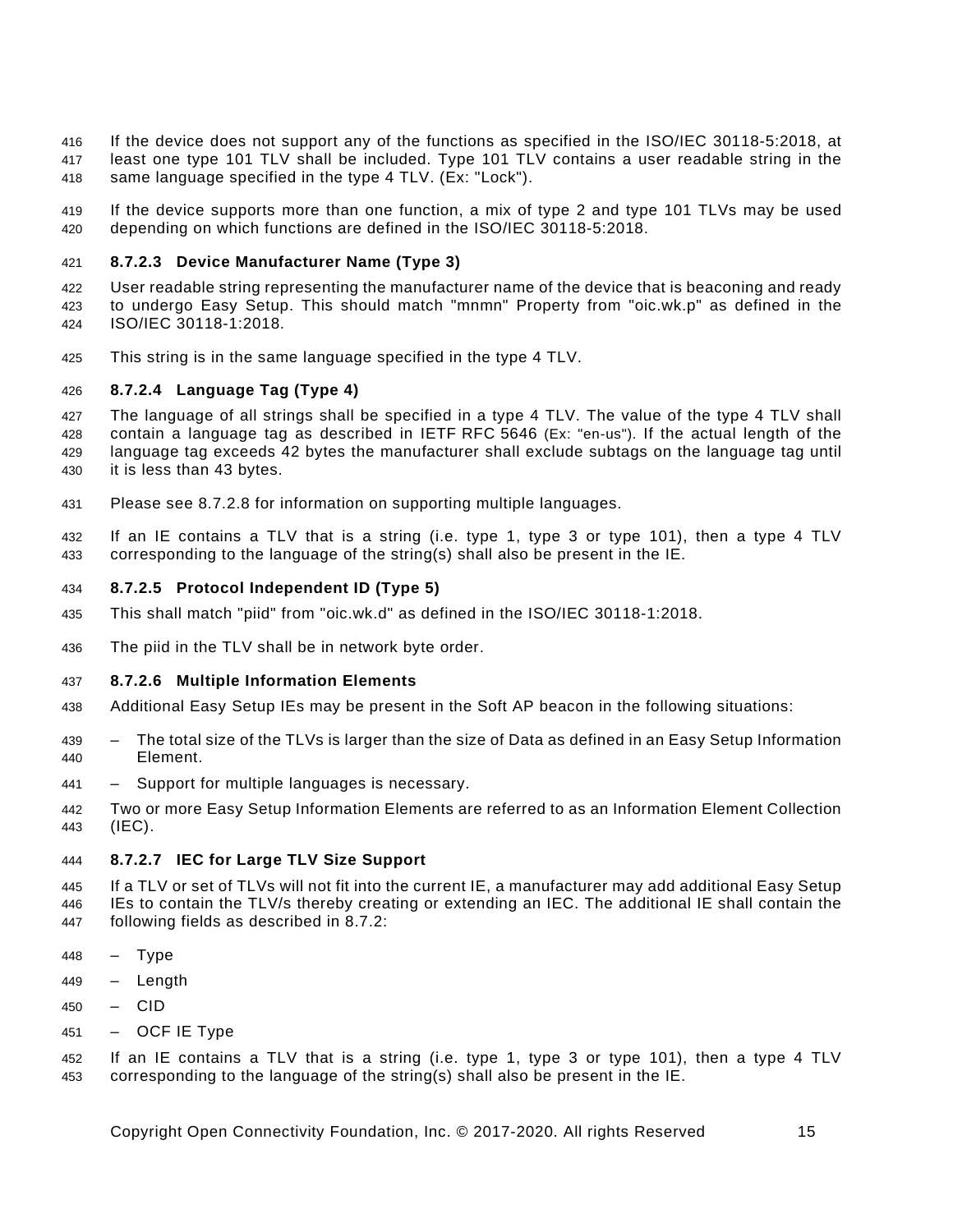#### <span id="page-21-1"></span>**8.7.2.8 IEC for Multiple Language Support**

 A manufacturer may include additional Easy Setup IEs to support multiple languages in the Soft AP beacon. In the case that a manufacturer needs to provide device information in more than one language, they shall include an additional copy of the IE/IEC for each additional language. Each additional IE/IEC shall include all of the mandatory TLVs defined in [8.7.2.](#page-18-3)

#### <span id="page-21-0"></span>**9 Security**

A Device shall meet the Wi-Fi Easy Setup security requirements specified in [ISO/IEC 30118-2:2018.](#page-6-6)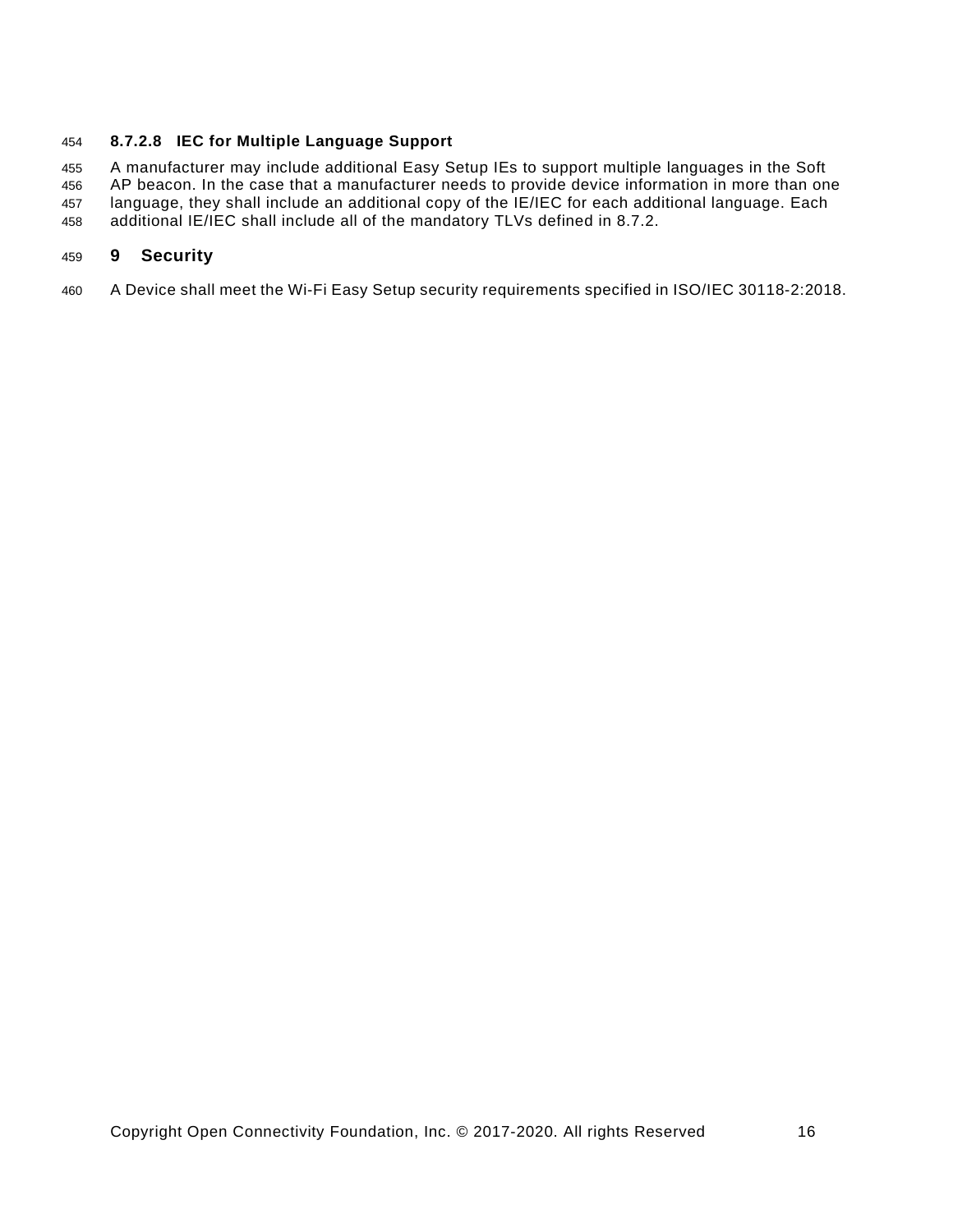# <span id="page-22-0"></span><sup>461</sup> **(normative)** 462

<sup>463</sup> **OpenAPI 2.0 specification definitions**

# <span id="page-22-1"></span>464 **A.1 List of Resource Type definitions**

465 [Table A.1](#page-22-7) contains the list of defined resources in this document.

#### 466 **Table A.1 – Alphabetized list of resources**

<span id="page-22-7"></span>

| <b>Friendly Name</b><br>(informative) | Resource Type (rt) | Clause |
|---------------------------------------|--------------------|--------|
| Device Configuration                  | "oic.r.devconf"    | A.2    |
| Easy Setup                            | "oic.r.easysetup"  | A.3    |
| Wi-Fi Configuration                   | "oic.r.wificonf"   | A.4    |

467

# <span id="page-22-2"></span>468 **A.2 Device Configuration**

#### <span id="page-22-3"></span>469 **A.2.1 Introduction**

 The Device configuration Resource stores Device settings such as the Device name. Vendor- specific information can be added to the Resource. The Device name is a human-friendly name read by a Mediator during easy setup. 473

#### <span id="page-22-4"></span>474 **A.2.2 Example URI**

475 /example/DevConfResURI

#### <span id="page-22-5"></span>476 **A.2.3 Resource type**

477 The Resource Type is defined as: "oic.r.devconf".

#### <span id="page-22-6"></span>478 **A.2.4 OpenAPI 2.0 definition**

```
479 {
480 "swagger": "2.0",
481 "info": {
482 "title": "Device Configuration",<br>483 "version": "20190306".
483 "version": "20190306",
484 "license": {
485 "name": "OCF Data Model License",
486 "url":<br>487 "https://git
487 "https://github.com/openconnectivityfoundation/core/blob/e28a9e0a92e17042ba3e83661e4c0fbce8bdc4ba/LI<br>488 CENSE.md".
488 CENSE.md",<br>489 "x-c
             489 "x-copyright": "Copyright 2018-2019 Open Connectivity Foundation, Inc. All rights reserved."
490<br>491
             491 "termsOfService": "https://openconnectivityfoundation.github.io/core/DISCLAIMER.md"
492 },<br>493 "s
493 "schemes": ["http"],<br>494 "consumes": ["applic
494 "consumes": ["application/json"],<br>495 "produces": ["application/ison"],
495 "produces": ["application/json"],<br>496      "paths": {
496 "paths": {\n497 \t*/{exampl}}497 "/example/DevConfResURI" : {<br>498 "get": {
498 "get": {
499 "description": "The Device configuration Resource stores Device settings such as the Device 
500 name. Vendor-specific information can be added to the Resource.\nThe Device name is a human-friendly<br>501 name read by a Mediator during easy setup.\n",
501 name read by a Mediator during easy setup.\n",<br>502    "parameters": [
502 "parameters": [<br>503 {"$ref": "#/p
                    503 {"$ref": "#/parameters/interface"}
```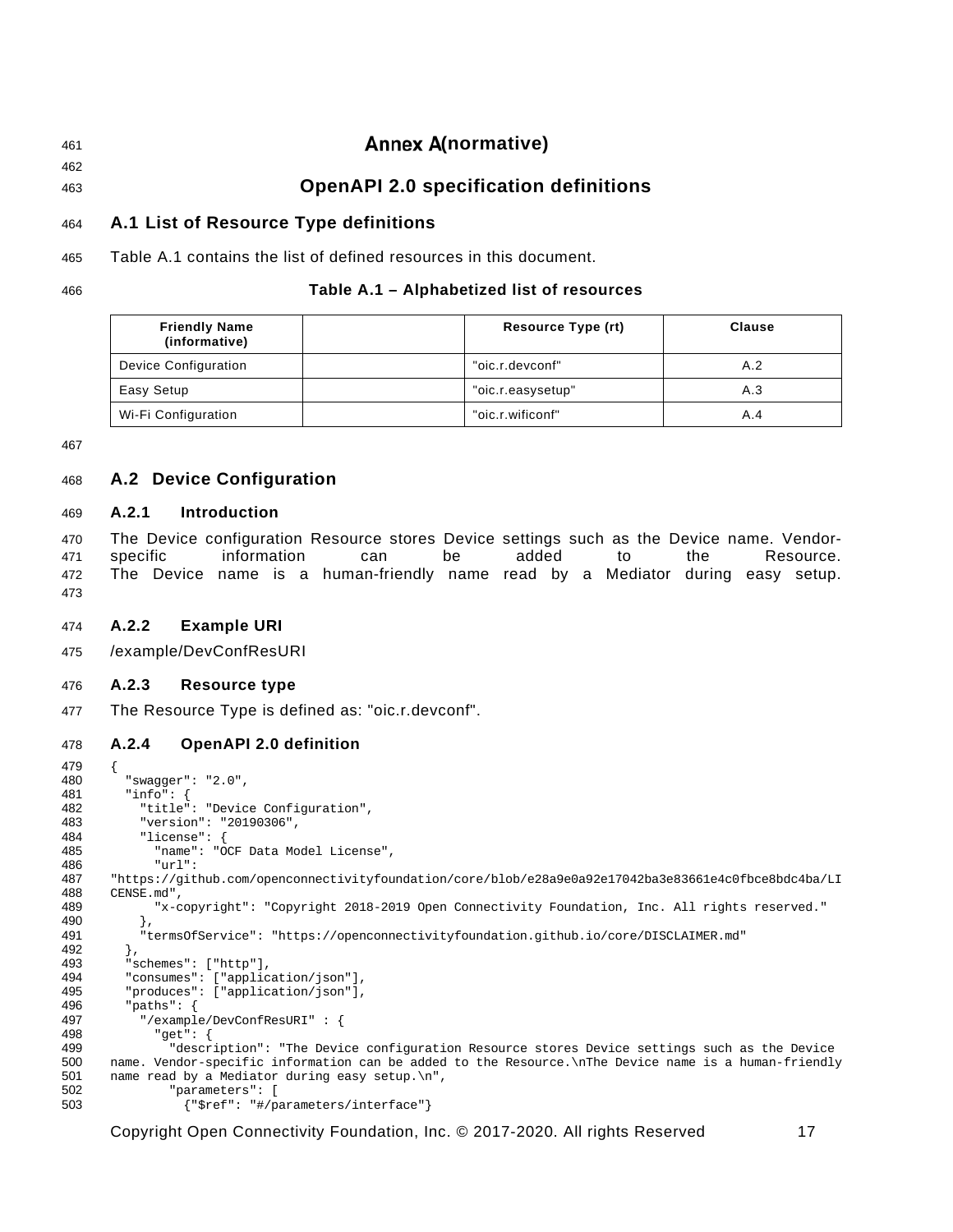```
504 ],<br>505 \frac{1}{r}505 "responses": {
506 "200": {
507 "description" : "",<br>508 "x-example": {
508 "x-example": {
509 "rt": ["oic.r.devconf"],
                       "dn" : "My Refrigerator"
511 },<br>512 ^{\frac{1}{3}}\begin{array}{l} \texttt{``schema": } \{ \texttt{``$$ref": "$\#/definitions/DevConf" } \} \end{array}513<br>514 }
514<br>515 }
515 }
516<br>517 },
517<br>518
518 "parameters": {
519 "interface" : {
520 "in" : "query",
521 "name" : "if",
522 "type" : "string",
            "enum" : ["oic.if.r", "oic.if.baseline"]<br>}
524<br>525 },
525<br>526
526 "definitions": {
527 "DevConf" : {<br>528 "properties
528 "properties": {
529 "rt" : {
530 "description": "Resource Type of the Resource",<br>531 "items": {
531 "items": {
532 "enum": ["oic.r.devconf"],
533 "maxLength": 64,
                   "type": "string"<br>},
535 },
536 "minItems": 1,<br>537 TreadOnly": tr
537 "readOnly": true,
538 "uniqueItems": true,
                "type": "array"<br>},
540<br>541
541 "n" : {
542 "$ref": 
543 "https://openconnectivityfoundation.github.io/core/schemas/oic.common.properties.core-<br>544 schema.ison#/definitions/n"
       schema.json#/definitions/n"
545 },<br>546 \frac{1}{2}546 "id" : {<br>547 "$ref"
547 "$ref": 
548 "https://openconnectivityfoundation.github.io/core/schemas/oic.common.properties.core-<br>549 schema.json#/definitions/id"
       schema.json#/definitions/id"<br>},
550 },
551 "if" : {
552 "description": "The OCF Interfaces supported by this Resource",<br>553 "items": {
553 "items": {
554 "enum": [
555 "oic.if.r",
                     "oic.if.baseline"<br>],
557<br>558
558 "type": "string",
                     "maxLength": 64
560 },
561 "minItems": 2,<br>562 "readOnly": tr
562 "readOnly": true,<br>563 "uniqueItems": true
563 "uniqueItems": true,<br>564 "type": "array"
                "type": "array"<br>},
565<br>566
566 "dn": {
567 "oneOf": [
568 {
569 \blacksquare \blacksquare \blacksquare \blacksquare \blacksquare \blacksquare \blacksquare \blacksquare \blacksquare \blacksquare \blacksquare \blacksquare \blacksquare \blacksquare \blacksquare \blacksquare \blacksquare \blacksquare \blacksquare \blacksquare \blacksquare \blacksquare \blacksquare \blacksquare \blacksquare \blacksquare \blacksquare \blacksquare \blacksquare \blacksquare \blacksquare 570 "description": "Indicates a pre-configured Device name in language indicated by 'dl' 
571 in /oic/con; presented by an Enrollee Device to a Mediator Device during the easy-setup process",
572 "pattern": "^.*$",
                       573 "readOnly": true
```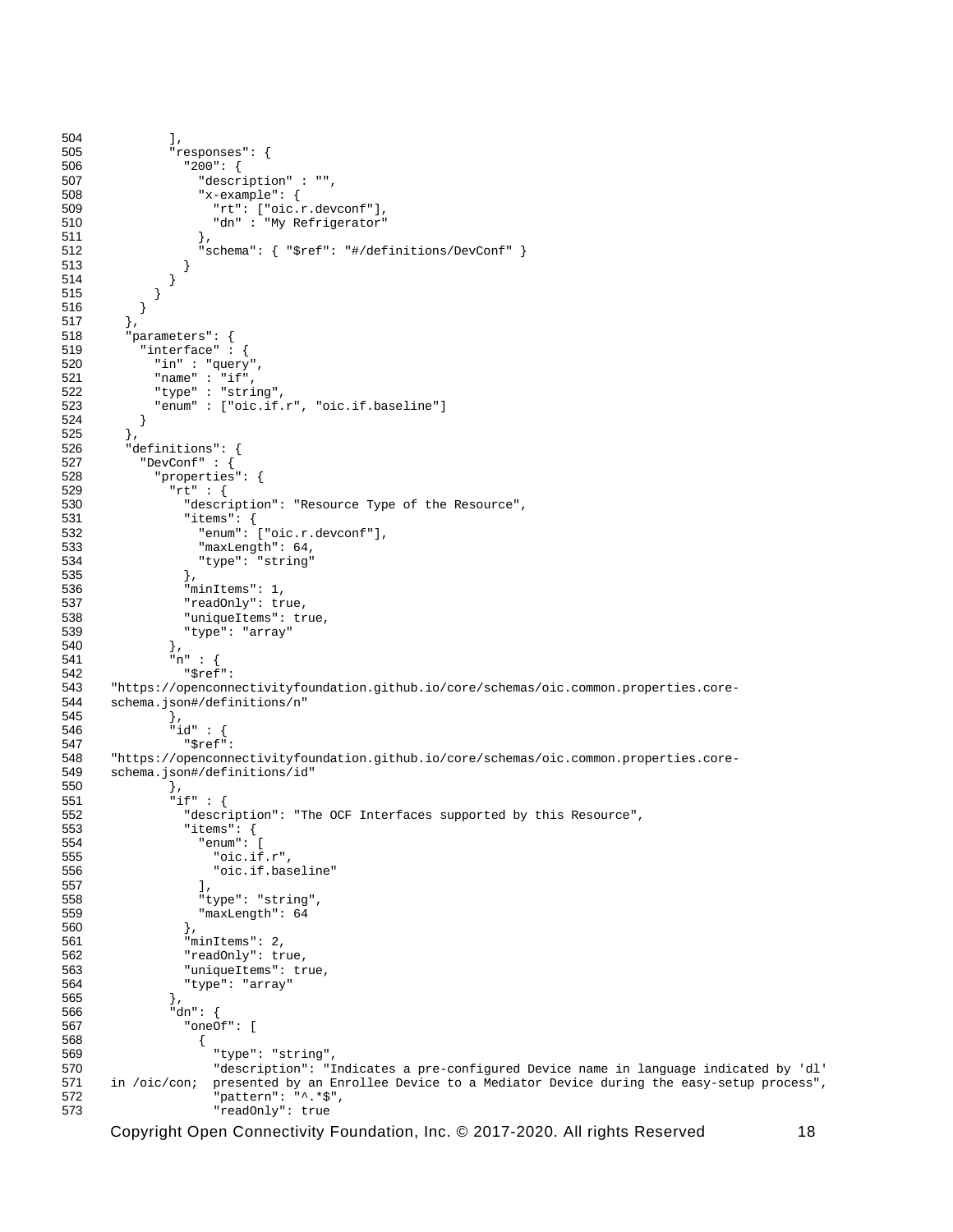```
574 },
575<br>576
576 "type": "array",
577 <br>
578 <br>
578 <br>
579 <br>
579 <br>
579 <br>
579 <br>
579 <br>
579 <br>
579 <br>
579 <br>
579 <br>
579 <br>
579 <br>
589 <br>
589 <br>
599 <br>
599 <br>
599 <br>
599 <br>
599 <br>
599 <br>
599 <br>
599 <br>
599 <br>
599 <br>
599 <br>
599 <br>
599 <br>
599 <br>
599 <br>
599 <br>
599 <br>
599 <br>
599 <br>
599 <br>
599 <br>

578 "type": "object",
579 "properties": {
580 "language": {
581 "$ref": "http://openconnectivityfoundation.github.io/core/schemas/oic.types-<br>582 schema.json#/definitions/language-tag",
582 schema.json#/definitions/language-tag",<br>583 "readOnly": true,
583 "readOnly": true,
584 "description": "An RFC 5646 language tag."
585 },
586 "value": {
587 "type": "string",<br>588 "description": "P
588 "description": "Pre-configured Device name in the indicated language.",
589 "pattern": "^.*$",
590 "readOnly" : true<br>591 }
591 }
592 }<br>593 }
593<br>594
594 minItems "minItems" : 1,<br>595 TreadOnly ": tru
595 "readOnly": true,
                     "description": "Localized device name."<br>}
597 }
598 ]
599<br>600 },
600<br>601
601 <br>"type" : "object",<br>602   "required": ["dn"]
            "required": ["dn"]<br>}
603<br>604 }
604<br>605 }
605 }
606
```
#### <span id="page-24-0"></span>607 **A.2.5 Property definition**

608 [Table A.2](#page-24-2) defines the Properties that are part of the "oic.r.devconf" Resource Type.

#### 609 **Table A.2 – The Property definitions of the Resource with type "rt" = "oic.r.devconf".**

<span id="page-24-2"></span>

| <b>Property name</b> | Value type                    | Mandatory | Access mode       | <b>Description</b>                                   |
|----------------------|-------------------------------|-----------|-------------------|------------------------------------------------------|
| id                   | multiple types: see<br>schema | <b>No</b> | <b>Read Write</b> |                                                      |
| n                    | multiple types: see<br>schema | <b>No</b> | <b>Read Write</b> |                                                      |
| dn                   | multiple types: see<br>schema | Yes       | <b>Read Write</b> |                                                      |
| rt                   | array: see schema             | No.       | Read Only         | Resource Type of<br>the Resource.                    |
| if                   | array: see schema             | <b>No</b> | Read Only         | The OCF Interfaces<br>supported by this<br>Resource. |

#### <span id="page-24-1"></span>610 **A.2.6 CRUDN behaviour**

```
611 Table A.3 defines the CRUDN operations that are supported on the "oic.r.devconf" Resource Type.
```
#### 612 **Table A.3 – The CRUDN operations of the Resource with type "rt" = "oic.r.devconf".**

<span id="page-24-3"></span>

| Create | Read | Update | <b>Delete</b> | <b>Notify</b> |
|--------|------|--------|---------------|---------------|
|        | get  |        |               | observe       |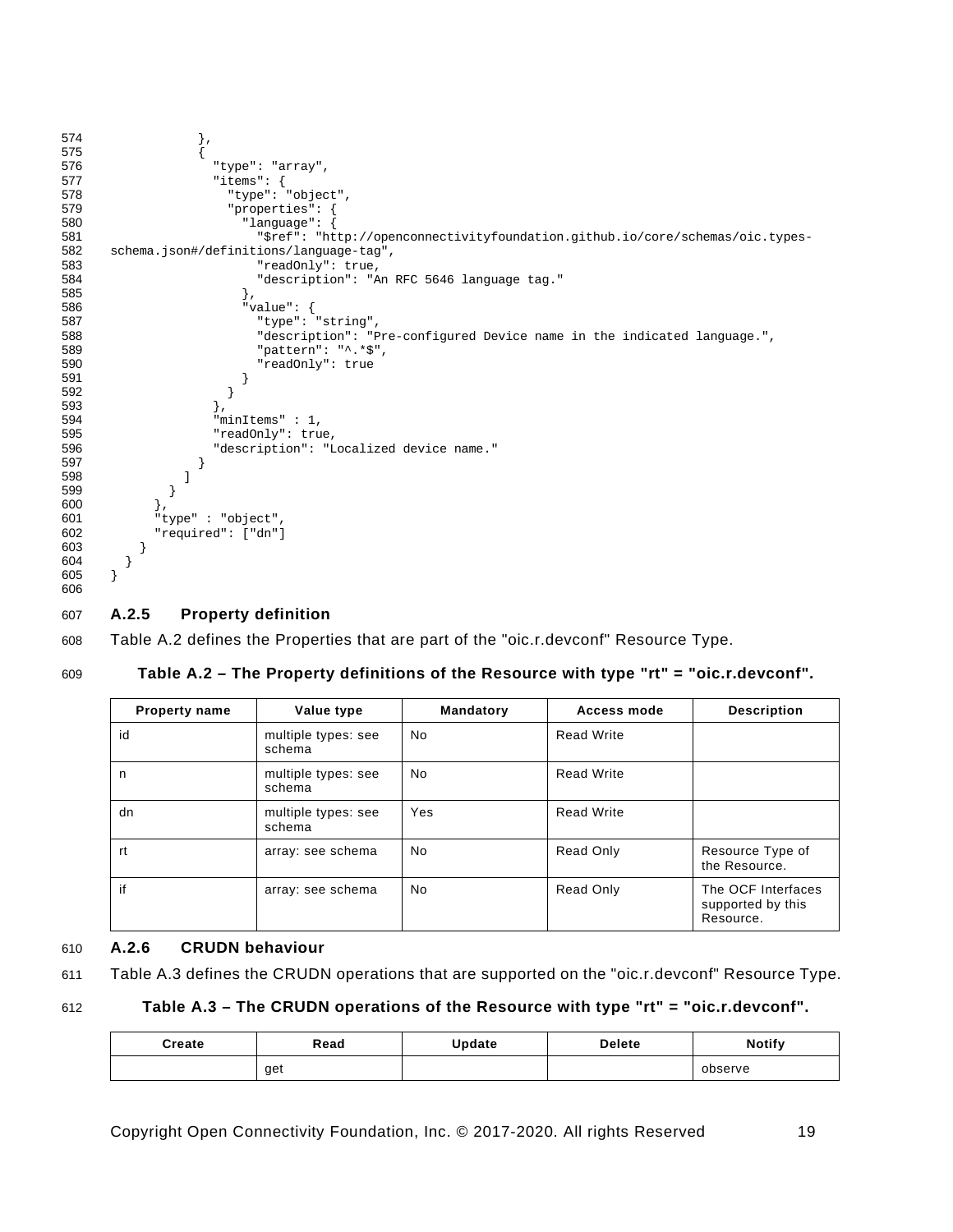#### <span id="page-25-0"></span>**A.3 Easy Setup Collection**

#### <span id="page-25-1"></span>**A.3.1 Introduction**

 The Easy Setup Resource stores useful information including the current status of unboxing a Device and the last error code which are produced in the process of easy setup. Note that the Easy Setup Resource is a Collection Resource, which contains Links to WiFiConf, and DevConf Resources and may additionally contain Links to other Resources. 

- <span id="page-25-2"></span>**A.3.2 Example URI**
- /EasySetupResURI

#### <span id="page-25-3"></span>**A.3.3 Resource type**

The Resource Type is defined as: "oic.r.easysetup, oic.wk.col".

#### <span id="page-25-4"></span>**A.3.4 OpenAPI 2.0 definition**

```
625 {
626 "swagger": "2.0",
627 "info": {
628 "title": "Easy Setup Collection",<br>629 "version": "20190327",
629 "version": "20190327",
630 "license": {<br>631 "name": "C
631 "name": "OCF Data Model License",
632 "url":<br>633 "https://git
633 "https://github.com/openconnectivityfoundation/core/blob/e28a9e0a92e17042ba3e83661e4c0fbce8bdc4ba/LI<br>634 CENSE.md",
634 CENSE.md",<br>635 "x-c
           635 "x-copyright": "Copyright 2016-2019 Open Connectivity Foundation, Inc. All rights reserved."
636<br>637
         637 "termsOfService": "https://openconnectivityfoundation.github.io/core/DISCLAIMER.md"
638<br>639
639 "schemes": ["http"],<br>640 "consumes": ["applic
640   "consumes": ["application/json"],<br>641   "produces": ["application/json"],
641 "produces": ["application/json"],<br>642      "paths": {
642 "paths": {
643 "/EasySetupResURI?if=oic.if.ll" : {
644 "get": {
645 "description": "The Easy Setup Resource stores useful information including the current 
646 status of unboxing a Device and the last error code which are produced in the process of easy<br>647 setup.\nNote that the Easy Setup Resource is a Collection Resource, which contains Links to
647 setup.\nNote that the Easy Setup Resource is a Collection Resource, which contains Links to 648 WiFiConf, and DevConf Resources and may additionally contain Links to other Resources.\n",
648 WiFiConf, and DevConf Resources and may additionally contain Links to other Resources.\n",<br>649                 "parameters": [
649 "parameters": [<br>650 {"Sref": "#/p
               650 {"$ref": "#/parameters/interface-all"}
651<br>652
652 "responses": {
653 "200": {
654 "description" : "",
655 "x-example":
656 [
657 \{658 "href": "/EasySetupResURI",
659 T_t"T_t": ["oic.r.easysetup", "oic.wk.col"],<br>660 T_t"if": ["oic.if.b"].
660 "if": ["oic.if.b"],
661 "p":{"bm":3},
662 "eps": [
663 <br>
{^{\text{Pep}}}: "coaps://[fe80::b1d6]:1111", "pri": 2}<br>
{^{\text{Pep}}}:664 ],
665 "rel":["self", "item"]
666 },
667 \{668 "href": "/WiFiConfResURI",
669 "rt": ["oic.r.wificonf"],
670 <br>
for the "if": ["oic.if.baseline"],<br>
for the "p":{"bm":3},
671 P''P'' : {^wP''} : 3}, 672 P''P'' = 672"eps": [
```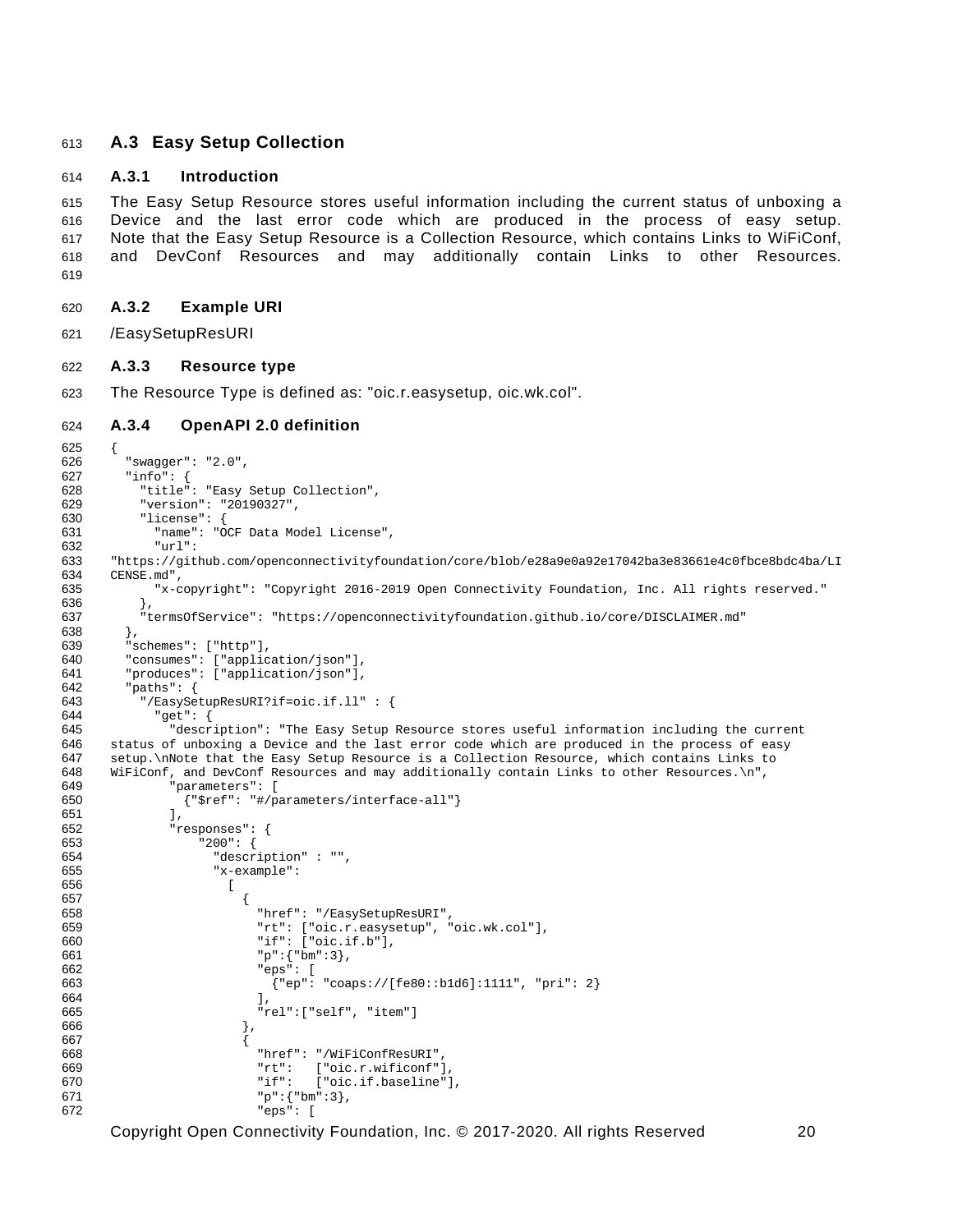```
673 {^{\texttt{[epr: "coaps://[fe80::b1d6]:1111", "pri": 2}}}674 ]
675 \Big\},
676 \{, "fixef": "/DevConfResURI", וד Phref": "/DevConfResURI<br>"rt": ["oic.r.devconf"]
678 "rt": ["oic.r.devconf"],
679 "if": ["oic.if.baseline"],
680 "p":{"bm":3},<br>681 "eps": [
681 "eps": [<br>682 : "eps": [
682 {"ep": "coaps://[fe80::b1d6]:1111", "pri": 2}
683 ]
684 }
685 ],
686 "schema": { "$ref": "#/definitions/slinks" }
687 }
688 }<br>689 }
689 }
690 },<br>691 "/
691 "/EasySetupResURI?if=oic.if.b" : {
692 "get": {
693 "description": "The Easy Setup Resource stores useful information including the current 
694 status of unboxing a Device and the last error code which are produced in the process of easy<br>695 setup.\nNote that the Easy Setup Resource is a Collection Resource, which contains Links to
695 setup.\nNote that the Easy Setup Resource is a Collection Resource, which contains Links to 
696 WiFiConf, and DevConf Resources and may additionally contain Links to other Resources.\n",<br>697                 "parameters": [
697 "parameters": [<br>698 \{ "Sref": "#/ps" \}698 {"$ref": "#/parameters/interface-all"}
699<br>700
700 "responses": {
701 "200": {
702 "description" : "",
                 "x-example":
704 [
705 {
706 "href": "/EasySetupResURI",
707 "rep":{<br>708 "ps"
708 "ps" : 0,
709 "lec": 0,
710 "cn": [1]
711 }
712 },
713 {
714 "href": "/WiFiConfResURI",
715 "rep":{<br>716 "swmt
716 "swmt" : ["A", "B", "G"],
717 "swf": ["2.4G", "5G"],
718 "tnn": "Home_AP_SSID",
\begin{array}{ccccc}\n719 & & & \text{rcd} : & \text{Home\_AP\_PWD''}\n\end{array},\n\begin{array}{ccccc}\n720 & & & \text{wat} : & \text{wP} & \text{rce} & \text{rce} \\
\end{array}720 "wat": "WPA2_PSK",
721 "wet": "AES",
722 "swat": ["WPA_PSK", "WPA2_PSK"],
723 "swet": ["TKIP", "AES", "TKIP_AES"]
724 }
725 \{\},
726 {
727 "href": "/DevConfResURI",
728 "rep":{<br>729 "dn
729 "dn" : "My Refrigerator"
730 }
731 }
732 ],
733 "schema": { "$ref": "#/definitions/sbatch" }
734<br>735 }
735 }
736<br>737
737 "post": {
738 "description": "Able to deliver Wi-Fi, Device configuration and other<br>739 configuration\ninformation in a batch by utilizing 'batch' OCF Interface.\nIf
739 configuration\ninformation in a batch by utilizing 'batch' OCF Interface.\nIf you want to deliver 
740 Wi-Fi and Device configuration information in a batch,\nyou can write all Properties you want to<br>741 Send with a 'batch' OCF Interface.\nThe below example is the case to send Easy Setup and Wi-Fi
741 send with a 'batch' OCF Interface.\nThe below example is the case to send Easy Setup and Wi-Fi<br>742 configuration\n(i.e. connection type, target network, auth type information) in a batch.\n",
      \text{configuration}\n\cdot(i.e. \text{connection type, target network, author}= \text{information}) in a batch.\n\cdot\cdot
```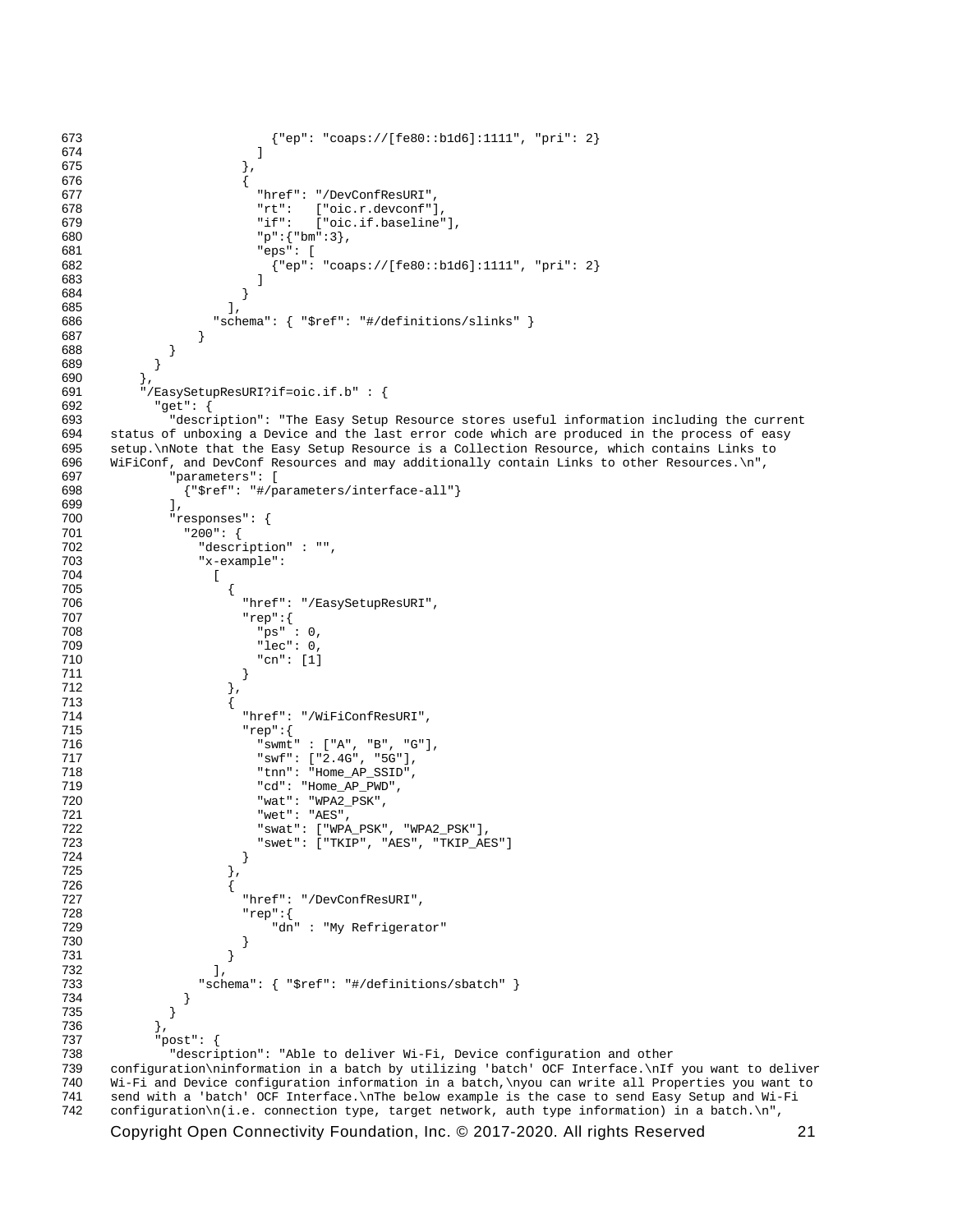```
743 "parameters": [
            744 {"$ref": "#/parameters/interface-update"},
745<br>746
746 "name": "body",
747 "in": "body",
748 "required": true,<br>749 "schema": { "$ref
749 "schema": { "$ref": "#/definitions/sbatch-update" },<br>750 "x-example":
             "x-example":<br>[
751<br>752
752 {
753 "href": "/EasySetupResURI",
754 "rep":{
755 "cn": [1]
756 }
757 \Big\},
758 {
759                                  "href": "/WiFiConfResURI",<br>760                                "rep":{
760 "rep":{
761 "tnn": "Home_AP_SSID",
762 "cd": "Home_AP_PWD",
763 "wat": "WPA2_PSK",
764 "wet": "AES"
765 }
766 }
767 ]
768 }
769 ],<br>770 "re
770 "responses": {
771 "200": {<br>772 "descr
772 "description" : "",
             "x-example":<br>[
774<br>775
775776 "href": "/EasySetupResURI",<br>777 "rep": {
777 "rep" : {
778 "ps" : 0,
779 "lec": 0,<br>780 "cn": [1]
780 "cn": [1]
781 }
782 \{\},
783 {
784 Thref": "/WiFiConfResURI",<br>785 Trep": {
785 "rep" : {
786 "swmt" : ["A", "B", "G"],
787 "swf": ["2.4G", "5G"],
788 "tnn": "Home_AP_SSID",
789 "cd": "Home_AP_PWD",
790 "wat": "WPA2_PSK",
791 "wet": "AES",
792 "swat": ["WPA_PSK", "WPA2_PSK"],
793 "swet": ["TKIP", "AES", "TKIP_AES"]
794 }
795 \, \, \},
796 {
797 "href": "/DevConfResURI",
798 "rep" : {
799 "dn" : "My Refrigerator"
800 }
801 }
802 ],
803 "schema": { "$ref": "#/definitions/sbatch" }
804<br>805 }
805<br>806 }
806<br>807 },
807<br>808
808 "/EasySetupResURI?if=oic.if.baseline" : {
809 "get": {
810 "description": "The Easy Setup Resource stores useful information including the current 
811 status of unboxing a Device and the last error code which are produced in the process of easy<br>812 setup. \nNote that the Easy Setup Resource is a Collection Resource, which contains Links to
    812 setup.\nNote that the Easy Setup Resource is a Collection Resource, which contains Links to
```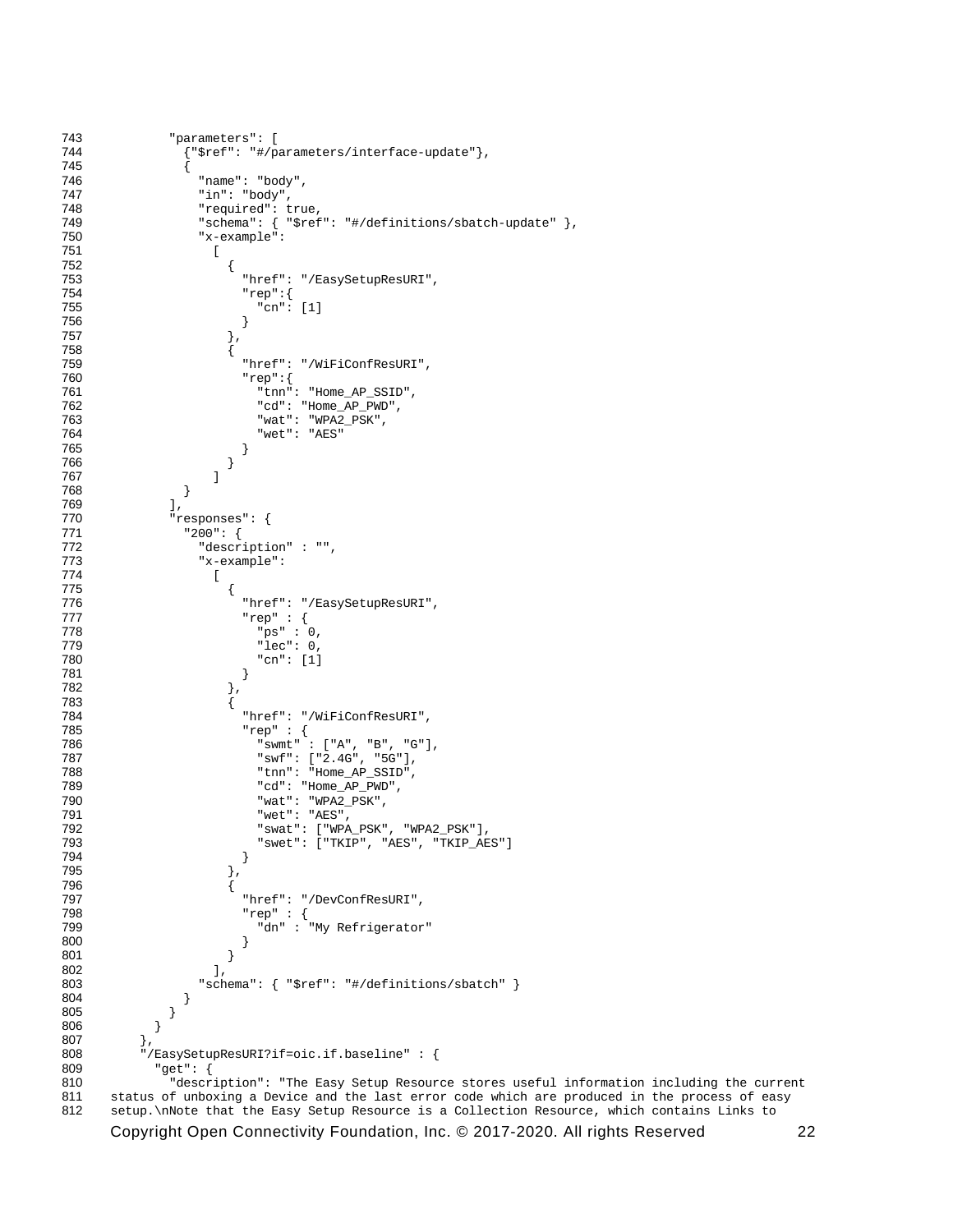```
813 WiFiConf, and DevConf Resources and may additionally contain Links to other Resources.\n",<br>814 Thermalists of the senameters": [
814 "parameters": [<br>815 : "$ref": "#/pa
                  815 {"$ref": "#/parameters/interface-all"}
816 \frac{1}{2}, \frac{1}{2}817 "responses": {
818 "200": {
819 "description" : "",
                    "x-example":<br>{
821<br>822
822 Trt" : ["oic.r.easysetup", "oic.wk.col"],<br>823 Tif" : ["oic.if.ll", "oic.if.baseline", "
823 \texttt{inf}" : ["oic.if.ll", "oic.if.baseline", "oic.if.b"],<br>824 \texttt{max} : 0.
824 "ps" : 0,
825 "lec": 0,<br>826 "cn": [1]
826 "cn": [1],
827 "links": [
828 {
829 "href": "/EasySetupResURI",
830 "rt": ["oic.r.easysetup", "oic.wk.col"],
831 \begin{array}{ccc} \texttt{diff}: [{}^{\texttt{!`}}: [{}^{\texttt{!`}}: \texttt{f}.b"], \\ 832 \end{array}832 P_p''': \{P_m''': 3\},<br>833 P_p''': \{P_{p'}': 5\}833 "eps": [
834 {^{\text{Pep}}}: "coaps://[fe80::b1d6]:1111", "pri": 2}835 ],
836 "rel":["self", "item"]
837 \Big\},
838 {
example of the state of the state of the state of the state of the state of the state of the state of the state of the state of the state of the state of the state of the state of the state of the state of the state of the
840 "rt": ["oic.r.wificonf"],
841 "if": ["oic.if.baseline"],
842 "p":{"bm":3},<br>843 "eps": [
843 "eps": [
844 {^{\text{#ep}}}: \text{ "cЭ://[fe80::b1d6]:1111", "pri": 2}845 ]
846 },
847 {
external of the same state of the state of the state of the state of the state of the state of the state of the state of the state of the state of the state of the state of the state of the state of the state of the state 
849 "rt": ["oic.r.devconf"],
850 "if": ["oic.if.baseline"],
851 \mathbb{P}^{\mathbb{T}}: \{\mathbb{P}^{\mathbb{R}}: 3\},\852 \mathbb{P}^{\mathbb{R}}852 "eps": [<br>853 {"ep":
853 \{ "ep": "coaps://[fe80::b1d6]:1111", "pri": 2}854 ]
855 }
856 \frac{1}{2}857 \Big\},
858 "schema": { "$ref": "#/definitions/EasySetup" }<br>859 }
859 }
860 }
861 },<br>862 "p
862 "post": {
863 "description": "Able to update connection type to attempt to connect to the Enroller to<br>864 start during while posting to (EasySetupResURI) prior example is the case to send Easy Setup
864 start during while posting to /EasySetupResURI\nThe below example is the case to send Easy Setup 865 configuration\n(i.e. connection type) in a post.\n",
865 configuration\n(i.e. connection type) in a post.\n",<br>866 		 "parameters": [
866 "parameters": [<br>867 | {"$ref": "#/p
867 {\text{``$ref": "#/parameters/interface-update"}}868 {
869 "name": "body",
870 "in": "body",
871 "required": true,<br>872 "schema": { "$ref
872                   "schema": { "$ref": "#/definitions/EasySetupUpdate" },<br>873                 "x-example":
                    873 "x-example":
874 {
                     "cn": [1]<br>}
876 }
877<br>878
878 ],<br>879       "r
879 "responses": {
880 "200": {
881 "description" : "",<br>882 "x-example":
                    882 "x-example":
```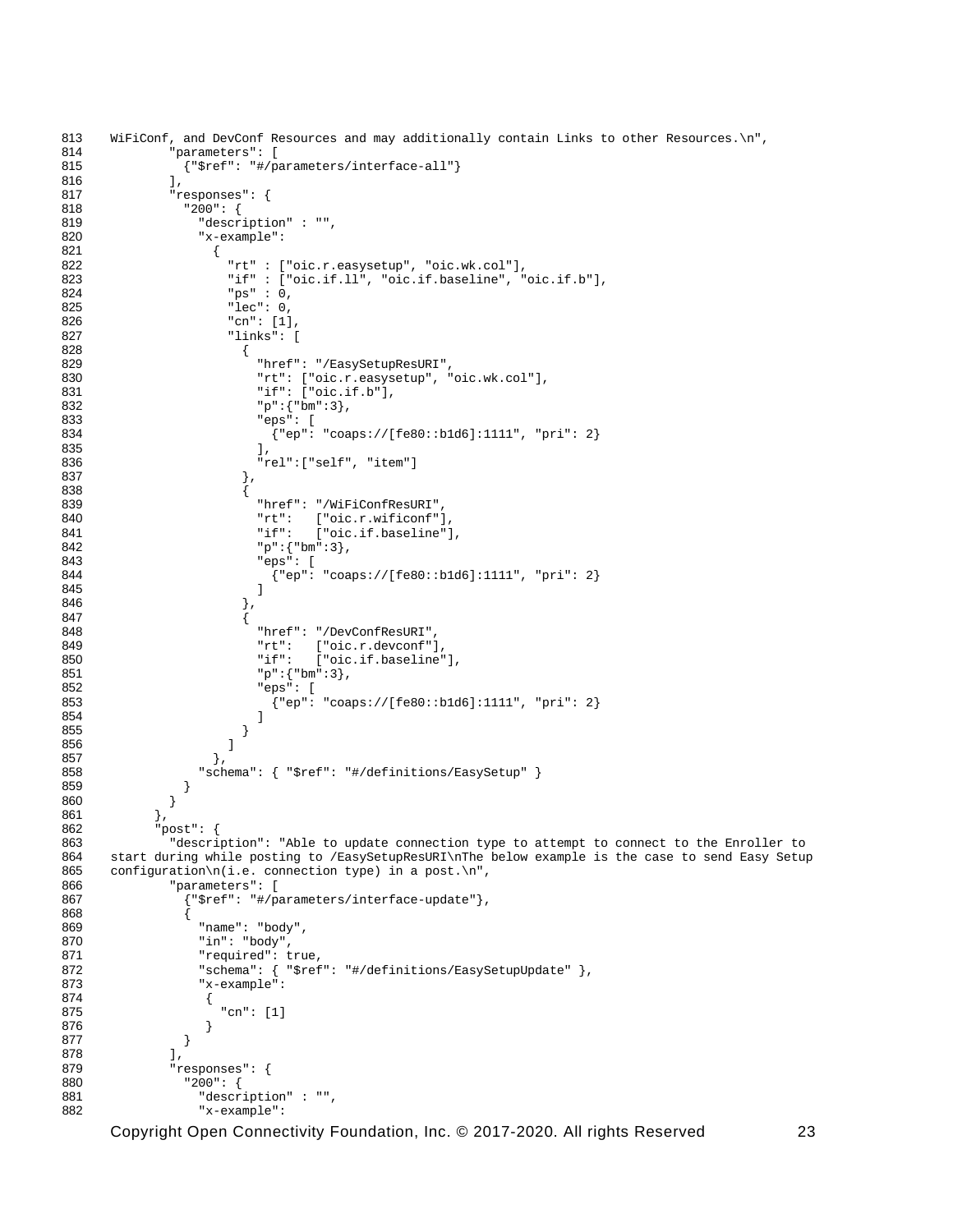```
883 {
884 "rt" : ["oic.r.easysetup", "oic.wk.col"],
885 "if" : ["oic.if.ll", "oic.if.baseline", "oic.if.b"],<br>886 "ps" : 0,
886 "ps" : 0,
887 "lec": 0,
888 "cn": [1],
889 "links": [
890 {
891 "href": "/EasySetupResURI",
892 "rt": ["oic.r.easysetup", "oic.wk.col"],<br>893 "if": ["oic.if.b", "oic.if.ll", "oic.if.
893 \texttt{inf}: [\texttt{roic}.\texttt{if.b", "oic}.\texttt{if.ll", "oic}.\texttt{if}.\texttt{baseline}'],894 "p": {"bm": 3},<br>895 "eps": [
895 "eps": [<br>896 {"ep":
896 \{ [ \text{rep} : \text{''coaps:} // [ \text{fe80:}: \text{b1d6} ] : 1111 \text{''}, \text{''pri" : 2} \}897 ],
898 \begin{array}{c} \text{"rel":} [\text{"self"} \text{, "item"}] \\ 899 \\ 900 \end{array}899 },
900 {
901 "href": "/WiFiConfResURI",
902 "rt": ["oic.r.wificonf"],<br>903 - "if": ["oic.if.rw", "oic.
903 \texttt{inf} "if": [\text{"oic.if.rw"}, "oic.if.baseline"],<br>904 \texttt{sup} :{"bm":3},
904 "p" : {''bm}:3},<br>905 "ess": [905 \frac{1}{2} \frac{1}{2} \frac{1}{2} \frac{1}{2} \frac{1}{2} \frac{1}{2} \frac{1}{2} \frac{1}{2} \frac{1}{2} \frac{1}{2} \frac{1}{2} \frac{1}{2} \frac{1}{2} \frac{1}{2} \frac{1}{2} \frac{1}{2} \frac{1}{2} \frac{1}{2} \frac{1}{2} \frac{1}{2} \frac{1}{2} \frac{1}{2906 {^{\texttt{[rep': "coaps://[fe80::b1d6]:1111", "pri": 2}}}907 ]
908 },
909 {
910 "href": "/DevConfResURI",
911 "rt": ["oic.r.devconf"],
912 {}^{\texttt{inf}}: {}^{\texttt{r}}: {}^{\texttt{r}} \texttt{in} {}^{\texttt{r}}, {}^{\texttt{r}} \texttt{in} {}^{\texttt{r}}; {}^{\texttt{r}} \texttt{in} {}^{\texttt{r}} :3},
913 "p":{"bm":3},<br>914 "eps": [
914 "eps": [<br>915 {"en":
915 {"ep": "coaps://[fe80::b1d6]:1111", "pri": 2}
916 ]
917 }
918 ]
919 },
920 <br>
921 <br>
921 <br>
921
921<br>922 }
922 }
923 }<br>924 }
924
925 },<br>926 "p
926  "parameters": {<br>927  "interface-al
927 "interface-all" : {
928 "in" : "query",
929 "name" : "if",<br>930 "type" : "stri
930 "type" : "string",
             931 "enum" : ["oic.if.ll","oic.if.b","oic.if.baseline"]
932 },<br>933 "i
933 "interface-update" : {<br>934 "in" : "guery".
934 "in" : "query",
935 "name": "if",<br>936 "type": "stri
936 "type": "string"<br>937 "enum": ["oic.if
           937 "enum" : ["oic.if.b", "oic.if.baseline"]
938 }
939 },<br>940 "d
940 "definitions": {<br>"941 "oic.oic-link"
941 "oic.oic-link": {<br>942 "type": "object"
942 "type": "object",<br>943 "properties": {
943 "properties": {
944 "anchor": {<br>945 "Sref":
: "945"<br>946 "https://openconn
946 "https://openconnectivityfoundation.github.io/core/schemas/oic.links.properties.core-<br>947 schema.ison#/definitions/anchor"
947 schema.json#/definitions/anchor"<br>948 }
948 },
949 "di": {
spef":<br>951 "https://openconn
951 "https://openconnectivityfoundation.github.io/core/schemas/oic.links.properties.core-<br>952 schema.ison#/definitions/di"
       schema.json#/definitions/di"
```
Copyright Open Connectivity Foundation, Inc. © 2017-2020. All rights Reserved 24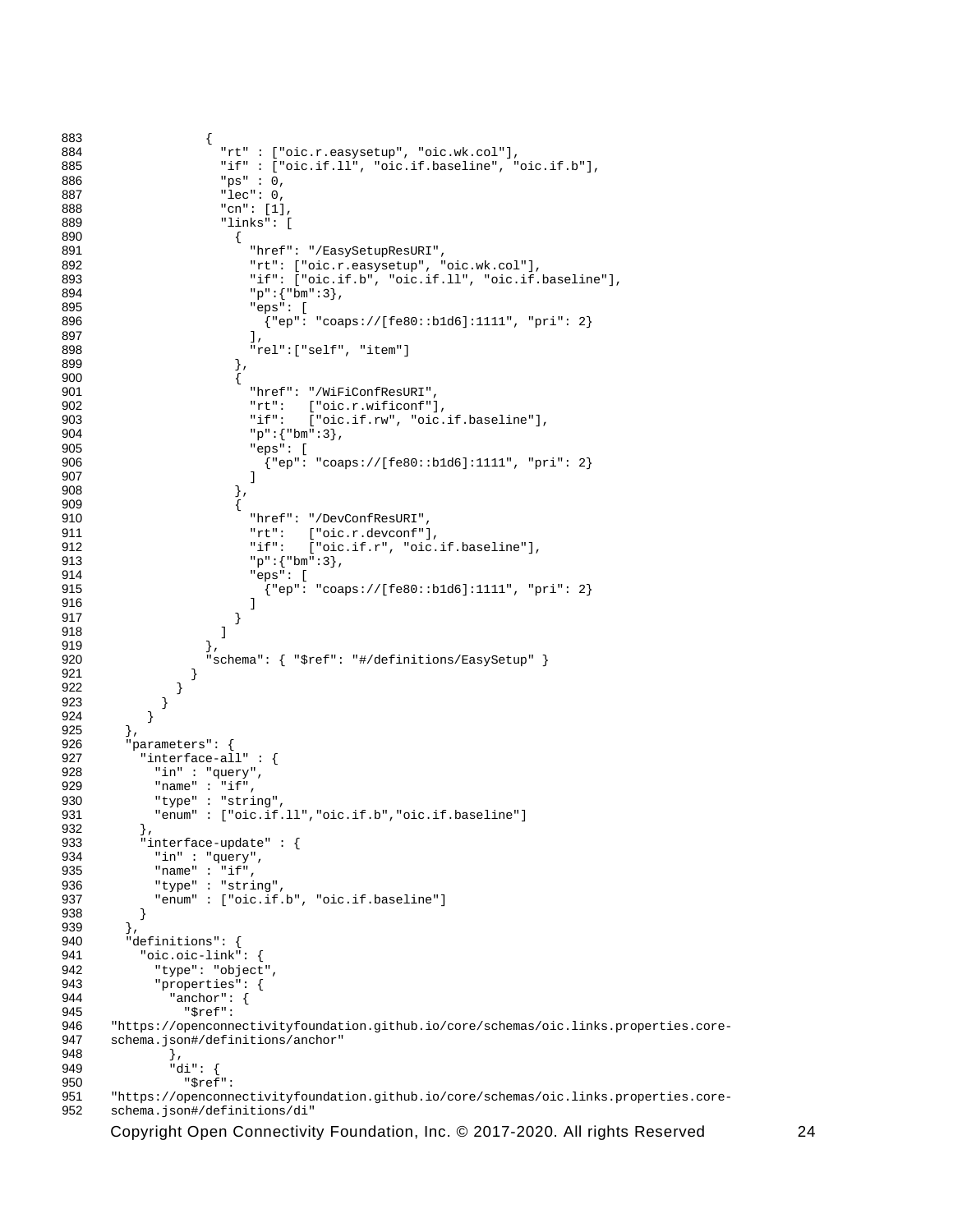```
953 },<br>954 " exp
 954 "eps": {<br>955 "Sref"
 stef":<br>1956 "https://openconn"
 956 "https://openconnectivityfoundation.github.io/core/schemas/oic.links.properties.core-<br>957 schema.json#/definitions/eps"
         schema.json#/definitions/eps"
 958 },<br>959 ^{\circ} "h
 959 "href": {
 960 "$ref":<br>961 "https://openconn
 961 "https://openconnectivityfoundation.github.io/core/schemas/oic.links.properties.core-<br>962 schema.ison#/definitions/href"
         schema.json#/definitions/href"
 963 },<br>964 \frac{1}{11}964 "ins": {
 965 "$ref":<br>966 "https://openconn
 966 "https://openconnectivityfoundation.github.io/core/schemas/oic.links.properties.core-<br>967 schema.ison#/definitions/ins"
         schema.json#/definitions/ins"<br>},
 968<br>969
 969 "p": {<br>970 "$re
 970 "$ref":<br>971 "https://openconn
 971 "https://openconnectivityfoundation.github.io/core/schemas/oic.links.properties.core-<br>972 schema.json#/definitions/p"
        schema.json#/definitions/p"<br>},
 973<br>974
 974 "rel": {
 975 "$ref":<br>976 "https://openconn
 976 "https://openconnectivityfoundation.github.io/core/schemas/oic.links.properties.core-<br>977 schema.json#/definitions/rel_array"
         schema.json#/definitions/rel_array"
 978 },
 979 "title": {
 980 "$ref":<br>981 "https://openconn
 981 "https://openconnectivityfoundation.github.io/core/schemas/oic.links.properties.core-<br>982 schema.ison#/definitions/title"
         schema.json#/definitions/title"<br>},
 983<br>984
 984 "type": {
 985 "$ref":<br>986 "https://openconn
 986 "https://openconnectivityfoundation.github.io/core/schemas/oic.links.properties.core-<br>987 schema.ison#/definitions/type"
         schema.json#/definitions/type"<br>},
 988<br>989
 989 "if": {
 990 "description": "The OCF Interfaces supported by the target Resource",<br>991 "items": {
 991 "items": {
 992 "enum": [
 993 "oic.if.baseline",<br>994 "oic.if.ll"
 994 "oic.if.ll",
 995 "oic.if.b",
 996 "oic.if.r",
                       "oic.if.rw"<br>],
998<br>999
999 "type": "string",<br>1000 "maxLength": 64
                    "\text{maxLength": } 64 },
1001<br>1002
1002 \frac{1}{2} "minItems": 1,<br>1003 \frac{1}{2} "uniqueItems":
1003 "uniqueItems": true,<br>1004 "type": "array"
                  "type": "array"<br>},
1005<br>1006
1006 "rt": {<br>1007 "desc
1007 "description": "Resource Type of the target Resource",
1008 "items": {
1009 "maxLength": 64,<br>1010 "type": "string"
                    "type": "string"<br>},
1011<br>1012
1012 "minItems": 1,<br>1013 "uniqueItems":
1013 "uniqueItems": true,<br>1014 "type": "array"
                  "type": "array"<br>}
1015<br>1016 },
1016<br>1017
1017 "required": [
1018 "href",
1019 "rt",
               if"<br>]
1021<br>1022 },
1022
```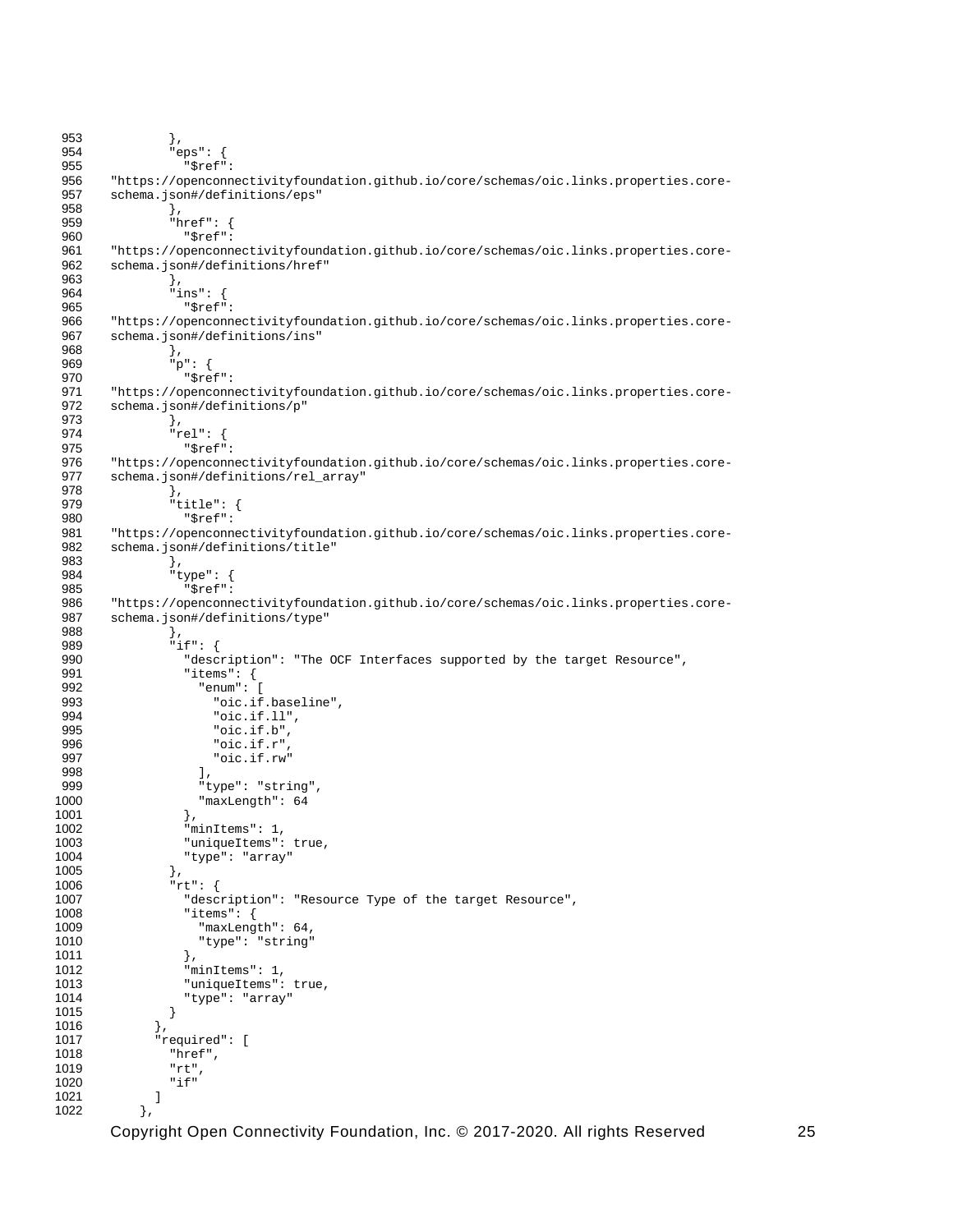```
1023 "slinks" : {<br>1024 "type": "a
1024 "type": "array",<br>1025 "items": {
1025 "items": {
               "$ref": "#/definitions/oic.oic-link"<br>}
\begin{bmatrix} 1027 & & & \ 1028 & & & \end{bmatrix}1028<br>1029
1029 "sbatch" : {
1030 "minItems" : 1,
1031 "items" : {
1032 "additionalProperties": true,<br>1033 "properties": {
1033 "properties": {
1034 "href": {
: 1035<br>1036 "https://openconnec
1036 "https://openconnectivityfoundation.github.io/core/schemas/oic.links.properties.core-<br>1037 schema.json#/definitions/href"
         schema.json#/definitions/href"<br>},
1038<br>1039
1039 "rep": {
1040 "description": "The response payload from a single Resource",
1041 "type": "object",
                      "anyOf": [
1043 {
                         "$ref": "#/definitions/EasySetup"<br>},
1045
1046<br>1047
1047 "$ref": "https://openconnectivityfoundation.github.io/core-
        extensions/swagger2.0/oic.r.wificonf.swagger.json#/definitions/WiFiConf"<br>}
1049
1050 {
1051 "$ref": "https://openconnectivityfoundation.github.io/core-<br>1052 extensions/swagger2.0/oic.r.devconf.swagger.json#/definitions/DevConf"
        1052 extensions/swagger2.0/oic.r.devconf.swagger.json#/definitions/DevConf"
1053 }<br>1054 }
1054 ]
1055 }<br>1056 },
1056<br>1057
1057 "required": [
1058 "href",<br>1059 "rep"
                  rep"<br>1.
1060<br>1061
               "type": "object"<br>},
1062<br>1063
             "type" : "array"<br>},
1064<br>1065
1065 "sbatch-update" : {
1066 "minItems" : 1,
1067 "items" : {
1068 "additionalProperties": true,<br>1069 "description": "Array of Reso
1069 "description": "Array of Resource representations to apply to the batch Collection, using<br>1070 href to indicate which resource(s) in the batch to update. If the href Property is empty,
1070 href to indicate which resource(s) in the batch to update. If the href Property is empty,<br>1071 effectively making the URI reference to the Collection itself, the representation is to b
1071 effectively making the URI reference to the Collection itself, the representation is to be applied 1072 to all Resources in the batch",
1072 to all Resources in the batch",<br>1073 "properties": {
1073 "properties": {
1074 "href": {
"1075 "$ref"<br>1076 "https://openconnec
1076 "https://openconnectivityfoundation.github.io/core/schemas/oic.links.properties.core-<br>1077 schema.json#/definitions/href"
        schema.json#/definitions/href"
1078 },
1079 "rep": {
1080 <sup>"description":</sup> "The response payload from a single Resource",<br>1081 Type": "object",
1081 "type": "object",
                       "\, \text{anyOf}": \, [
1083 {
                         "$ref": "#/definitions/EasySetupUpdate"<br>},
1085
1086<br>1087
1087 "$ref": "https://openconnectivityfoundation.github.io/core-
        1088 extensions/swagger2.0/oic.r.wificonf.swagger.json#/definitions/WiFiConfUpdate"
\begin{bmatrix} 1089 \\ 1090 \end{bmatrix}1090 ]
1091 }
1092
```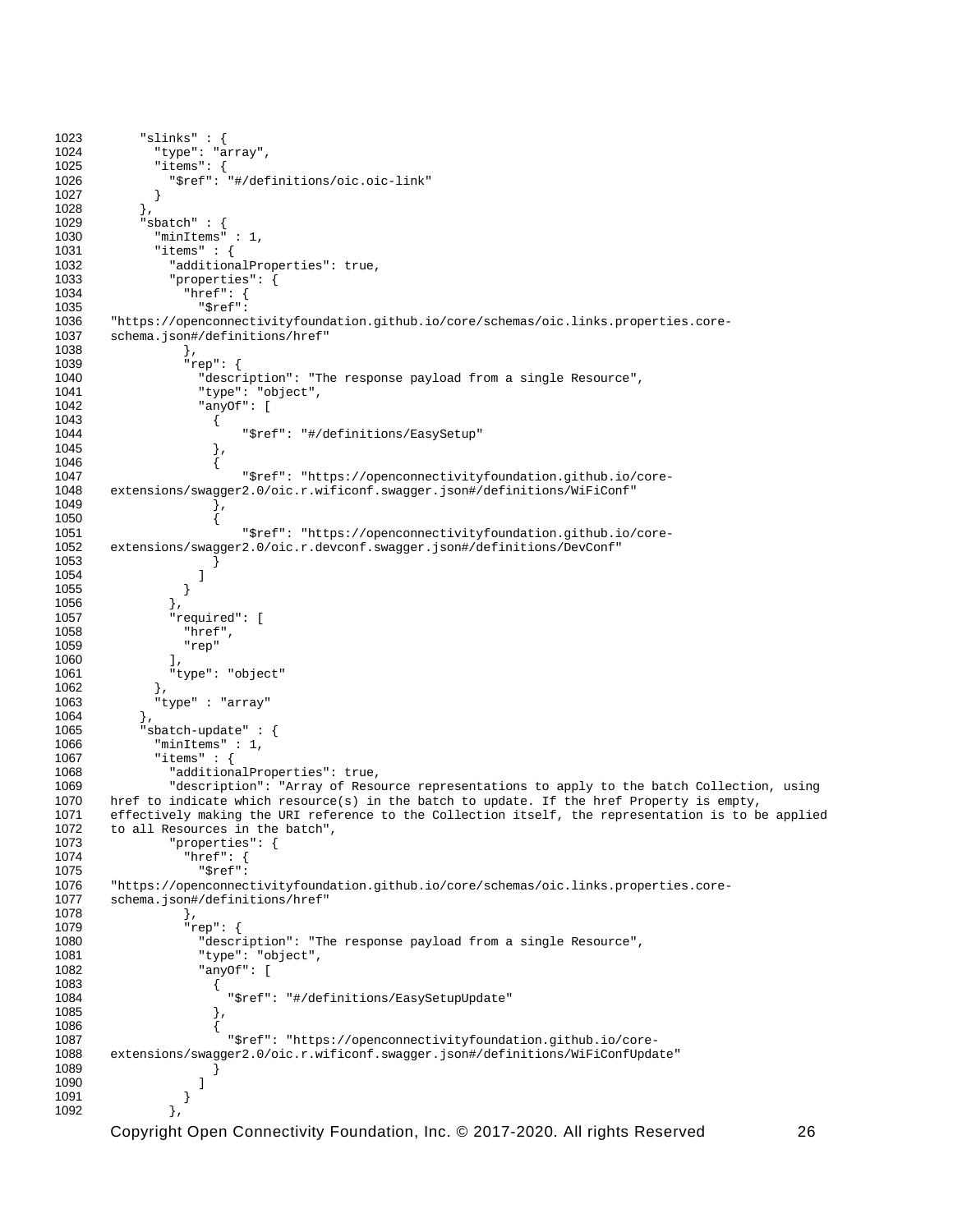```
1093 "required": [
1094 "href",<br>1095 "rep"
                   \begin{bmatrix} \text{r} & \text{r} \\ \text{r} & \text{r} \\ \text{r} & \text{r} \end{bmatrix}1096<br>1097
                 "type": "object"<br>},
1098<br>1099
               "type" : "array"<br>},
1100<br>1101
1101 "EasySetup" : {
1102 "properties": {
1103 \mathbb{r}_n \mathbb{r} : \{ 1104 \}1104 "$ref": 
1105 "https://openconnectivityfoundation.github.io/core/schemas/oic.common.properties.core-<br>1106 schema.ison#/definitions/n"
         schema.json#/definitions/n"<br>},
1107<br>1108
1108 "rts" : {
1109 "description": "Resource Type of the Resources within the Collection",
1110 "items": {
1111 "maxLength": 64,<br>1112 "type": "string"
                      "type": "string"<br>},
1113 },
1114 \overline{\ } "minItems": 1,<br>1115 \overline{\ } "uniqueItems":
1115 "uniqueItems": true,<br>1116 "readOnly": true,
1116 "readOnly": true,<br>1117 "type": "array"
                   "type": \frac{1}{1}"array"
1118<br>1119
1119 \begin{array}{ccc} \n 1119 & \text{if } 1 \text{ if } 120 \\
 \text{if } 1120\n \end{array}1120 "$ref":<br>1121 "https://openconn
1121 "https://openconnectivityfoundation.github.io/core/schemas/oic.common.properties.core-<br>1122 schema.ison#/definitions/id"
         schema.json#/definitions/id"<br>},
1123 },
1124 "rts-m" : {
1125 "description": "Resource Type of the mandatory Resources within the Collection",<br>1126 "items": {
1126 "items": {
1127 "maxLength": 64,<br>1128 "type": "string"
                      "type": "string"<br>},
1129<br>1130
1130 "minItems": 1,<br>1131 "uniqueItems":
1131 "uniqueItems": true,<br>1132 "readOnly": true.
1132 <sup>"</sup>readonly": true,<br>1133 "type": "array"
                     "type": "array"
1134 },<br>1135 \frac{1}{1}1135 "if" : {<br>1136 "descr1136 "description": "The OCF Interfaces supported by this Resource",<br>1137 "items": {
1137 "items": {
1138 "enum": [
1139 "oic.if.ll",<br>1140 "oic.if.base
1140 "oic.if.baseline",<br>1141 "oic.if.b"
                        "oic.if.b"<br>],
1142<br>1143
1143 "type": "string",
                      "maxLength": 641145<br>1146
1146 "minItems": 2,<br>1147 "uniqueItems":
1147 \frac{1}{48} "uniqueItems": true,<br>1148 \frac{1}{48} "readOnly": true.
1148 "readOnly": true,<br>1149 "type": "array"
                   "type": "array"<br>},
1150<br>1151
1151 "rt" : {
1152 "items": {
1153 "enum": [
1154 "oic.r.easysetup",<br>1155 "oic.wk.col"
                        "oic.wk.col"<br>],
1156<br>1157
1157 "type": "string",
                      \begin{array}{l} \texttt{"maxLength"}: \texttt{ 64} \\ \end{array}1159<br>1160
1160 "minItems": 2,<br>1161 "type": "array
1161 "type": "array",
                      "uniqueItems": true
```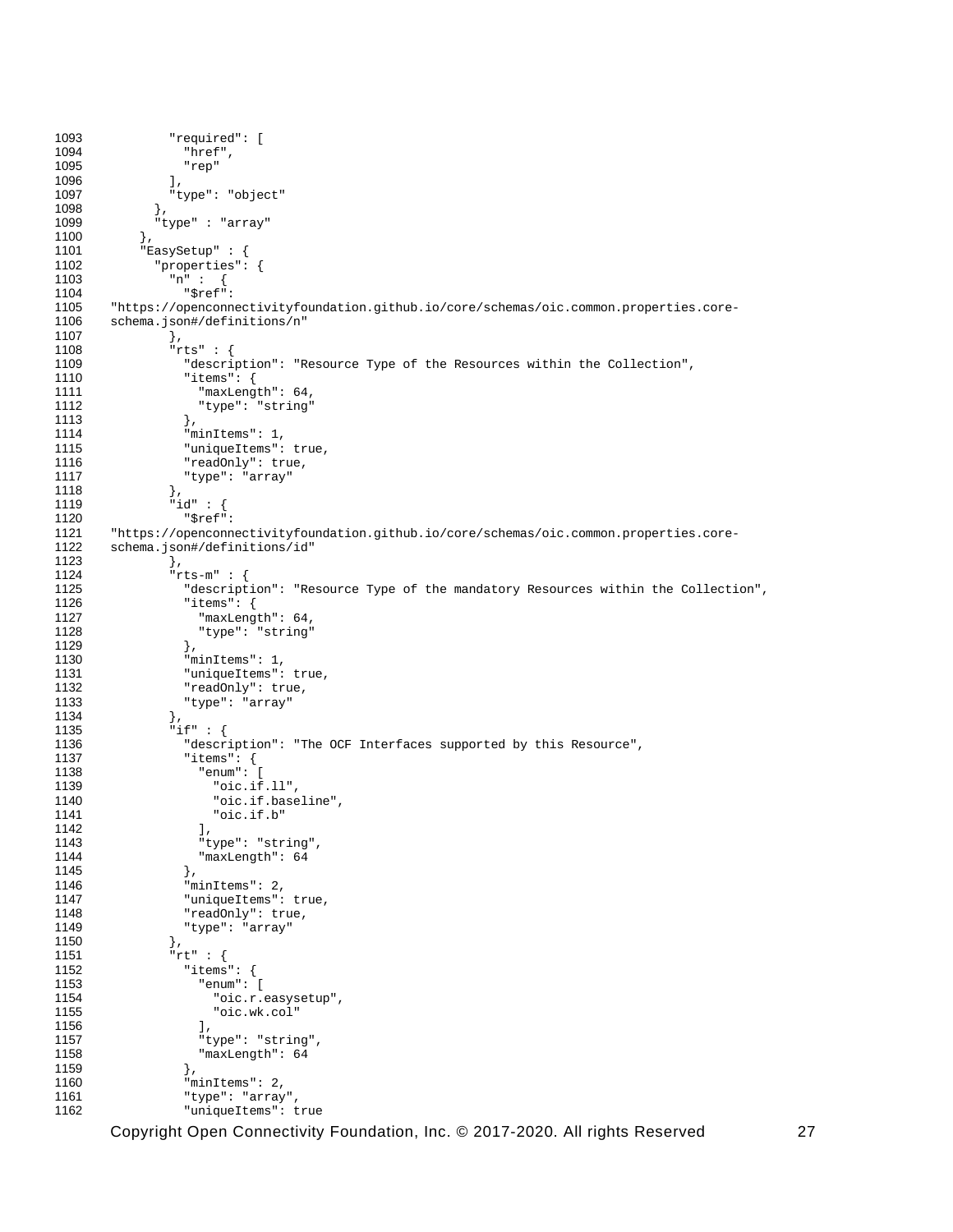```
1163 },<br>1164 "pr
1164 "ps" : {
1165 "description": "Indicates the easy setup status of the Device. (0: Need to Setup, 1: 
1166 Connecting to Enroller, 2: Connected to Enroller, 3: Failed to Connect to Enroller, 4 \sim 254: Reserved, 1167 255: EOF)",
1167 255: EOF)",
                     "enum": [<br>0,
1169 0,<br>1170 1,
1170 1,<br>1171 2,1171 2<br>1172 3
1172 3<br>1173 1,
1173<br>1174
1174 "readOnly": true,<br>1175 "type": "integer"
                  "type": "integer"<br>},
1176<br>1177
1177 "lec" : {
1178 "description": "Indicates a failure reason (0: NO error, 1: A given SSID is not found, 2: 
1179 Wi-Fi's password is wrong, 3: IP address is not allocated, 4: No internet connection, 5: Timeout, 6:<br>1180 Wi-Fi Auth Type is not supported by the Enrollee, 7: Wi-Fi Encryption Type is not supported by the
1180 Wi-Fi Auth Type is not supported by the Enrollee, 7: Wi-Fi Encryption Type is not supported by the 1181 Enrollee, 8: Wi-Fi Auth Type is wrong (failure while connecting to the Enroller), 9: Wi-Fi
1181 Enrollee, 8: Wi-Fi Auth Type is wrong (failure while connecting to the Enroller), 9: Wi-Fi 
1182 Encryption Type is wrong (failure while connecting to the Enroller), 10~254: Reserved, 255: Unknown<br>1183 error)".
1183 error)",
                     "enum": [<br>0,
1185 0,
1186 1,<br>1187 2,
1187 2,<br>1188 3,
1188 3,
1189 4, 4<br>1190 5
1190 5,<br>1191 6,
1191 6,
1192 7,<br>1193 8,
1193 8,
1194 9,
1195 255
1196<br>1197
1197 "readOnly": true,<br>1198 "type": "integer"
                  "type": "integer"<br>},
1199<br>1200
1200 "cn" : {<br>1201 "descr
1201 "description": "Indicates an array of connection types that trigger an attempt to connect<br>1202 to the Enroller to start "
1202 to the Enroller to start.",<br>1203 "items": {
1203 "items": {
1204 "description": "Connection type to attempt. (1 : Wi-Fi, 2 : other entities / transports 1205 to be added in future (e.g. Connect to cloud / BLE))",
1205 to be added in future (e.g. Connect to cloud / BLE))",<br>1206 * "type": "integer"
                    "type": "integer"<br>},
1207<br>1208
                  "type": "array"<br>},
1209<br>1210
1210 \frac{1}{211} "links" : {<br>1211 \frac{1}{211} "type": "
1211 "type": "array",<br>1212 "description": "
1212 "description": "A set of OCF Links.",<br>1213 "items": {
1213 "items": {
                    "$ref": "#/definitions/oic.oic-link"<br>}
1215 }
\begin{array}{c} 1216 \\ 1217 \end{array}1217<br>1218
1218 "type" : "object",
                "required": ["ps","lec","cn"]
1220<br>1221
1221 "EasySetupUpdate" : {
1222 "additionalProperties": true,
1223 "description": "Update to writeable values in EasySetupResURI",<br>1224 "properties": {
1224 "properties": {<br>1225 \frac{1}{2}"cn" : {
1225 "cn" : {<br>1226 "descr
1226 "description": "Indicates an array of connection types that trigger an attempt to connect<br>1227 to the Enroller to start.".
1227 to the Enroller to start.",<br>1228 "items": {
1228 "items": {
1229 "description": "Connection type to attempt. (1 : Wi-Fi, 2 : other entities / transports 1230 to be added in future (e.g. Connect to cloud / BLE))",
1230 to be added in future (e.g. Connect to cloud / BLE))", 1231 "type": "integer"
                     "type": "integer"<br>},
1232
```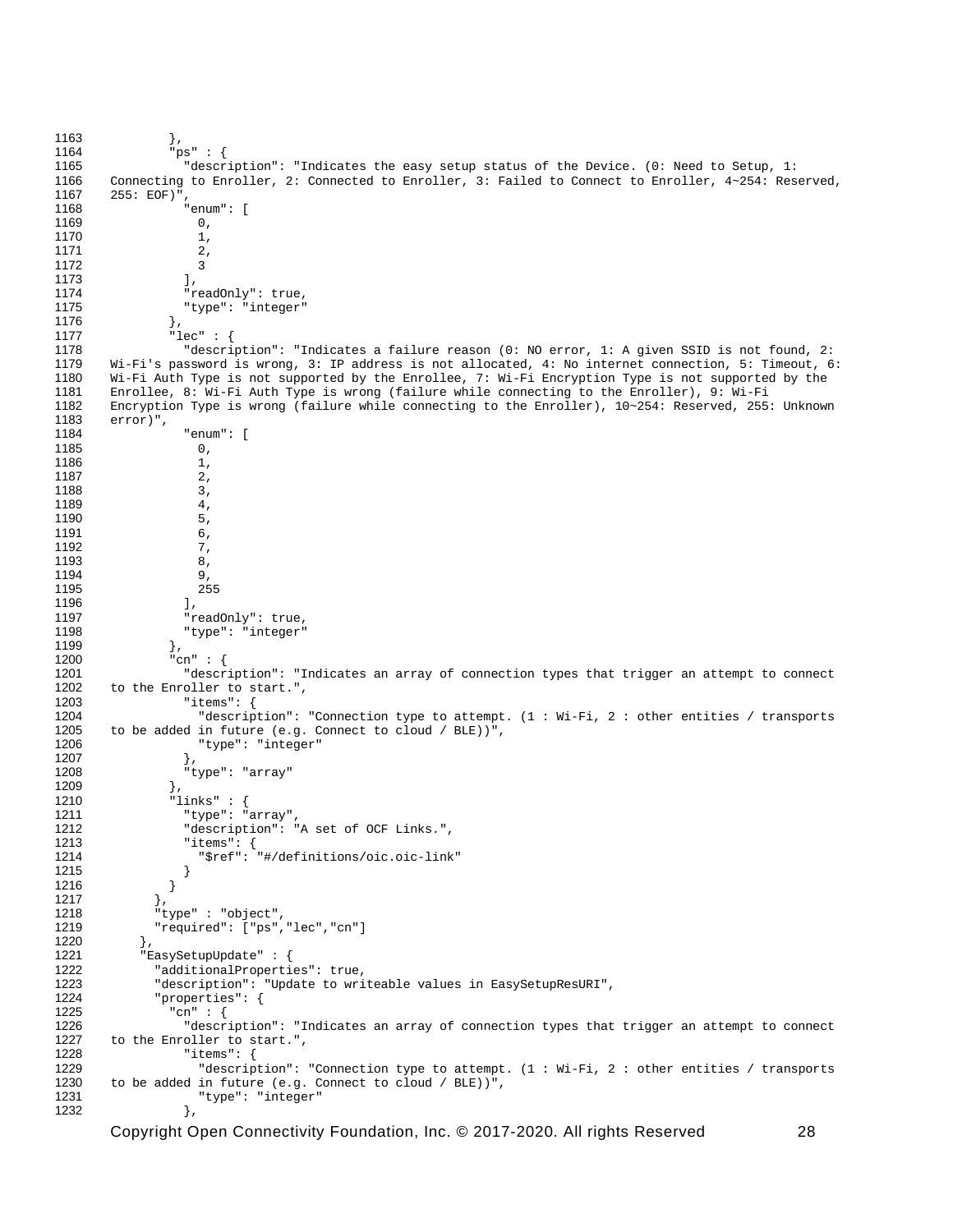```
1233 "type": "array"
\begin{array}{c} 1234 \\ 1235 \end{array} },
\frac{1235}{1236}1236 "required": [
                "cn"<br>],
1238<br>1239
              "type": "object"<br>}
1240 }
         \}1242 }
1243
```
## <span id="page-34-0"></span>1244 **A.3.5 Property definition**

1245 [Table A.4](#page-34-1) defines the Properties that are part of the "oic.r.easysetup, oic.wk.col" Resource Type.

<span id="page-34-1"></span>

| 1246 | Table A.4 – The Property definitions of the Resource with type "rt" = "oic.r.easysetup, |
|------|-----------------------------------------------------------------------------------------|
| 1247 | oic.wk.col".                                                                            |

| <b>Property name</b> | Value type                    | Mandatory | <b>Access mode</b> | <b>Description</b>                                                                                                                                                                                                                                   |
|----------------------|-------------------------------|-----------|--------------------|------------------------------------------------------------------------------------------------------------------------------------------------------------------------------------------------------------------------------------------------------|
| rep                  | object: see schema            | Yes       | <b>Read Write</b>  | The response<br>payload from a<br>single Resource.                                                                                                                                                                                                   |
| href                 | multiple types: see<br>schema | Yes       | <b>Read Write</b>  |                                                                                                                                                                                                                                                      |
| rep                  | object: see schema            | Yes       | <b>Read Write</b>  | The response<br>payload from a<br>single Resource.                                                                                                                                                                                                   |
| href                 | multiple types: see<br>schema | Yes       | <b>Read Write</b>  |                                                                                                                                                                                                                                                      |
| links                | array: see schema             | No        | <b>Read Write</b>  | A set of OCF Links.                                                                                                                                                                                                                                  |
| rts-m                | array: see schema             | No.       | Read Only          | Resource Type of<br>the mandatory<br>Resources within the<br>Collection.                                                                                                                                                                             |
| n                    | multiple types: see<br>schema | <b>No</b> | <b>Read Write</b>  |                                                                                                                                                                                                                                                      |
| if                   | array: see schema             | <b>No</b> | Read Only          | The OCF Interfaces<br>supported by this<br>Resource.                                                                                                                                                                                                 |
| ps                   | integer                       | Yes       | Read Only          | Indicates the easy<br>setup status of the<br>Device. (0: Need to<br>Setup, 1: Connecting<br>to Enroller, 2:<br>Connected to<br>Enroller, 3: Failed to<br>Connect to Enroller,<br>4~254: Reserved,<br>255: EOF).                                      |
| lec                  | integer                       | Yes       | Read Only          | Indicates a failure<br>reason (0: NO error,<br>1: A given SSID is<br>not found, 2: Wi-Fi's<br>password is wrong,<br>3: IP address is not<br>allocated, 4: No<br>internet connection,<br>5: Timeout, 6: Wi-Fi<br>Auth Type is not<br>supported by the |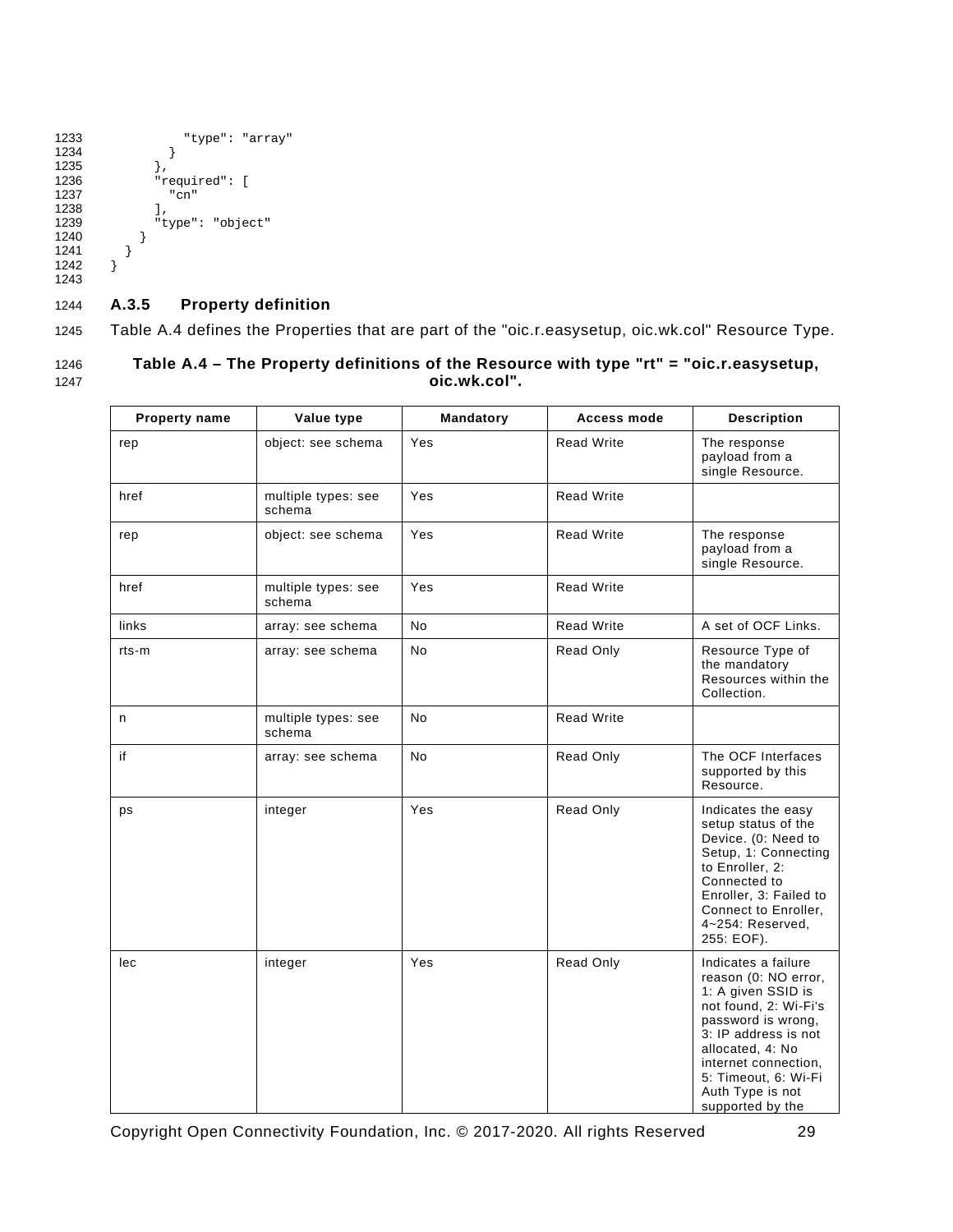|        |                               |     |                   | Enrollee, 7: Wi-Fi<br>Encryption Type is<br>not supported by the<br>Enrollee, 8: Wi-Fi<br>Auth Type is wrong<br>(failure while<br>connecting to the<br>Enroller), 9: Wi-Fi<br>Encryption Type is<br>wrong (failure while<br>connecting to the<br>Enroller), 10~254:<br>Reserved, 255:<br>Unknown error). |
|--------|-------------------------------|-----|-------------------|----------------------------------------------------------------------------------------------------------------------------------------------------------------------------------------------------------------------------------------------------------------------------------------------------------|
| rt     | array: see schema             | No  | <b>Read Write</b> |                                                                                                                                                                                                                                                                                                          |
| rts    | array: see schema             | No  | Read Only         | Resource Type of<br>the Resources within<br>the Collection.                                                                                                                                                                                                                                              |
| cn     | array: see schema             | Yes | <b>Read Write</b> | Indicates an array of<br>connection types<br>that trigger an<br>attempt to connect<br>to the Enroller to<br>start.                                                                                                                                                                                       |
| id     | multiple types: see<br>schema | No. | <b>Read Write</b> |                                                                                                                                                                                                                                                                                                          |
| rt     | array: see schema             | Yes | <b>Read Write</b> | Resource Type of<br>the target Resource.                                                                                                                                                                                                                                                                 |
| href   | multiple types: see<br>schema | Yes | <b>Read Write</b> |                                                                                                                                                                                                                                                                                                          |
| if     | array: see schema             | Yes | <b>Read Write</b> | The OCF Interfaces<br>supported by the<br>target Resource.                                                                                                                                                                                                                                               |
| type   | multiple types: see<br>schema | No  | <b>Read Write</b> |                                                                                                                                                                                                                                                                                                          |
| p      | multiple types: see<br>schema | No  | <b>Read Write</b> |                                                                                                                                                                                                                                                                                                          |
| ins    | multiple types: see<br>schema | No. | Read Write        |                                                                                                                                                                                                                                                                                                          |
| title  | multiple types: see<br>schema | No. | <b>Read Write</b> |                                                                                                                                                                                                                                                                                                          |
| anchor | multiple types: see<br>schema | No  | <b>Read Write</b> |                                                                                                                                                                                                                                                                                                          |
| rel    | multiple types: see<br>schema | No  | <b>Read Write</b> |                                                                                                                                                                                                                                                                                                          |
| eps    | multiple types: see<br>schema | No  | Read Write        |                                                                                                                                                                                                                                                                                                          |
| di     | multiple types: see<br>schema | No  | Read Write        |                                                                                                                                                                                                                                                                                                          |
| cn     | array: see schema             | Yes | <b>Read Write</b> | Indicates an array of<br>connection types<br>that trigger an<br>attempt to connect<br>to the Enroller to<br>start.                                                                                                                                                                                       |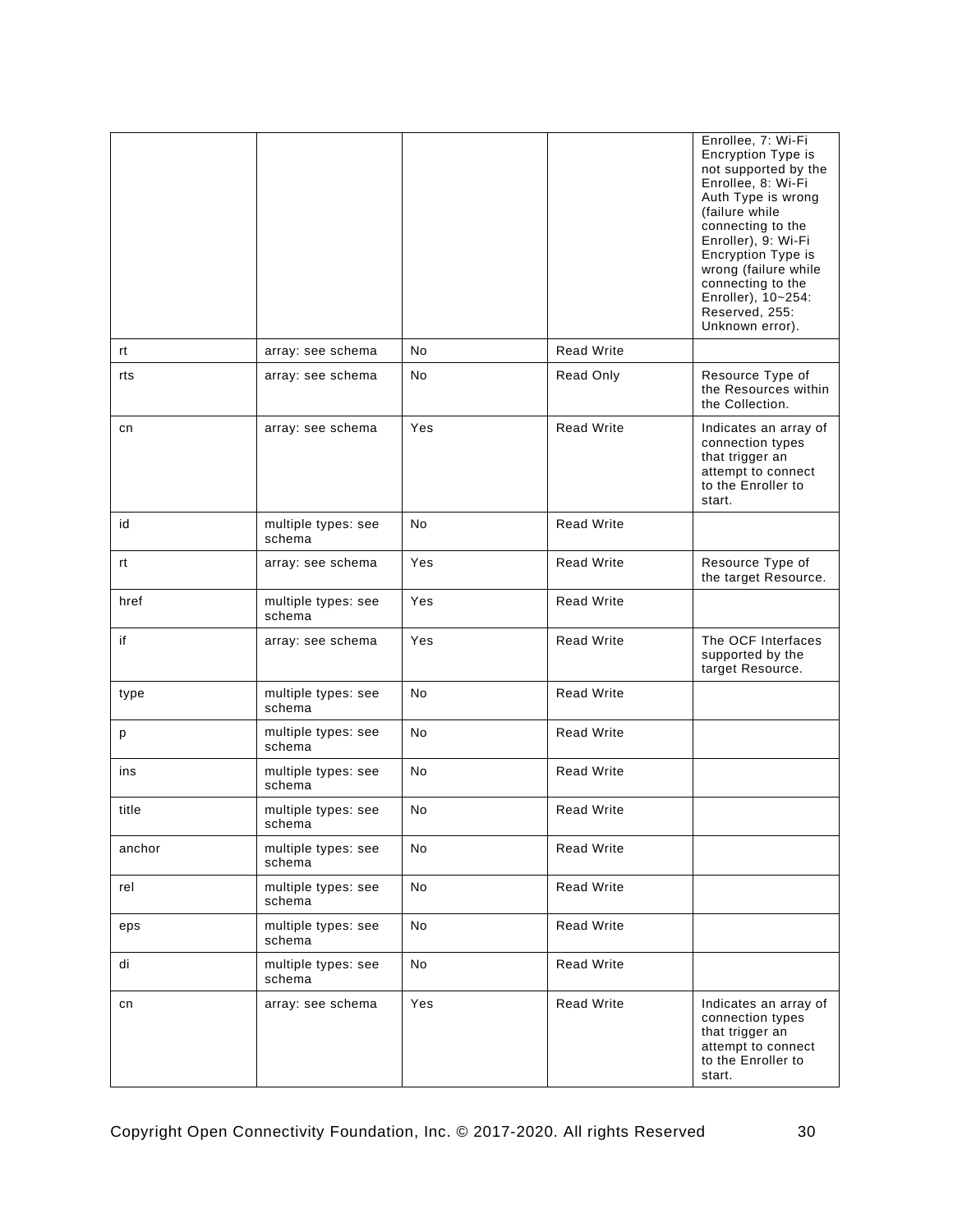#### <span id="page-36-0"></span>1248 **A.3.6 CRUDN behaviour**

1249 [Table A.5d](#page-36-6)efines the CRUDN operations that are supported on the "oic.r.easysetup, oic.wk.col" 1250 Resource Type.

#### 1251 **Table A.5 – The CRUDN operations of the Resource with type "rt" = "oic.r.easysetup,**  1252 **oic.wk.col".**

<span id="page-36-6"></span><span id="page-36-1"></span>

| Create | Read | Update | <b>Delete</b> | <b>Notify</b> |
|--------|------|--------|---------------|---------------|
|        | get  | post   |               | observe       |

#### 1253 **A.4 Wi-Fi Configuration**

#### <span id="page-36-2"></span>1254 **A.4.1 Introduction**

1255 WiFiConf Resource stores essential information to help an unboxing Device 1256 to connect to an existing Wi-Fi AP. 1257

#### <span id="page-36-3"></span>1258 **A.4.2 Example URI**

#### 1259 /WiFiConfResURI

#### <span id="page-36-4"></span>1260 **A.4.3 Resource type**

1261 The Resource Type is defined as: "oic.r.wificonf".

#### <span id="page-36-5"></span>1262 **A.4.4 OpenAPI 2.0 definition**

```
1263 {<br>1264
1264 "swagger": "2.0",
1265 "info": {
1266 "title": "Wi-Fi Configuration",<br>1267 "version": "20190327",
1267 "version": "20190327",
1268 "license": {
1269 "name": "OCF Data Model License",<br>1270 "url":
1270 "url": 
1271 "https://github.com/openconnectivityfoundation/core/blob/e28a9e0a92e17042ba3e83661e4c0fbce8bdc4ba/LI<br>1272 CENSE.md".
1272 CENSE.md",<br>1273 "x-c
             "x-copyright": "Copyright 2018-2019 Open Connectivity Foundation, Inc. All rights reserved."<br>},
1274<br>1275
          1275 "termsOfService": "https://openconnectivityfoundation.github.io/core/DISCLAIMER.md"
1276<br>1277
1277 "schemes": ["http"],<br>1278 "consumes": ["applic
1278 "consumes": ["application/json"],<br>1279 "produces": ["application/ison"]
1279  "produces": ["application/json"],<br>1280  "paths": {
1280 \frac{1280}{1281} "paths": {
1281 "/WiFiConfResURI?if=oic.if.rw" : {<br>1282 "get": {
1282 "get": {
1283 "description": "The WiFiConf Resource stores essential information to help an unboxing<br>1284 Device connect to an existing Wi-Fi AP.\n",
1284 Device connect to an existing Wi-Fi AP.\n \begin{bmatrix}\n 1285\n \end{bmatrix} "parameters": [
1285 "parameters": [<br>1286 ["Sref": "#/p
                 {"$ref": "#/parameters/interface-all"}<br>],
1287<br>1288
1288 "responses": {
1289 "200": {
1290 "description" : "",<br>1291 Tx-example":
                      "x-example":
1292 {
1293 "tnn": "Home_AP_SSID",
1294 "swmt" : ["A", "B", "G"],
1295 "swf": ['2.4G", "SG"],<br>1296 "cd": "Home\_AP\_PWD",1296 "cd": "Home_AP_PWD",
1297 "wat": "WPA2_PSK",
1298 "wet": "AES",
                          "swat": ["WPA_PSK", "WPA2_PSK"],
```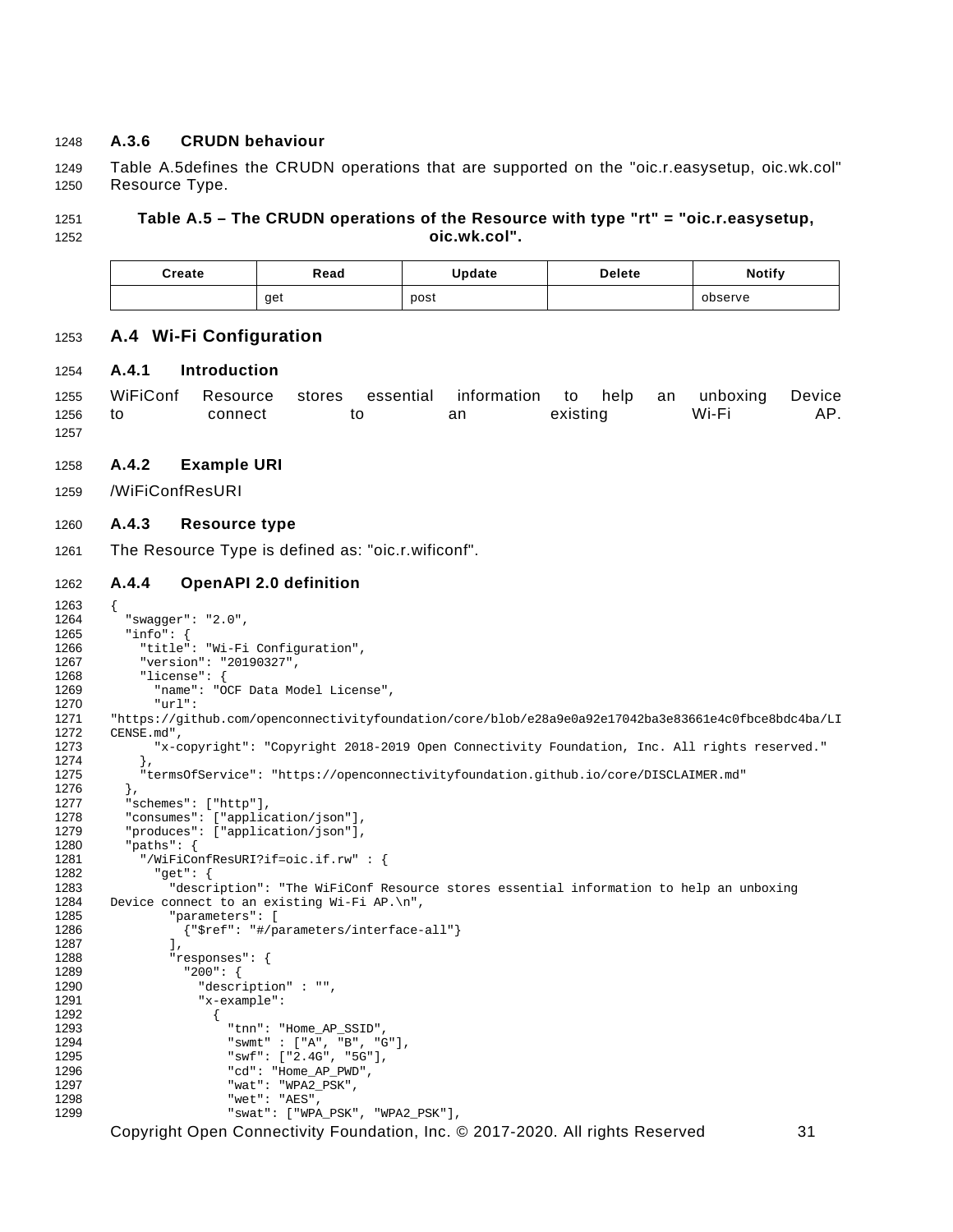```
1300 "swet": ["TKIP", "AES", "TKIP_AES"]
1301<br>1302
                \hspace*{1.5cm} \hspace*{1.5cm} \texttt{Schema": } \{\hspace*{1.5mm} \verb!"Sref": \verb!" "#/definitions/WiFiConf" } \}1303<br>1304 }
\begin{array}{cc} 1304 & & \end{array}<br>1305 },
1305<br>1306
1306 "post": {
1307 "description": "Deliver Wi-Fi AP's information for an unboxing Device to connect to it.\n",
1308 "parameters": [<br>1309 {"Sref": "#/pa
                 1309 {"$ref": "#/parameters/interface-all"},
1310 {
1311 (1312 Thame": "body",<br>1312 Tin": "body",
1312 "in": "body",
1313 "required": true,<br>1314 "schema": { "$ref
1314 \blacksquare schema": { \blacksquare$ref": \blacksquare#/definitions/WiFiConfUpdate" },<br>1315 \blacksquare x-example":
                  "x-example":<br>{
1316 {
1317 "tnn": "Home_AP_SSID",
1318 "cd": "Home_AP_PWD",
1319 "wat": "WPA2_PSK",
                    "wet": "AES"<br>}
1321 }
1322 }
1323<br>1324
1324 "responses": {
1325 "200": {
1326 "description" : "",<br>1327 "x-example":
                   "x-example":<br>{
1328 {
1329 "tnn": "Home_AP_SSID",
1330 "swmt" : ["A", "B", "G"],
1331 "swf": ["2.4G", "5G"],
1332 "cd": "Home_AP_PWD",
1333 "wat": "WPA2_PSK",
1334 "wet": "AES",<br>1335 "swat": ["WPI
1335 "swat": ["WPA_PSK", "WPA2_PSK"],
                    "swe": ["TKIP", "AES", "TKIP_AES"]
1337<br>1338
                1338 "schema": { "$ref": "#/definitions/WiFiConf" }
1339<br>1340 }
1340<br>1341 }
1341 }
1342<br>1343
1343 "/WiFiConfResURI?if=oic.if.baseline" : {
1344 "get": {
1345 "description": "WiFiConf Resource stores essential information to help an unboxing<br>1346 Device\nto connect to an existing Wi-Fi AP.\n".
1346 Device\nto connect to an existing Wi-Fi AP.\n",<br>1347 Tparameters": [
1347 "parameters": [<br>1348 {"$ref": "#/pa
               1348 {"$ref": "#/parameters/interface-all"}
1349<br>1350
1350 "responses": {
1351 "200": {
1352 "description" : "",<br>1353 "x-example":
                   "x-example":
1354 {
1355 "rt": ["oic.r.wificonf"],
1356 "if": ["oic.if.rw", "oic.if.baseline"],
1357 "swmt" : ["A", "B", "G"],
1358 "swf": ["2.4G", "5G"],
1359 "tnn": "Home_AP_SSID",
1360 "cd": "Home_AP_PWD",
1361 "wat": "WPA2_PSK",
1362 "wet": "TKIP",
1363 "swat": ["WPA_PSK", "WPA2_PSK"],
                    "swet": ["TKIP", "AES", "TKIP_AES"]<br>},
1365<br>1366
                1366 "schema": { "$ref": "#/definitions/WiFiConf" }
1367<br>1368 }
1368 }
1369
```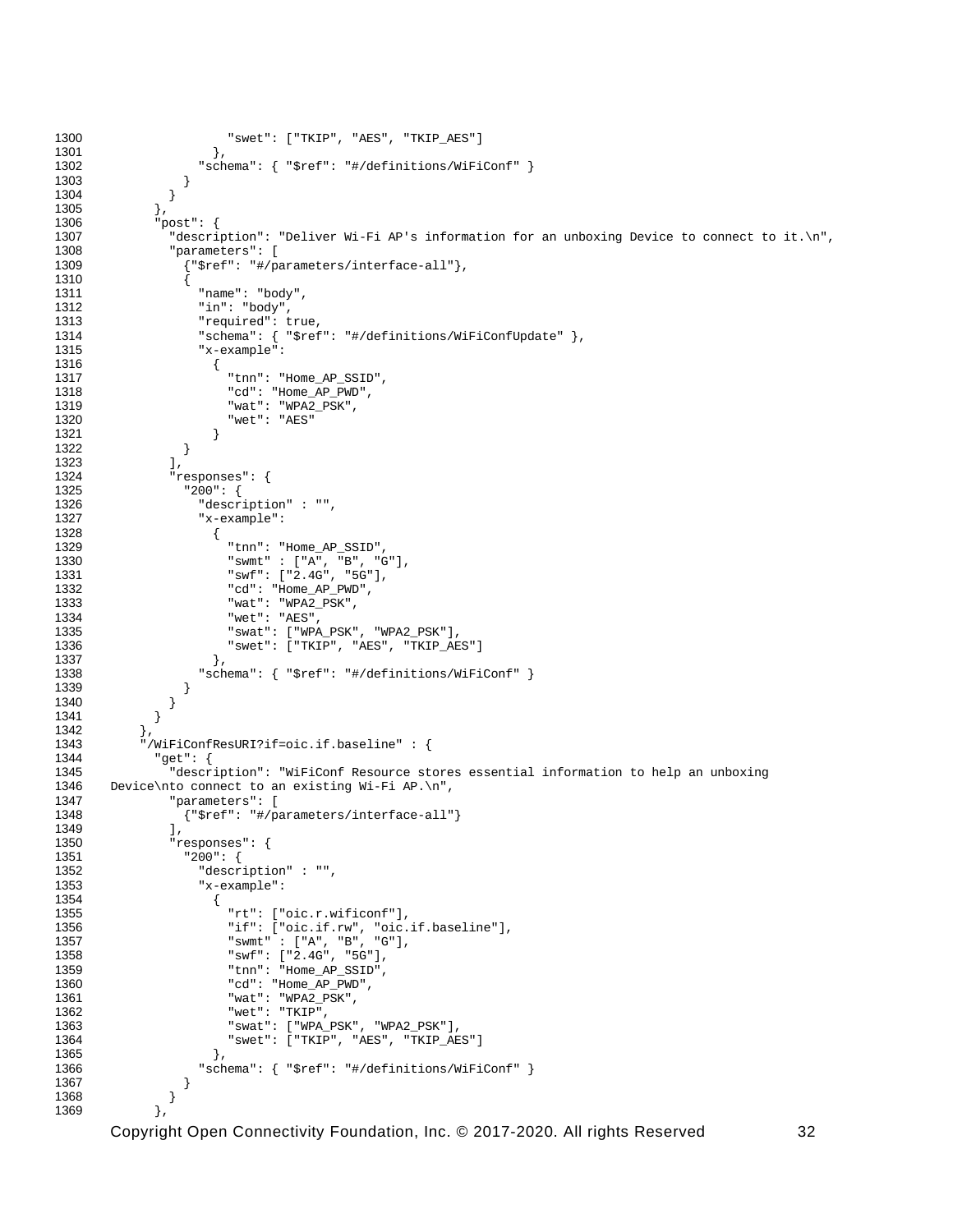```
1370 "post": {
1371 "description": "Deliver Wi-Fi AP's information for an unboxing device to connect to it.\n",<br>1372 "parameters": [
1372 "parameters": [
                  1373 {"$ref": "#/parameters/interface-all"},
1374 {
1375 "name": "body",
1376 "in": "body",
1377 "required": true,<br>1378 "schema": { "$ref
1378 "schema": { "$ref": "#/definitions/WiFiConfUpdate" },
                    "x-example":<br>{
1380 {
1381 "tnn": "Home_AP_SSID",
1382 "cd": "Home_AP_PWD",
1383 "wat": "WPA2_PSK",
                     "wet": "AES"<br>}
1385 }
1386 }
1387<br>1388
1388 "responses": {
1389 "200": {
1390 "description" : "",<br>1391 "x-example":
                    "x-example":<br>{
1392 {
1393 "rt": ["oic.r.wificonf"],<br>1394 "if": ["oic.if.rw", "oic.
1394 "if": ["oic.if.rw", "oic.if.baseline"],
1395 "tnn": "Home_AP_SSID",
1396 "swmt" : ["A", "B", "G"],
1397 "swf": ["2.4G", "5G"],
1398 "cd": "Home_AP_PWD",
1399 "wat": "WPA2_PSK",
1400 "wet": "AES",
1401 "swat": ["WPA_PSK", "WPA2_PSK"],
                      "swet": ["TKIP", "AES", "TKIP_AES"]<br>},
1403<br>1404
                  \hspace*{1.5cm} \left. \begin{array}{l} \texttt{``Sref":} \texttt{``\#/definitions/WiFiConf" } \end{array} \right\}1405<br>1406 }
1406<br>1407 }
1407<br>1408 }
\begin{bmatrix} 1408 \\ 1409 \end{bmatrix}1409<br>1410
1410 \frac{1410}{2} "parameters": {
1411 "interface-all" : {
1412 "in" : "query",
1413<br>1414 "name" : "if",<br>1414 "type" : "stri
1414 "type" : "string",
           "enum" : ["oic.if.rw", "oic.if.baseline"]<br>}
1416 }<br>1417 },
1417<br>1418
1418 "definitions": {
1419 <br>
1420 "WiFiConf" : {<br>
1420 "properties"
1420 "properties": {
1421 "rt" : {
1422 "description": "Resource Type of the Resource",<br>1423 "items": {
1423 "items": {
1424 "enum": ["oic.r.wificonf"],<br>1425 "type": "string".
1425 "type": "string",
1426 "maxLength": 64<br>1427 }
1427 },<br>1428        "mi
1428 \overline{\text{minItems}}": 1,<br>1429 \overline{\text{miniquel terms}}"
1429 "uniqueItems": true,<br>1430 "readOnly": true,
1430 "readOnly": true,<br>1431 "type": "array"
                "type": \frac{1}{3}array"<br>},
1432<br>1433
1433 \frac{1}{2} tnn" : {<br>1434 \frac{1}{2} descrip
1434 "description": "Indicates Target Network Name (SSID of Wi-Fi AP)",<br>1435               "pattern": "^.*$",
1435 "pattern": "^.*$",<br>1436 "type": "string"
                "type": "string"<br>},
1437 },
1438 "swmt" : {
                  "description": "Indicates supported Wi-Fi mode types. It can be multiple",
```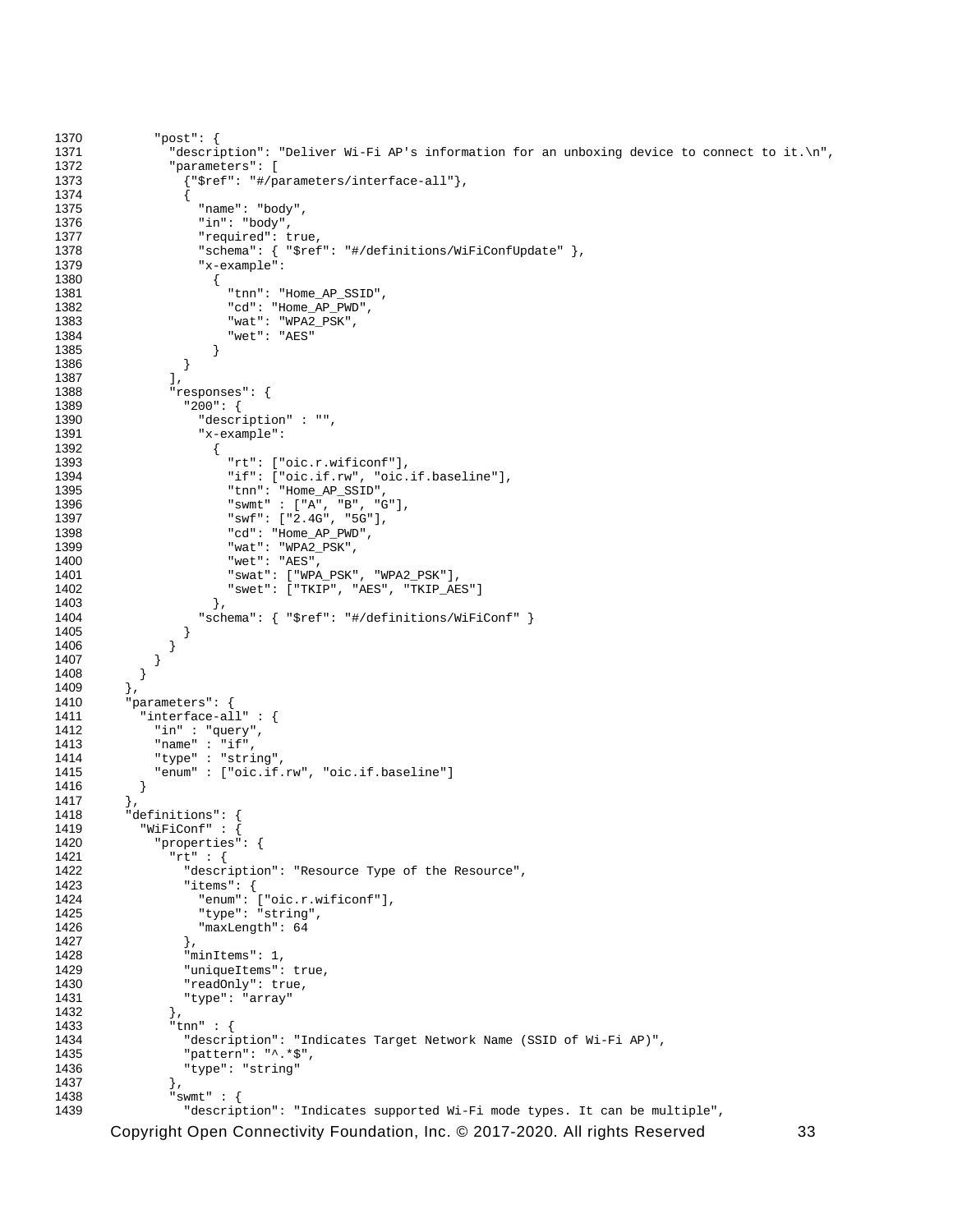```
1440 "items": {
1441 "description": "Supported Wi-Fi Mode Type.",
1442 "enum": [
1443 "A",<br>1444 "B",
1444 "B",
1445 "G",<br>1446 "N",
1446 "N",<br>1447 "AC"
                   "AC"<br>],
1448<br>1449
                 "type": "string"<br>},
1450<br>1451
1451 "readOnly": true,
               "type": "array"<br>},
1453 },
1454 "wat" : {
1455 "description": "Indicates Wi-Fi Auth Type",
1456 "enum": [
1457 "None",
1458 "WEP",<br>1459 "WPA_P
1459 "WPA_PSK",
                 "WPA2_PSK"<br>1,
1461<br>1462
               "type": "string"<br>},
1463<br>1464
1464 \text{m}^{\text{m}} : {<br>1465 \text{m}^{\text{m}} : {
1465 "$ref": 
1466 "https://openconnectivityfoundation.github.io/core/schemas/oic.common.properties.core-<br>1467 schema.ison#/definitions/n"
       schema.json#/definitions/n"
1468 },<br>1469 "s
1469 "swat" : {
1470 "description": "Indicates supported Wi-Fi Auth types. It can be multiple",
1471 "items": {
1472 "description": "Indicates Wi-Fi Auth Type",
1473 "enum": [
1474 "None",
1475 "WEP",
1476 "WPA_PSK",
                   "WPA2_PSK"1478<br>1479
                 "type": "string"<br>},
1480<br>1481
1481 "readOnly": true,<br>1482 "type": "array"
               "type": "array"<br>},
1483<br>1484
1484 "swf" : {
1485 "description": "Indicates Supported Wi-Fi frequencies by the Enrollee. Can be multiple.<br>1486 Valid values are ('2.4G', '5G')",
1486 Valid values are ('2.4G', '5G')",
1487 "items": {
1488 "pattern": "^(2\\.4|5)G$",<br>1489 "type": "string"
                 "type": "string"<br>},
1490<br>1491
1491                      "readOnly": true,<br>1492                   "type": "array"
               "type": "array"<br>},
1493<br>1494
1494 "swet" : {
1495              "description": "Indicates supported Wi-Fi Encryption types. It can be multiple",<br>1496                  "items": {
1496 "items": {
1497 "description": "Indicates Wi-Fi Encryption Type",
1498 "enum": [
1499 "None",
1500 "WEP_64"<br>1501 "WEP_128
1501 "WEP_128",<br>1502 "TKIP"
1502 "TKIP",<br>1503 "AES",
1503 "AES",<br>1504 "TKIP"
                   "TKIP_AES"<br>],
1505<br>1506
                  "type": "string"<br>},
1507 },
1508 "readOnly": true,<br>1509 "type": "array"
                  "type": "array"
```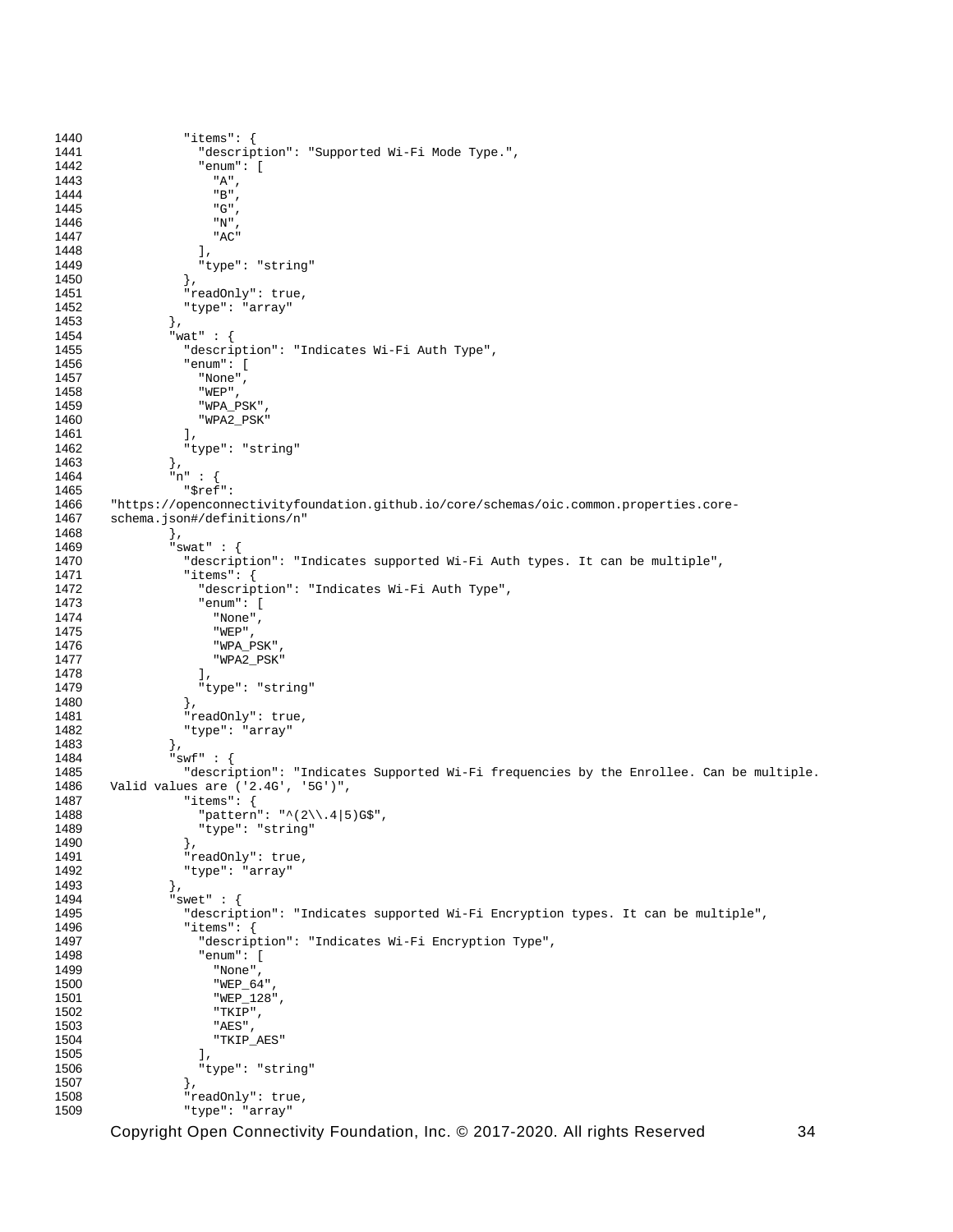```
1510 },<br>1511 \frac{1}{100} \frac{1}{100}1511 "wet" : {
1512 "description": "Indicates Wi-Fi Encryption Type",
1513 "enum": [
1514 "None",
1515 "WEP_64",<br>1516 "WEP 128'
1516 "WEP_128",<br>1517 "TKIP",
1517 "TKIP",<br>1518 "AES",
1518 "AES",<br>1519 "TKIP
                   "TKIP_AES"<br>],
1520<br>1521
                 "type": "string"<br>},
1522<br>1523
1523 \text{"cd" :} \{<br>1524 \text{"descr.}1524 "description": "Indicates credential information of Wi-Fi AP",<br>1525 "pattern": "^.*$",
1525 "pattern": "^.*$",<br>1526 "type": "string"
                   "type": "string"
1527 },<br>1528 \frac{1}{10}1528 \begin{array}{ccc} \text{1528} \\ \text{1529} \end{array} \begin{array}{ccc} \text{131} \\ \text{162} \end{array}:
1529 "$ref": 
1530 "https://openconnectivityfoundation.github.io/core/schemas/oic.common.properties.core-
        schema.json#/definitions/id"<br>},
1532<br>1533
1533 ^{\circ} if" : {<br>1534 ^{\circ} descr
1534 "description": "The OCF Interfaces supported by this Resource",<br>1535 "items": {
1535 "items": {
1536 "enum": [
1537 "oic.if.rw",<br>1538 "oic.if.base
                     "oic.if.baseline"<br>],
1539<br>1540
1540 "type": "string",
                   "maxLength": 64},
1542<br>1543
1543 minItems": 2,<br>1544 "uniqueItems":
1544 "uniqueItems": true,<br>1545 "readOnly": true,
1545 "readOnly": true,
                "type": "array"<br>}
1547 }<br>1548 },
1548<br>1549
1549 "type" : "object",
             \texttt{``required":} [\texttt{``swmt",\texttt{``swf",\texttt{``swat",\texttt{``swet",\texttt{``tnn",\texttt{``wat",\texttt{``wet"}}$}}},1551 },
1552 "WiFiConfUpdate" : {<br>1553 "properties": {
1553 "properties": {
1554 "wat" : {
1555 "description": "Indicates Wi-Fi Auth Type",
1556 "enum": [
1557 "None",<br>1558 "WEP",
1558 "WEP",<br>1559 "WPA_P
1559 "WPA_PSK",
                   "WPA2_PSK"<br>]
1561 ]<br>1562 },
1562<br>1563
1563 "cd" : {<br>1564 "descr
1564 "description": "Indicates credential information of Wi-Fi AP",<br>1565 "pattern": "^.*$",
1565 "pattern": "^.*$",<br>1566 "type": "string"
                 "type": "string"<br>},
1567<br>1568
1568 "wet" : {
1569 "description": "Indicates Wi-Fi Encryption Type",
1570 "enum": [
1571 "None",<br>1572 "WEP 64
1572 "WEP_64",
1573 "WEP_128",<br>1574 "TKIP",
1574 "TKIP",<br>1575 "AES",
1575 "AES",<br>1576 "TKIP
                   "TKIP_AES"<br>]
1577 ]<br>1578 },
1578<br>1579
                  "tnn" : {
```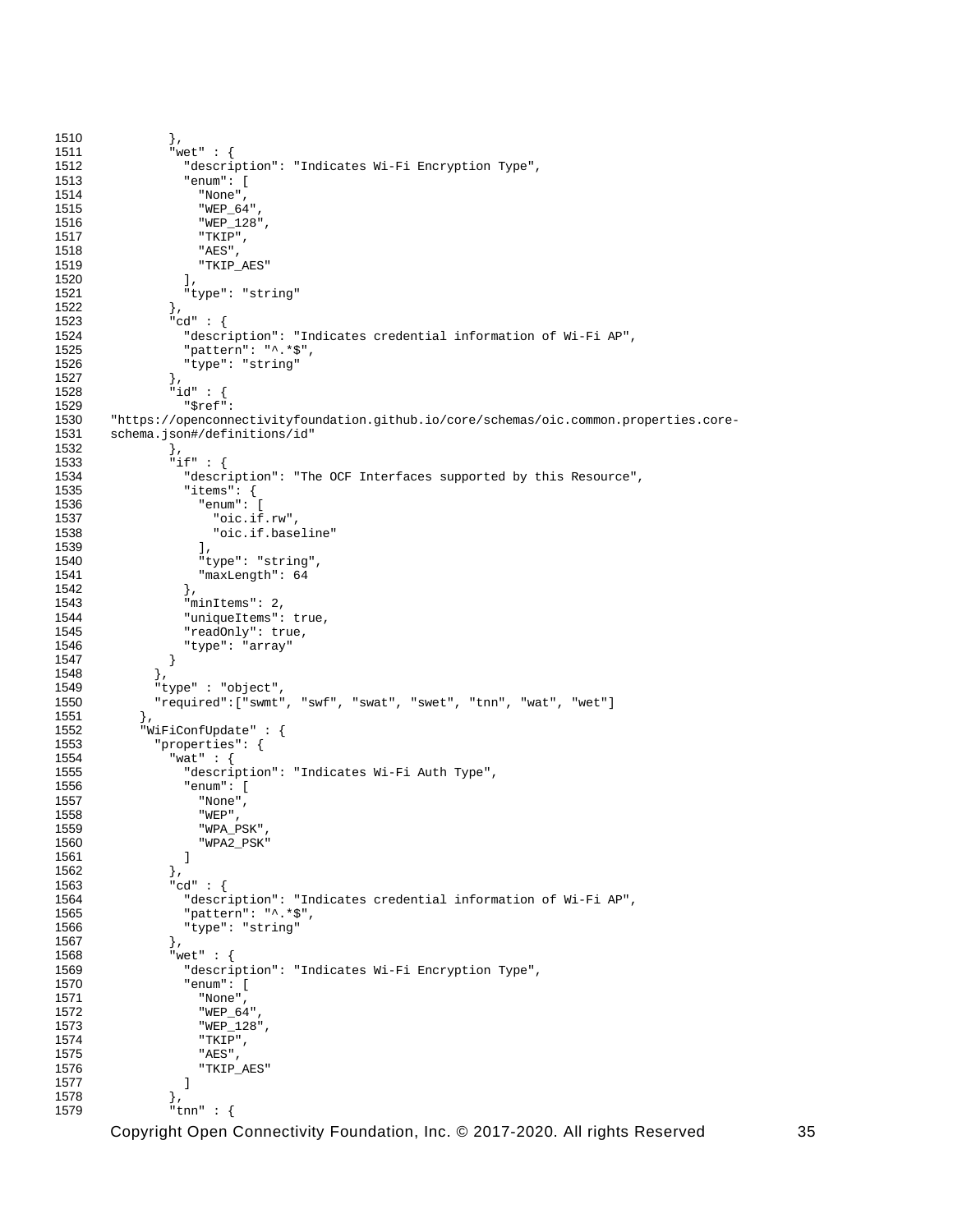```
1580             "description": "Indicates Target Network Name (SSID of Wi-Fi AP)",<br>1581               "pattern": "^.*$",
1581 "pattern": "^.*$",<br>1582 "type": "string"
                   "type": "string"<br>}
\begin{array}{c} 1583 \\ 1584 \end{array} },
1584<br>1585
1585 "type" : "object",
1586 "required":["tnn", "wat", "wet"]
1587 }<br>1588 }
         \}1589 }
1590
```
#### <span id="page-41-0"></span>1591 **A.4.5 Property definition**

1592 [Table A.6](#page-41-1) defines the Properties that are part of the "oic.r.wificonf" Resource Type.

#### 1593 **Table A.6 – The Property definitions of the Resource with type "rt" = "oic.r.wificonf".**

<span id="page-41-1"></span>

| Property name | Value type                    | Mandatory      | <b>Access mode</b> | <b>Description</b>                                                                                                      |
|---------------|-------------------------------|----------------|--------------------|-------------------------------------------------------------------------------------------------------------------------|
| if            | array: see schema             | No             | Read Only          | The OCF Interfaces<br>supported by this<br>Resource.                                                                    |
| cd            | string                        | N <sub>o</sub> | <b>Read Write</b>  | Indicates credential<br>information of Wi-Fi<br>AP.                                                                     |
| wat           | string                        | Yes            | <b>Read Write</b>  | Indicates Wi-Fi Auth<br>Type.                                                                                           |
| swat          | array: see schema             | Yes            | Read Only          | Indicates supported<br>Wi-Fi Auth types. It<br>can be multiple.                                                         |
| tnn           | string                        | Yes            | <b>Read Write</b>  | <b>Indicates Target</b><br>Network Name<br>(SSID of Wi-Fi AP).                                                          |
| wet           | string                        | Yes            | <b>Read Write</b>  | Indicates Wi-Fi<br>Encryption Type.                                                                                     |
| id            | multiple types: see<br>schema | No.            | <b>Read Write</b>  |                                                                                                                         |
| rt            | array: see schema             | No.            | Read Only          | Resource Type of<br>the Resource.                                                                                       |
| swmt          | array: see schema             | Yes            | Read Only          | Indicates supported<br>Wi-Fi mode types. It<br>can be multiple.                                                         |
| swf           | array: see schema             | Yes            | Read Only          | Indicates Supported<br>Wi-Fi frequencies by<br>the Enrollee. Can be<br>multiple. Valid<br>values are ("2.4G",<br>"5G"). |
| n             | multiple types: see<br>schema | No             | <b>Read Write</b>  |                                                                                                                         |
| swet          | array: see schema             | Yes            | Read Only          | Indicates supported<br>Wi-Fi Encryption<br>types. It can be<br>multiple.                                                |
| wat           | multiple types: see<br>schema | Yes            | <b>Read Write</b>  | Indicates Wi-Fi Auth<br>Type.                                                                                           |